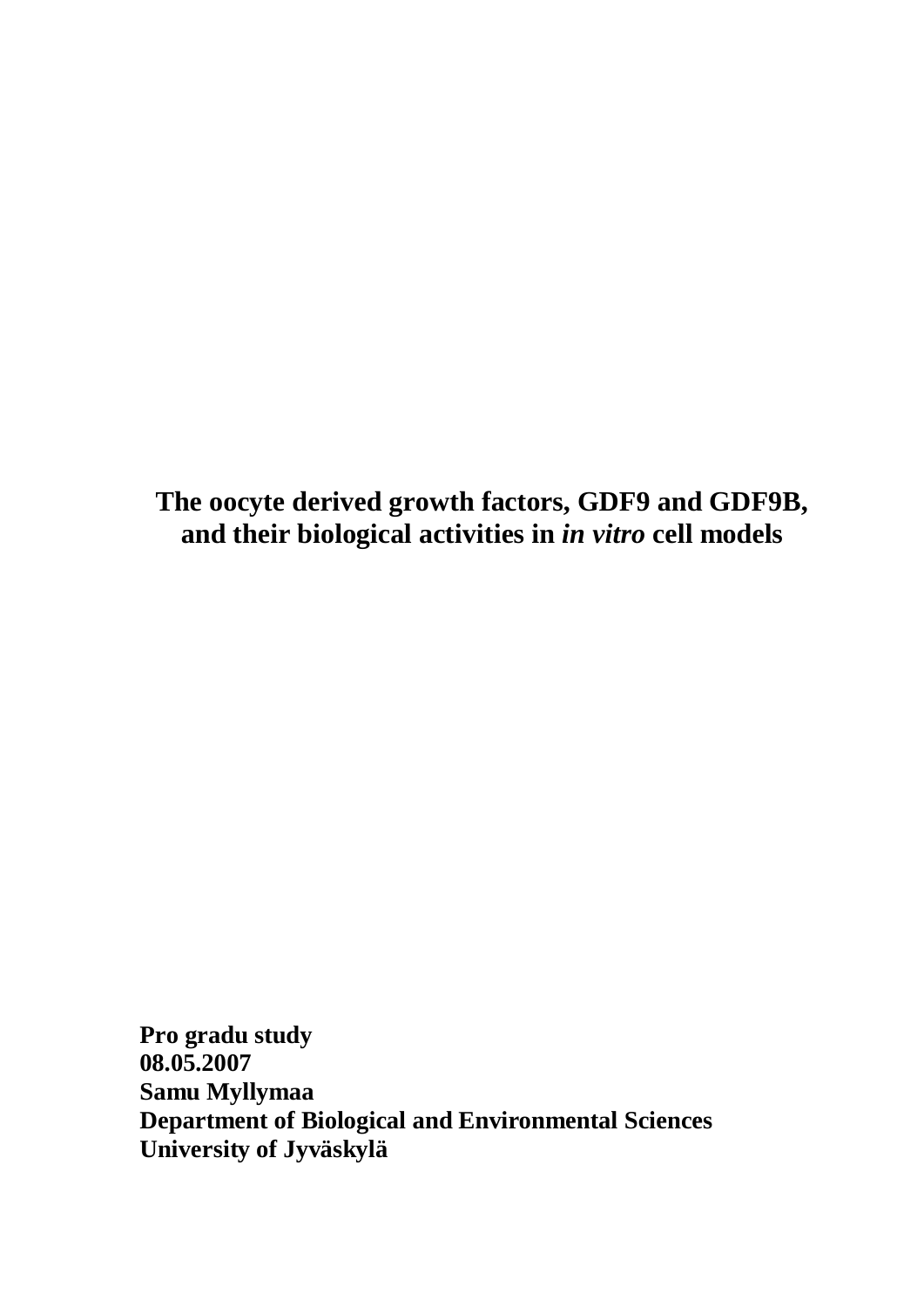#### **Preface**

This work was done in the Biomedicum Helsinki in the Programme for Developmental and Reproductive Biology, in the laboratory of Docent Olli Ritvos, and under supervision of Docent David G. Mottershead.

I would like to thank Olli for the chance & support, and David for all the support.

I would like to acknowledge all my co-workers Noora Kaivo-oja, Luke Jeffery, Dandan Luo, Minna Tolonen, Minna Pulkki and Elina Suoranta. You have been kind enough listening to all my delirious thoughts and ideas. I would like express special thank you to Ms Marjo Rissanen for all the work she has done with and for me. Also collaboration with PhD Arja Pasternack has been a joy while unravelling the secrets of protein chemistry.

Also I would like to thank Professor Christian Oker-Blom and all the people from the University of Jyväskylä.

Samu Myllymaa, 08.05.2007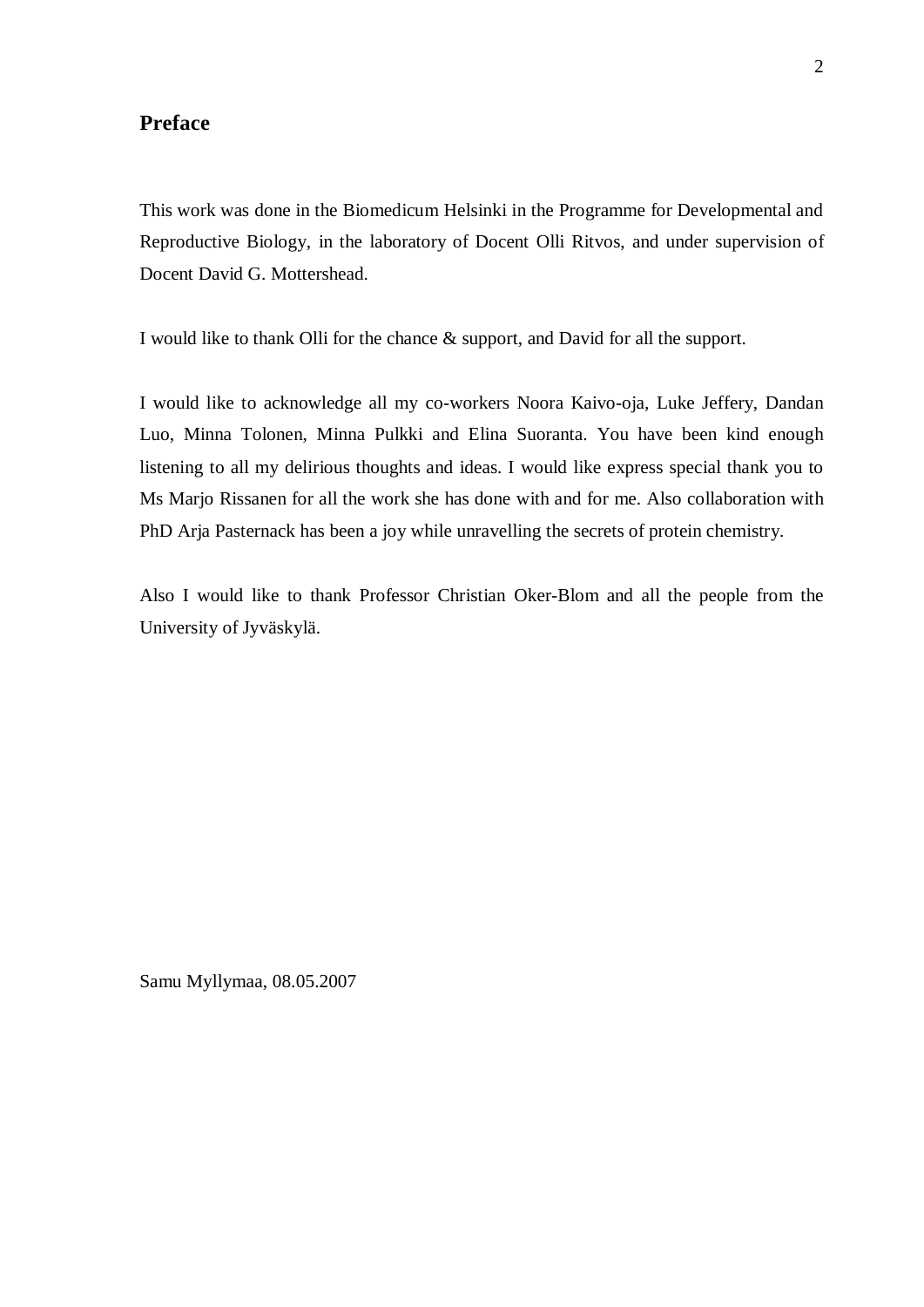#### **University of Jyväskylä Abstract of Master´s Thesis Faculty of Mathematics and Science**

| Author:<br>Title of thesis: | Samu Myllymaa<br>The oocyte derived growth factors, GDF9 and GDF9B, and their biological<br>activities in <i>in vitro</i> cell models |
|-----------------------------|---------------------------------------------------------------------------------------------------------------------------------------|
| <b>Finnish title:</b>       | Munasoluperäisten kasvu- ja erilaistumistekijä-9 ja -9B:n biologinen<br>toiminta in vitro -solumalleissa                              |
| Date:                       | 08.05.2007                                                                                                                            |
| Pages:                      | $50 + 6$                                                                                                                              |
| Department:                 | Department of Biological and Environmental Sciences                                                                                   |
| <b>Chair:</b>               | Biotechnology                                                                                                                         |
| Supervisor:                 | David G. Mottershead                                                                                                                  |

#### **Abstract:**

The oocyte-derived growth differentiation factors -9 and -9B (GDF9  $\&$  GDF9B) are members of the TGF- $\beta$ superfamily, in which there are also some 40 other homologous proteins affecting cell growth and differentiation.

The role of GDF9 and -9B in ovarian function is particularly interesting since these proteins are strongly expressed in the oocyte and they have been shown to be indispensable for normal folliculogenesis. Naturally occurring sheep mutations for GDF9B have been found, and sheep heterozygous for such a mutation exhibit multiple ovulations, leading to twin and triplet pregnancies. GDF9B is thus the first identified "twinning gene". Sheep immunized with short GDF9 or GDF9B –derived peptides suffered from shutdown of follicular development. Recently the first mutation in human GDF9B was found when two Italian women suffering from hypergonadotropic ovarian failure were found to have a mutation in the pro-region of GDF9B. As the role of GDF9 and -9B in ovarian function is being better understood through basic research there may be a possible future use of these growth factors as fertility drugs.

Previously in the laboratory of Olli Ritvos recombinant GDF9 and -9B proteins from various species have been expressed using stably transfected 293T cell lines. It has been shown previously that mouse GDF9 is active when secreted in conditioned media but human GDF9 and -9B are not showing any activity in *in vitro* cell models using various biological reporters. Therefore studies for investigating the latency of human GDF9 and -9B are of value, one approach being the purification of GDF9 and -9B using epitope tagging. In this study GDF9 and -9B were cloned, expressed and purified as 6-Histidine epitope tagged molecules and characterized both for their biochemical properties and biological activity. Biological activity was followed by monitoring CAGA- and BRE-luciferase reporters for response as a measure of the activation of the downstream target Smads.

With assistance of an international collaborative network we have acquired unique tools for the investigation of the molecular and reproductive biology of GDF9 and -9B, such as unique and specific monoclonal antibodies against these proteins. To verify the biological activity of the GDF9 monoclonal antibodies, their capability to immunoneutralize GDF9 was determined, as well as their specificity and epitopes.

Purification of human GDF9B by immobilized metal affinity chromatography resulted surprisingly in biological activity on human granulosa-luteal cells in both CAGA and BRE -luciferase assays. Ongoing studies on how further downstream processing of human GDF9 and -9B affects the activity of these ligands are being conducted in order to better understand the purified preparations.

Keywords: Transforming growth factor- $\beta$  (TGF $\beta$ ), growth differentiation factors (GDF9, GDF9B), immobilized metal affinity chromatography (IMAC), monoclonal antibodies (MAb)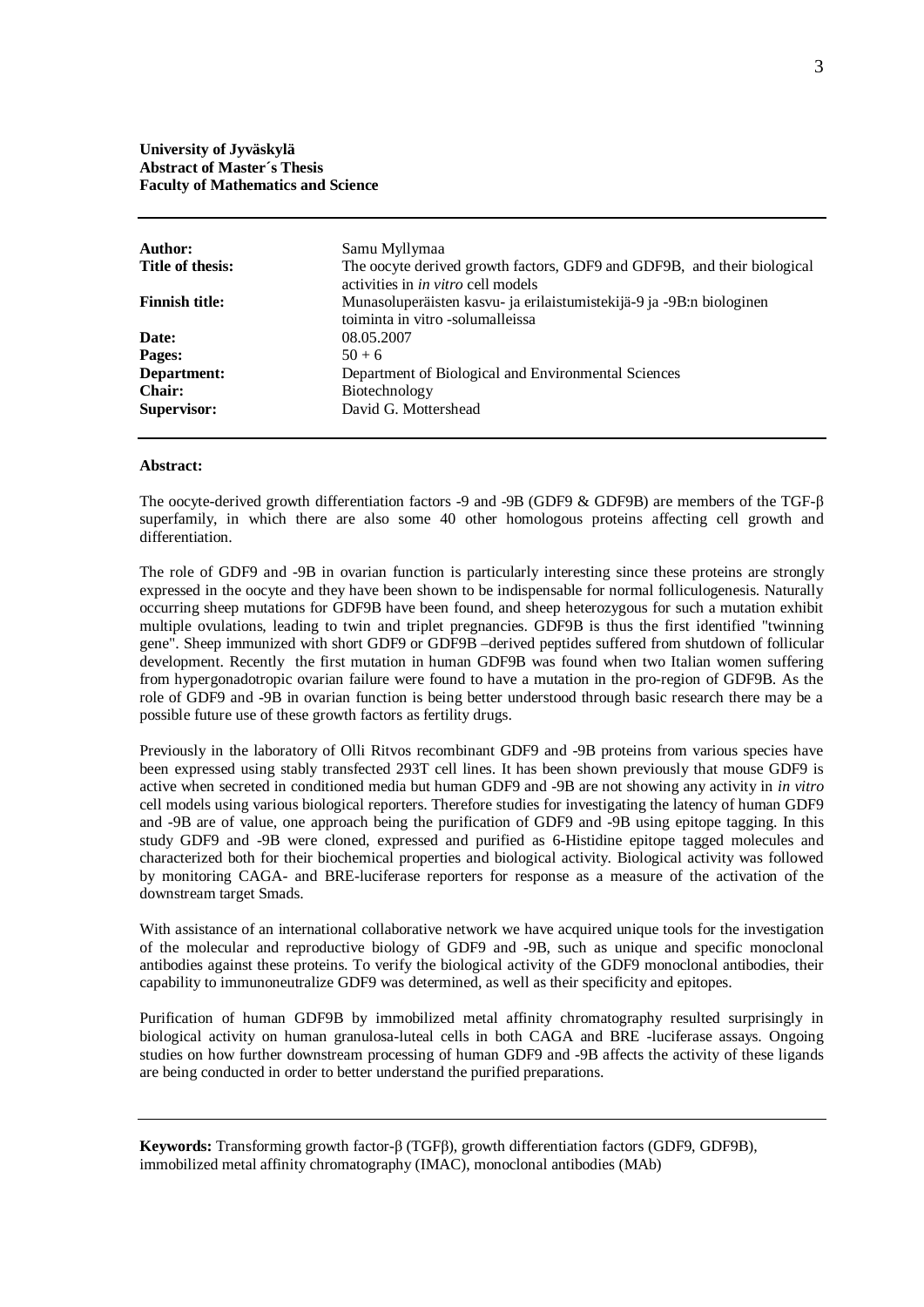# **TABLE OF CONTENTS**

| 3.1 |  |
|-----|--|
|     |  |
|     |  |
|     |  |
|     |  |
|     |  |
|     |  |
|     |  |
|     |  |
|     |  |
|     |  |
|     |  |
|     |  |
|     |  |
|     |  |
|     |  |
|     |  |
|     |  |
|     |  |
|     |  |
|     |  |
|     |  |
|     |  |
|     |  |
|     |  |
|     |  |
|     |  |
|     |  |
|     |  |
|     |  |
|     |  |
|     |  |
|     |  |
|     |  |
|     |  |
|     |  |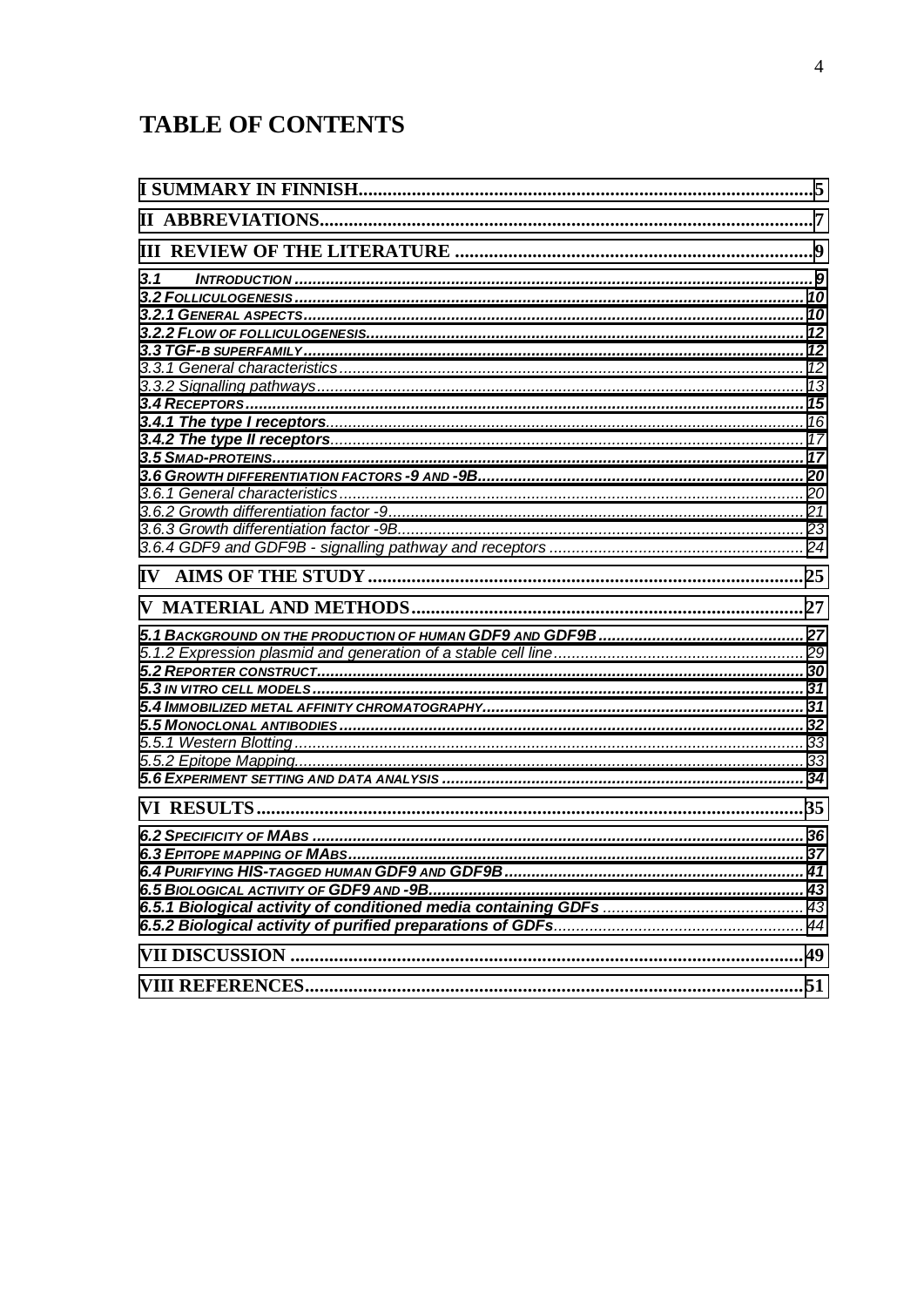## <span id="page-4-0"></span>**I SUMMARY IN FINNISH**

Munasoluperäiset kasvu- ja erilaistumistekijät -9 ja -9B (GDF9 ja GDF9B, joka tunnetaan myös nimellä BMP-15), ovat kaksi suuren transformoiva kasvutekijä - $\beta$  (TGF $\beta$ ) perheen sukulaisjäsentä. Kasvutekijät GDF9 ja GDF9B erittyvät munasolusta ja vaikuttavat kohdesoluihinsa (munasolua ympäröiviin granuloosasoluihin) kasvavan munasolun välittömässä läheisyydessä.

GDF9 ja GDF9B:n on osoitettu vaikuttavan munarakkulan kehitykseen jo sen alkuvaiheissa,. GDF9-poistogeenisillä hiirillä munarakkulan kehitys loppuu ennen kypsymistään sekundaariseksi munarakkulaksi, näin ollen antraalisia munarakkuloita ei löydy ja munasarjojen ulkoasu on hyvin erilainen kuin normaalilla toimivalla munasarjalla. GDF9B ei vaikuta hiiren munarakkuloiden kehitykseen näin dramaattisesti, mutta ihmisellä sen on näytetty olevan elintärkeä rooli munasarjojen normaalin toiminnan kannalta. Onkin epäilty että GDF9:llä ja GDF9B:llä olevan erilaisia rooleja munarakkulan kehityksessä eri lajien välillä. Ihmisellä ja lampaalla, joilla irtoaa 1-2 munasolua per kuukautiskierto, molempien proteiinien on osoitettu säätelevän ovulaatiota, vaikkakin kummankin roolista löydetään jatkuvasti uusia puolia. Hiirellä irtoaa useita, jopa kymmeniä, munasoluja yhden kierron aikana ja kierron kesto on vain noin kolme vuorokautta. Näyttääkin että hiirellä GDF9:n rooli on korostunut ja GDF9B:n rooli on vähäisempi. GDF9:llä on epäilty olevan tekemistä myös ihmisten kaksoisraskauksien kanssa. Kummankin molekyylin epänormaalilla toiminnalla on epäilty olevan tekemistä ennenaikaisen munasarjojen toiminnan loppumisella ihmisillä (POF, PCOS).

Viime aikoina on näytetty että GDF9 ja GDF9B toimivat myös yhteistyössä säädellessään munarakkulan kehitystä mutta tämän vuorovaikutussuhteen perimmäistä biomekaanista taustaa ei tiedetä. Nämä proteiinit käyttävät kuitenkin samantapaisia viestintätapoja säädellessään munarakkulan kasvua, joten on hyvin todennäköistä että nämä hyvin läheiset ja samoihin aikoihin munasolun kehityksessä ilmennetyt sukulaismolekyylit voivat myös fyysisesti muodostaa komplekseja. Tämän ns. parakriinisen kasvun säätelyn ja hormonaalisen, ns. endokriinisen, kasvun säätelyn vuorovaikutussuhteita ei vielä tunneta hyvin. Aiemmin on luultu että munasarjat ovat pääasiallisesti endokriinisesti säädeltyjä,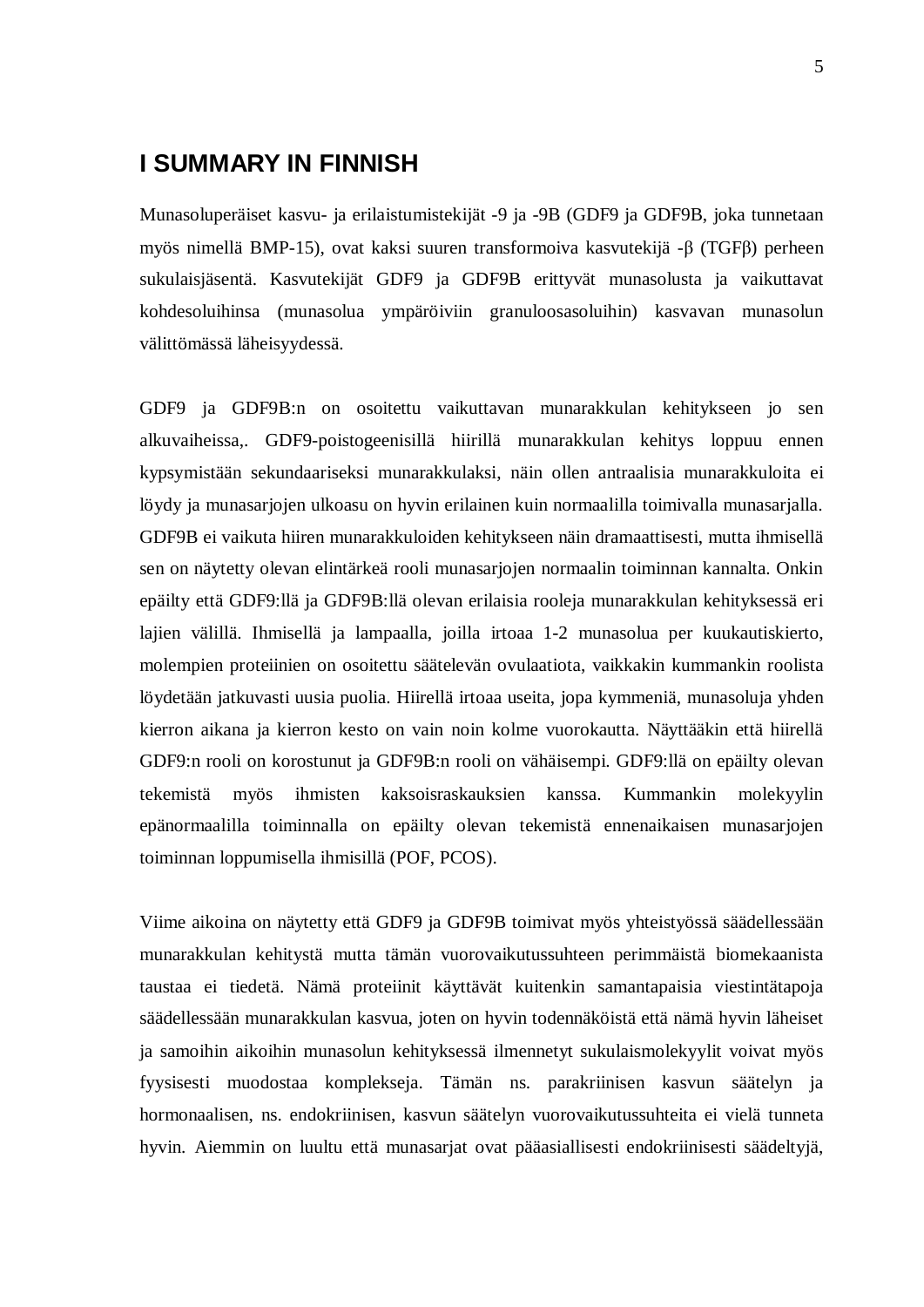mutta viimeisten vuosien aikana on käynyt selväksi että munasolun itsensä tuottamat molekyylit ovat elintärkeitä munarakkulan kehitykselle.

GDF9 ja GDF9B käyttävät seriini-treoniini kinaasireseptoriperheen jäseniä välittääkseen signaalinsa kohdesoluihinsa. Seriini-treoniini kinaasiperheen pääasiallinen ja parhaiten tunnettu signaalinvälitysreitti on Smad-perhe. Smad-perheen jäsenet ovat solunsisäisiä seriini-treoniinireseptorien edesauttamana fosforyloitumisella aktivoituvia signaalinvälittäjiä, jotka muodostavat komplekseja ja kulkeutuvat tumaan jossa käynnistävät kohdegeenien ilmentämisen.

Pro gradu – työssäni tutkin miten ilmentää, puhdistaa ja tutkia ihmisen GDF9 ja GDF9B – proteiineja. Ilmentämiseen käytin ihmisen munuaisperäistä solulinjaa (HEK-293T) joihin siirsin tuottovektorin, joka sisälsi haluamani rekombinanttiproteiinin ja antibioottivastustuskyvyn antavan osan jolloin pystyin antibiootin avulla valitsemaan rekombinanttiproteiinia tuottavat solut. Rekombinanttiproteiinit sisälsivät joko villityypin tai 6xHis-leimatun proteiinin, jonka avulla pystyisin paremmin seuraamaan ja puhdistamaan proteiinin. Rekombinanttiproteiinin bioaktiivisuutta tutkin lusiferaasireporttereilla jotka aktivoituvat eri Smad-perheen jäsenten fosforyloitumisen myötä. Näiden avulla pystymme seuraamaan aktivoituuko ns. TGF-β- vai BMP – signalointireitti *in vitro* – solumalleissa. Solumalleina käytin tässä työssä ihmisen primaarista granuloosa-luteal solumallia ja 293T-solumallia. Granuloosa-luteal solut saimme lahjoituksena potilailta jotka olivat käyneet hedelmöityshoidoissa. Lisäksi tutkin työssäni GDF9 ja GDF9B monoklonaalisia peptidivasta-aineita ja niiden kykyä syrjäyttää GDF9:n biologinen aktiivisuus. Tutkin lisäksi mikä on näiden vasta-aineiden epitooppi, jotta saisimme lisätietoa GDF9:n tärkeistä kontaktipinnoista sen kohdereseptorien kanssa. Tulevaisuudessa, sekä kehitetyn puhdistusmenetelmän ansiosta että vasta-aineiden avulla, pystymme jatkamaan tutkimusta siitä miten GDF9 ja GDF9B säätelevät munarakkulan kehitystä granuloosasolujen kanssa keskustelemalla.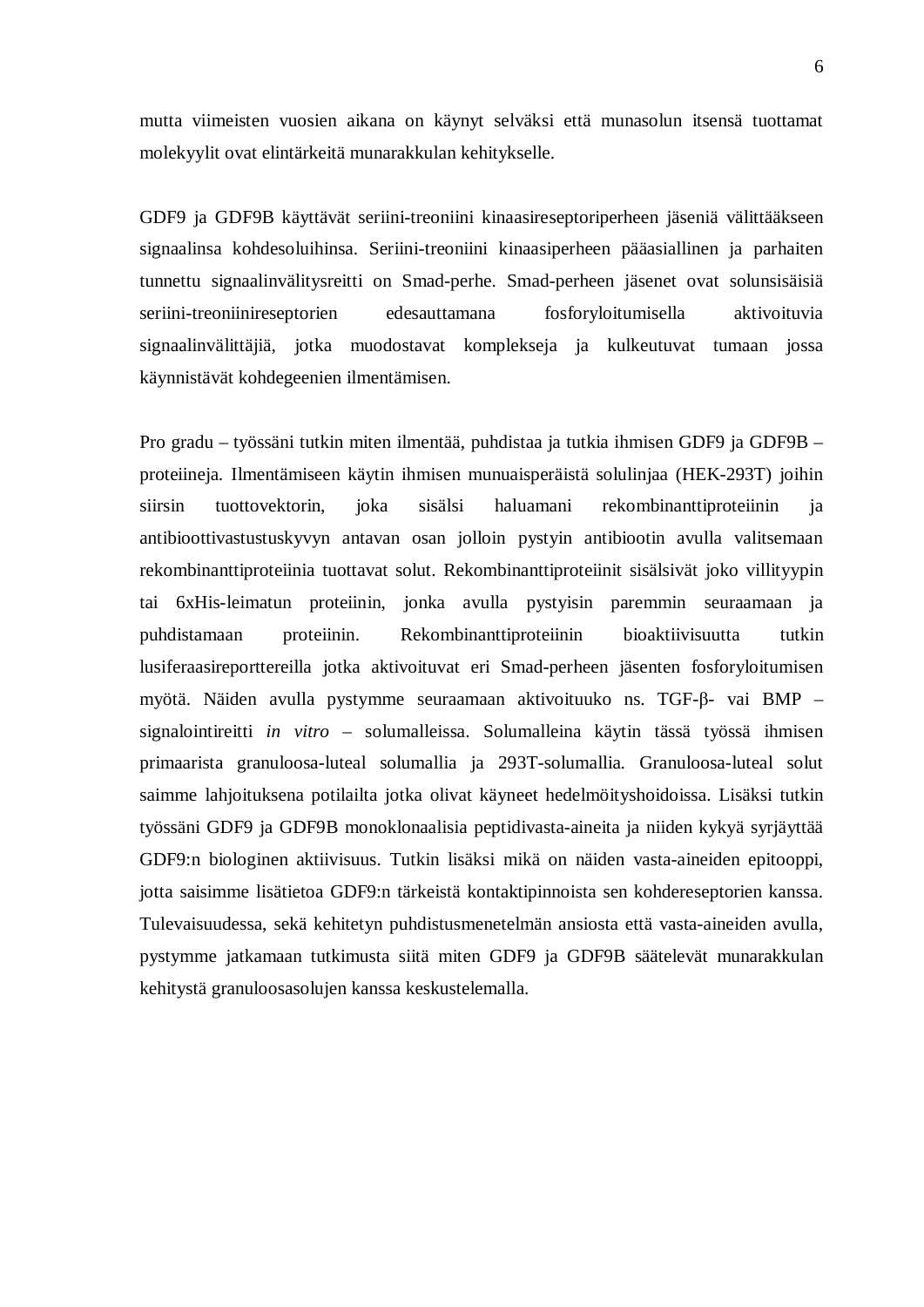# <span id="page-6-0"></span>**II ABBREVIATIONS**

| aa           | Amino acids                                                    |
|--------------|----------------------------------------------------------------|
| ActR         | Activin receptor                                               |
| Ad           | Adenovirus                                                     |
| Alk          | Activin-receptor like kinase                                   |
| <b>AMH</b>   | Anti-Müllerian hormone                                         |
| <b>AMHR</b>  | <b>AMH</b> receptor                                            |
| <b>BMP</b>   | Bone morphogenetic protein                                     |
| <b>BMPR</b>  | <b>BMP</b> receptor                                            |
| bp           | Base pairs                                                     |
| <b>BRE</b>   | <b>BMP</b> responsive element                                  |
| <b>BSA</b>   | Bovine serum albumin                                           |
| $\beta$ -Gal | beta-galactosidase                                             |
| CG           | Cumulus granulosa cell                                         |
| cDNA         | Complementary DNA                                              |
| COC          | Cumulus-oocyte complex                                         |
| Co-Smad      | Common partner Smad                                            |
| C-terminal   | Carboxy-terminal                                               |
| <b>DMEM</b>  | Dulbecco's modified Eagle medium                               |
| dsRNA        | Double stranded RNA                                            |
| <b>ECL</b>   | Enhanced chemiluminescence                                     |
| <b>FCS</b>   | Fetal calf serum                                               |
| <b>FSH</b>   | Follicle stimulating hormone                                   |
| Fst          | Follistatin                                                    |
| GC           | Granulosa cell                                                 |
| Ham's F12    | Nutrient mixture containing inorganic salts, aa, vitamins etc. |
| hGDF9        | human growth differentiation factor -9                         |
| hGDF9B       | human growth differentiation factor -9B                        |
| hGL          | Human granulosa-luteal                                         |
| <b>HEK</b>   | Human embryonic kidney                                         |
| I-Smad       | <b>Inhibitory Smad</b>                                         |
| <b>IVF</b>   | In vitro fertilization                                         |
| kDA          | kilodaltons                                                    |
|              |                                                                |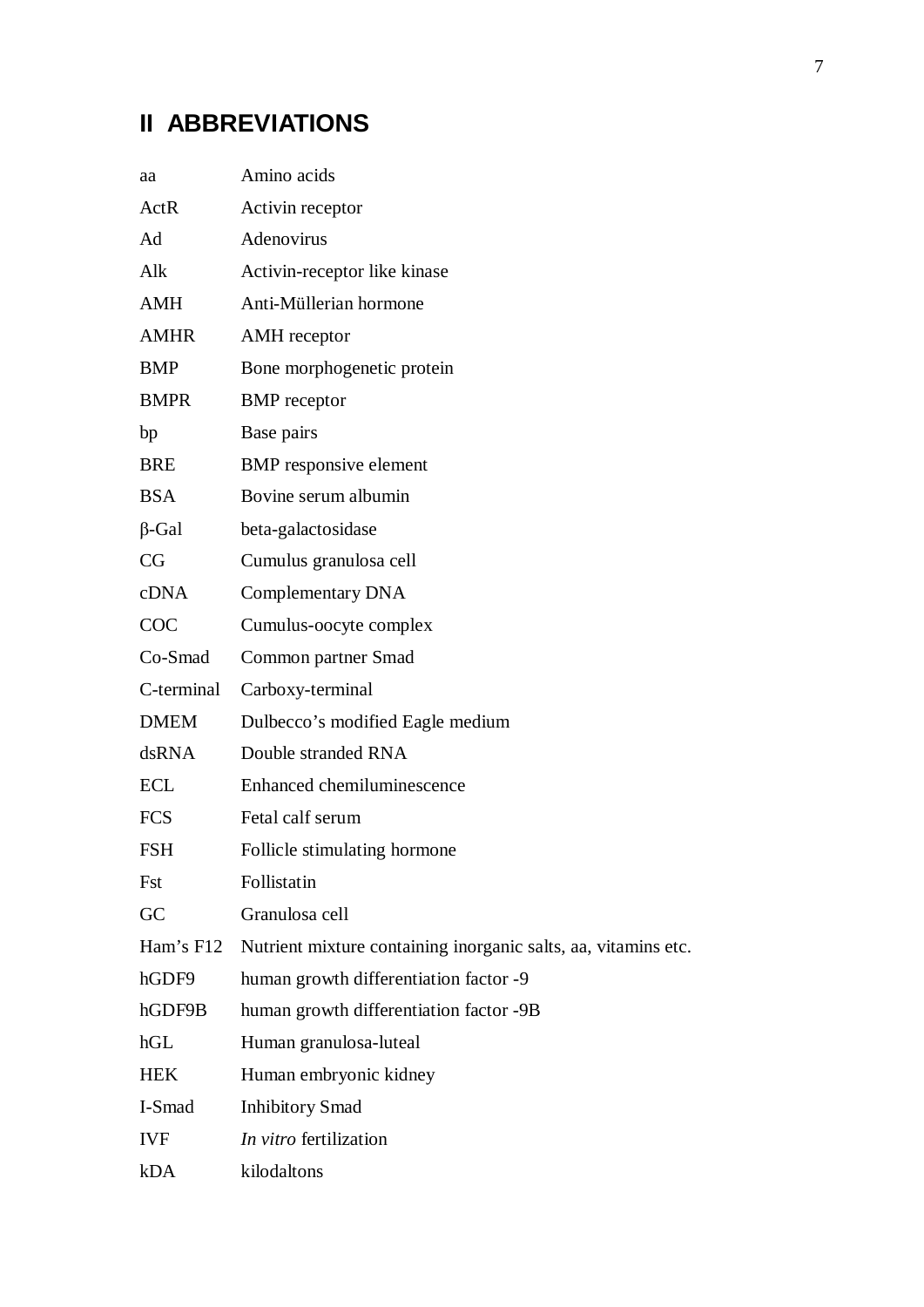| KL          | $c$ - <i>kit</i> ligand                                   |
|-------------|-----------------------------------------------------------|
| LAP         | TGF-beta latency associated protein                       |
| LH          | Luteinizing hormone                                       |
| <b>LTBP</b> | Latent TGF-beta binding protein                           |
| mAb         | Monoclonal antibody                                       |
| <b>MCS</b>  | Multiple cloning site                                     |
| <b>MH</b>   | Mad homology                                              |
| <b>MIS</b>  | Müllerian inhibiting substance                            |
| mGDF9       | Mouse growth differentiation factor-9                     |
| mRNA        | Messenger RNA                                             |
| <b>MW</b>   | Molecular weight                                          |
| N-terminal  | Amino-terminal                                            |
| <b>PBS</b>  | Phosphate buffered saline                                 |
| <b>PCOS</b> | Polycystic ovarian syndrome                               |
| <b>POF</b>  | Premature ovarian failure                                 |
| <b>PCR</b>  | Polymerase chain reaction                                 |
| rGDF9B      | Rat growth differentiation factor-9B                      |
| <b>RNA</b>  | Ribonucleic acid                                          |
| <b>RNAi</b> | Ribonucleic acid interference                             |
| R-Smad      | <b>Receptor regulated Smad</b>                            |
| SDS-PAGE    | Sodium dodecylsulphate polyacrylamide gel electrophoresis |
| Smad        | Sma- and Mad-related factor                               |
| <b>StAR</b> | Steroidogenic acute regulator protein                     |
| TBS-NP40    | Tris buffered saline-Nonidet P 40                         |
| $T\beta R$  | TGF-beta receptor                                         |
| $TGF\beta$  | Transforming growth factor-beta                           |
| X-Gal       | 5-bromo-4-chloro-3-indolyl-D- Galactopyranoside           |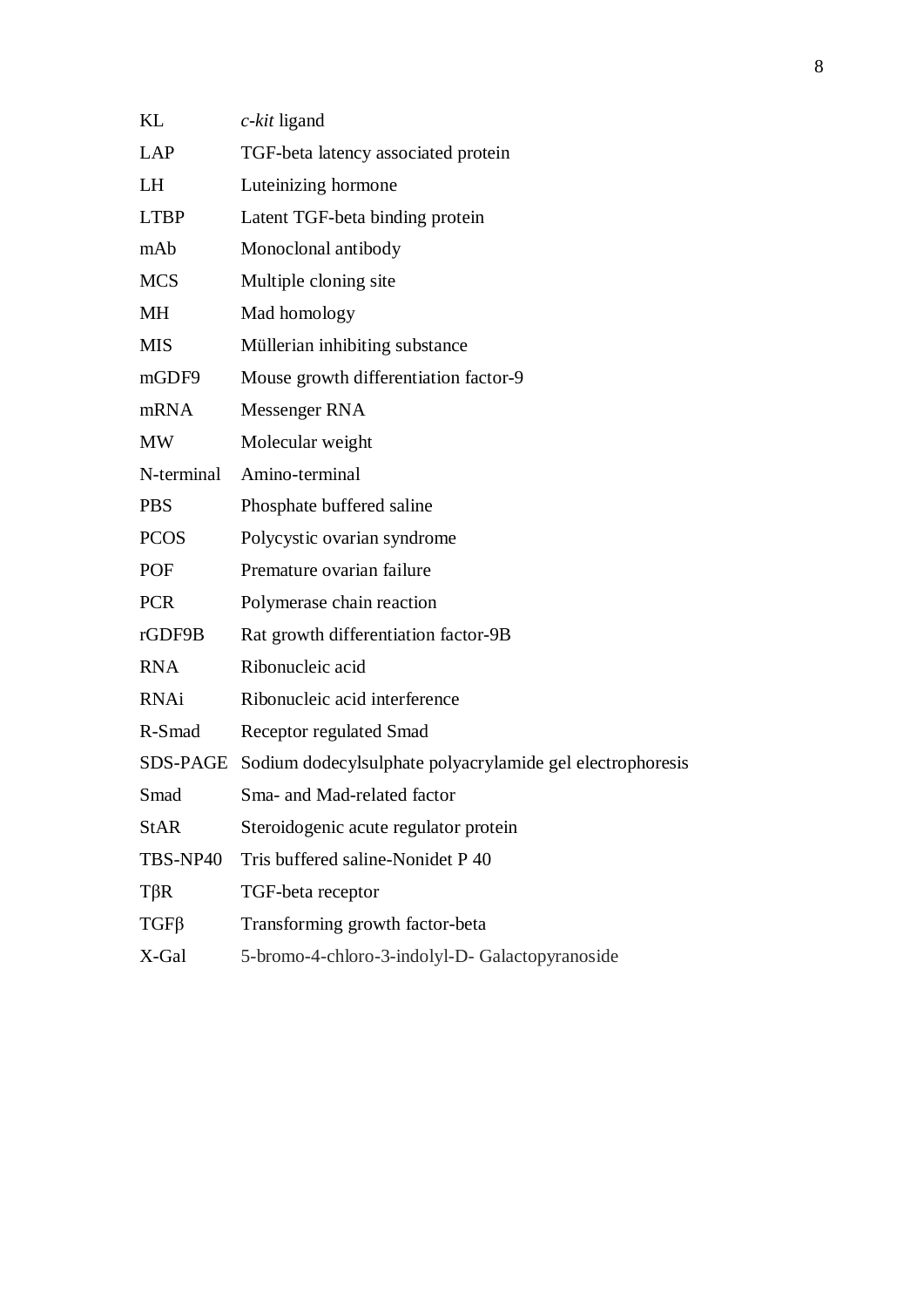## <span id="page-8-0"></span>**III REVIEW OF THE LITERATURE**

### <span id="page-8-1"></span>*3.1 Introduction*

Previously the oocyte was considered only a passive recipient of developmental signals from oocyte-associated granulosa cells and from the pituitary produced endocrine factors and hormones, however it is now clear that there is communication between oocytes and granulosa cells which determines the flow of folliculogenesis. Paracrine factors which control the development of the oocyte have recently been the focus of many studies, since it is known that endocrine and local ovarian hormones promote folliculogenesis, but the roles of the factors secreted by the oocyte have been unclear. Paracrine factors act upon the oocyte by regulating granulosa cells, the cells surrounding the oocyte, and by controlling nutrient intake and the growth of the oocyte. It is known that these factors are crucial for normal folliculogenesis and the absence or genetic alterations of these factors have profound effects on fertility /1/. Studies utilizing *in vitro* bioassays using granulosa cells and co-cultures with oocytes have revealed how these paracrine factors signal and modulate folliculogenesis by proliferation, steroidogenesis, the synthesis of inhibin, activin and follistatin /2, 3, 4, 5, 6/, and expression of such key players in ovarian function as the luteinizing hormone receptor /7/ and kit-ligand /8/. These findings have lead to the idea of control over ovarian function using paracrine factors and have applications in endocrine and fertility research /9/.

Growth differentiation factor -9 and -9B (GDF9 and -9B, GDF9B is also known as bone morphogenetic protein 15; BMP15) /10, 11/ have been suggested to play key roles in paracrine modulation of the oocyte, since they are strongly expressed in the oocyte during the early stages of folliculogenesis  $/12/$ . They belong based on their structure to the TGF- $\beta$ superfamily, in which there is also some 40 other homologous proteins affecting cell growth and differentiation /13/. Most notably, the structure of GDF9 and -9B differs from other TGFE superfamily members due to a missing cysteine residue, which forms a disulfide bond during the dimerization of the other superfamily members /10/.

In mice GDF9 is known to control ovulation, fertility and reproductive processes, and has been shown to be necessary for follicle development /1/, further GDF9 -knockout mice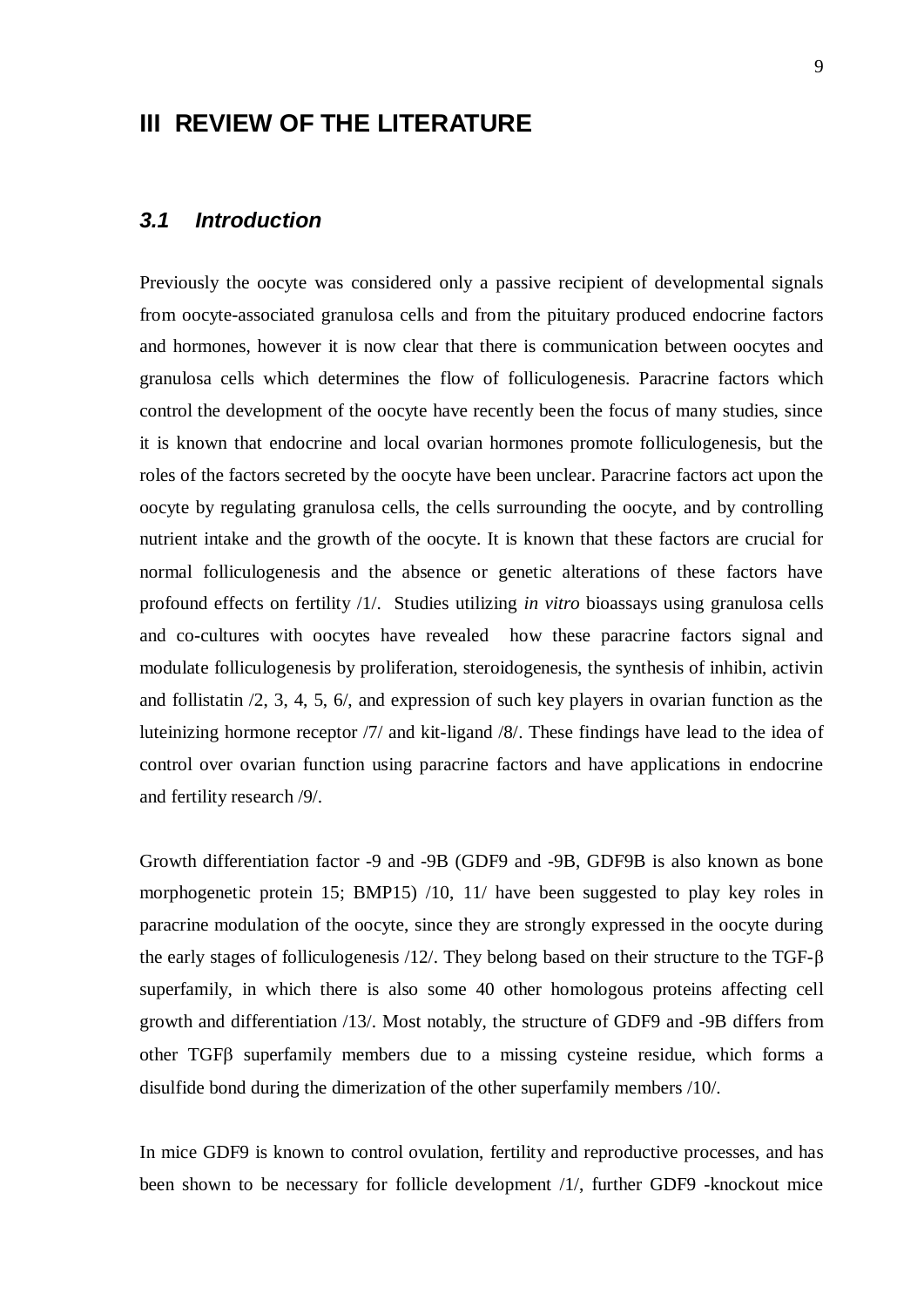suffer from a shutdown of follicular development /14/. Also recent work has shown via immunoneutralization of the biological activity of GDF9 that it at least partially accounts for mouse oocyte mitogenic activity /15/.

GDF9B is indispensable in sheep ovarian folliculogenesis as shown by naturally occurring sheep mutations, and sheep heterozygous for such a mutation exhibit multiple ovulations and twin and triplet pregnancies. GDF-9B is thus the first identified "twinning gene" /16/. Indeed a number of mutations have been identified for sheep in both GDF9 and GDF9B /17, 18/. Sheep immunized with short GDF9 or GDF9B –derived peptides suffered from shutdown of follicular development /19/.

Recently the first mutation in human GDF9B was found when two Italian women suffering from hypergonadotropic ovarian failure were found to have a mutation in the pro-region of GDF9B, which is likely to alter the structure of the protein (Y235C) /20/. Variants of the human GDF9 have been implicated in twinning  $/21,22/$  and very recently there have been a number of reports suggesting that variations in either GDF9 or GDF9B may be the cause of abnormal functioning of the ovary in such conditions as Polycystic Ovarian Syndrome (PCOS) and premature ovarian failure (POF) /23, 24, 25, 26/, so it is quite evident that GDF9 and -9B play a critical role in for normal human reproduction.

It has been shown both *in vivo* and *in vitro* that GDF9 and -9B synergize when controlling folliculogenesis and acting upon their target cells /27, 28, 29, 30/, but also species differences in these phenomena have been found based on *in vitro* cell models underlining the requirement for extensive studies on both the ligands and receptors and their species differences.

#### <span id="page-9-0"></span>*3.2 Folliculogenesis*

#### <span id="page-9-1"></span>**3.2.1 General aspects**

Female reproductive biology revolves around its cyclical activity, a feature that is also dominating the growth and development of follicles. Normally, the human ovaries produce a single dominant follicle, which results in a single ovulation each menstrual cycle. The dominant follicle is responsible for estradiol production during the follicular phase of the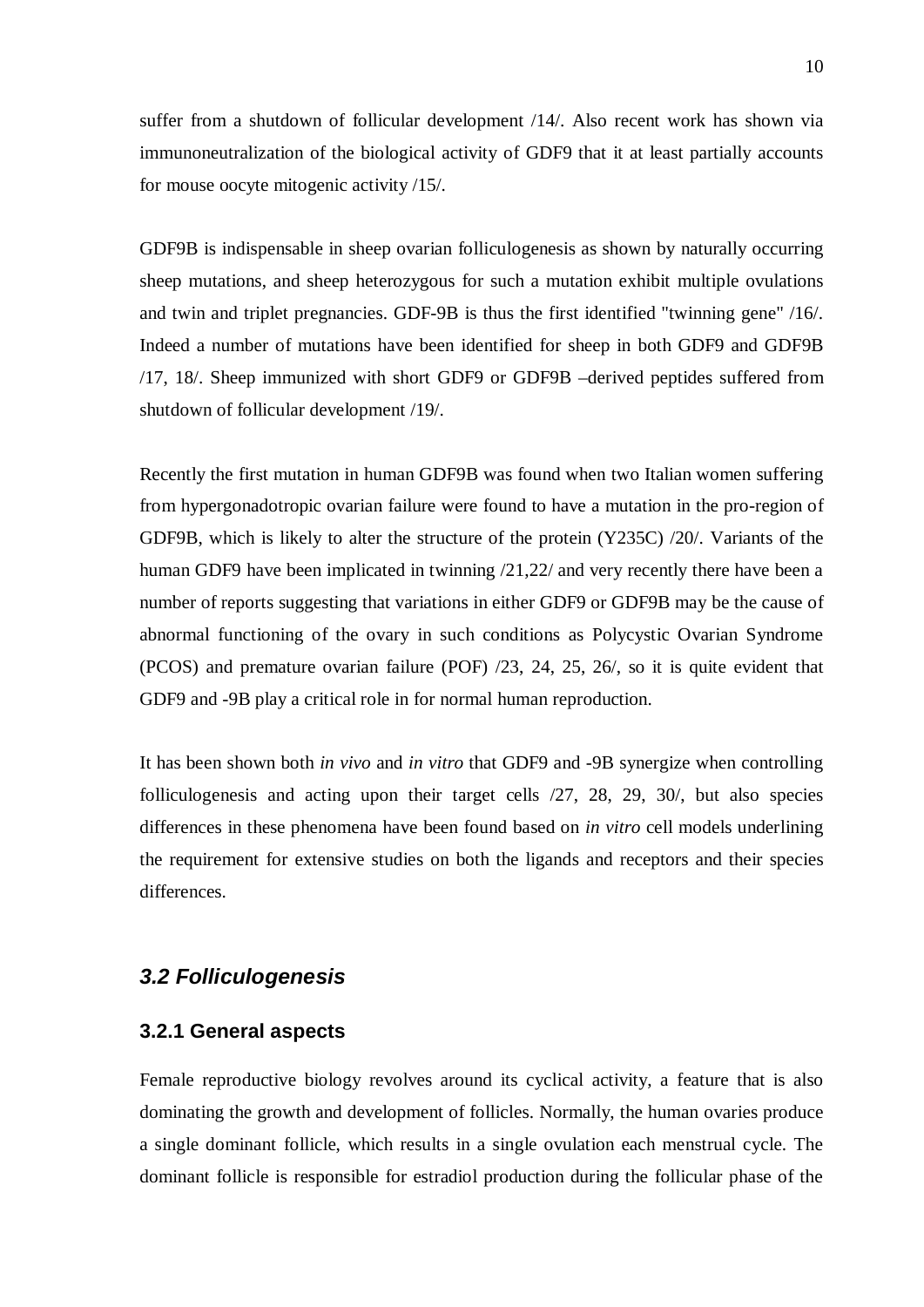menstrual cycle. After ovulation, the dominant follicle transforms into the corpus luteum, which secretes large amounts of progesterone during the luteal phase of the menstrual cycle. Estradiol and progesterone then act on the uterus, in preparation for the implantation of the human embryo, thus it is very important to comprehend the menstrual cycle, and its affects on the life cycle of the dominant follicle and female fertility. In the mammalian ovary a single follicle is comprised of the oocyte itself and the granulosa cells surrounding the oocyte. Granulosa cells can be divided into different layers starting with the granulosa cells which are in actual contact with the oocyte called cumulus cells, followed by the mural granulosa cells which are further removed from the oocyte and in turn are covered by a layer of theca cells /31/. When these two populations are separated by a fluid filled compartment called the antrum, the follicle is known as antral follicle. The growing oocyte in different stages is presented in figure 1 /32/.



*Figure 1. Modified from Senbon et al /32/. Growing follicles are driven to grow by paracrine factors such as GDF-9 and BMP-15 until the early antral stage, where FSH and other hormones join in and start maturing the growing follicle, now known also as Graafian follicle*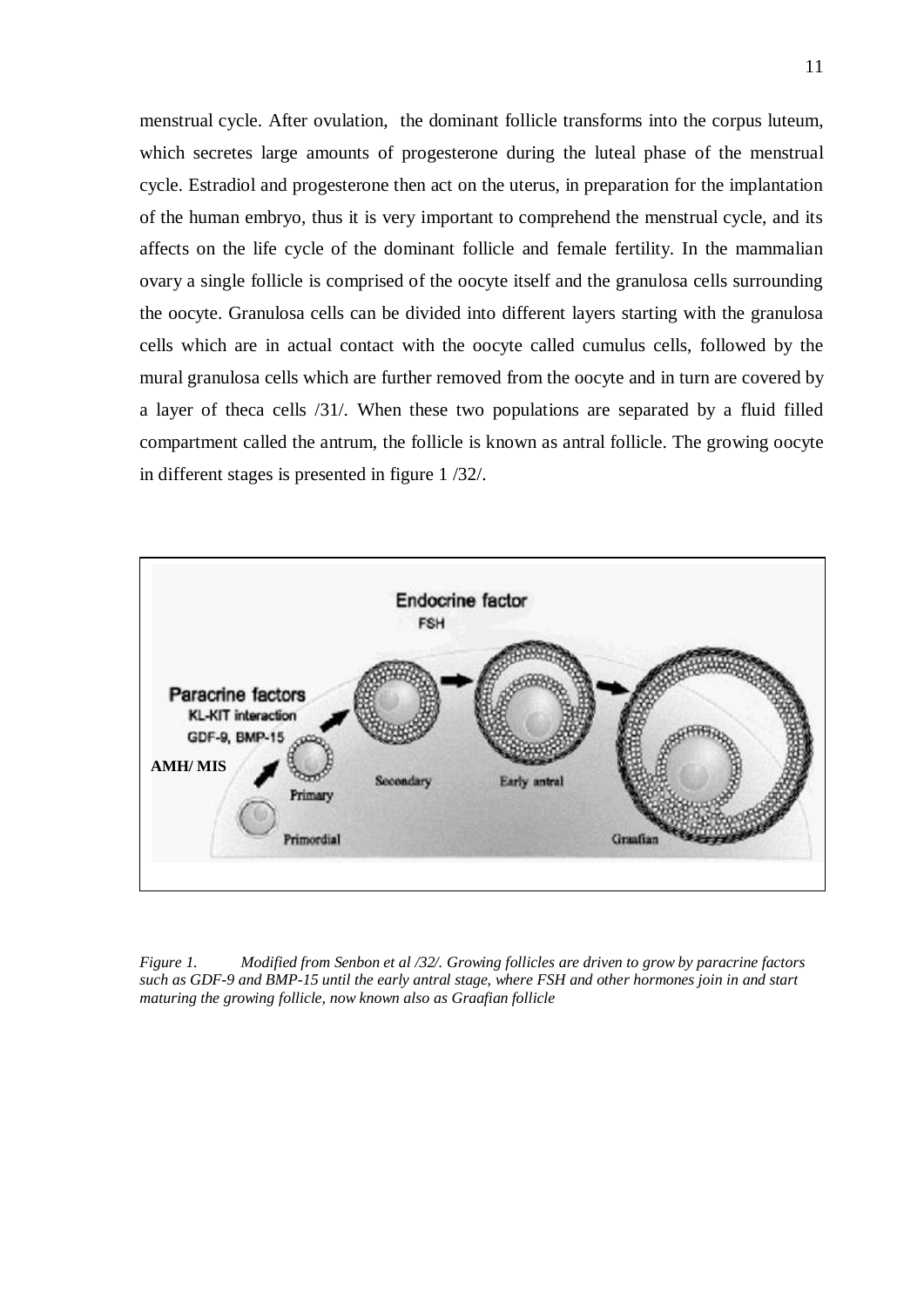#### <span id="page-11-0"></span>**3.2.2 Flow of folliculogenesis**

Folliculogenesis begins with the recruitment of a primordial follicle into the pool of growing follicles and it ends with ovulation or cell death by atresia. Folliculogenesis is a long process, it takes a year for a primordial follicle to grow and develop to the ovulatory stage and it can be divided into two stages. The first, preantral phase is a phase where the oocyte grows and differentiates independently from gonadotrophins, but is driven by growth factors utilizing autocrine and paracrine mechanisms. In the second, antral phase,a so called Graafian follicle grows largely driven by gonadotrophins such as follicle stimulating hormone (FSH) and luteinizing hormone (LH) as well as growth factors. The enlarged and mature Graafian follicle ovulates and the remaining theca and granulosa cells form the corpus luteum /33/.

#### <span id="page-11-1"></span>*3.3 TGF-ȕ superfamily*

#### <span id="page-11-2"></span>**3.3.1 General characteristics**

 $TGF- $\beta$  superfamily members have various roles in developmental, homeostasis and$ reproductive biology, in the superfamily there are some 40 factors associated with numerous roles *in vivo*. TGF-β superfamily members are synthesized as prepropeptides, then processed intracellularily with furin /34/ or other proteolytic enzymes to yield an active mature carboxy-terminal dimer. These dimers can be hetero- or homodimers and function as such or they can be bound to a complex and remain latent until released from these complexes by enzymes, or *in vitro* by acid treatment or heat /35/. Although it is well known that the TGF- $\beta$  superfamily members are usually secreted as latent forms, researchers often overlook this fact or misunderstand latent  $TGF-\beta$  activation. This might due to the unusual biology of  $TGF- $\beta$ :$ 

(1) the propeptide of TGF- $\beta$  remains tightly bound to the mature portion of the protein after the bonds between propeptide and mature  $TGF-\beta$  are cleaved;

(2) the interaction between mature and propeptide renders the growth factor latent;

(3) the TGF-ȕs are secreted as a complex in which a second gene product is bound to the propeptide either non-covalently or covalently.

A schematic diagram of a large latent complex of  $TGF- $\beta$  is presented in figure 2.$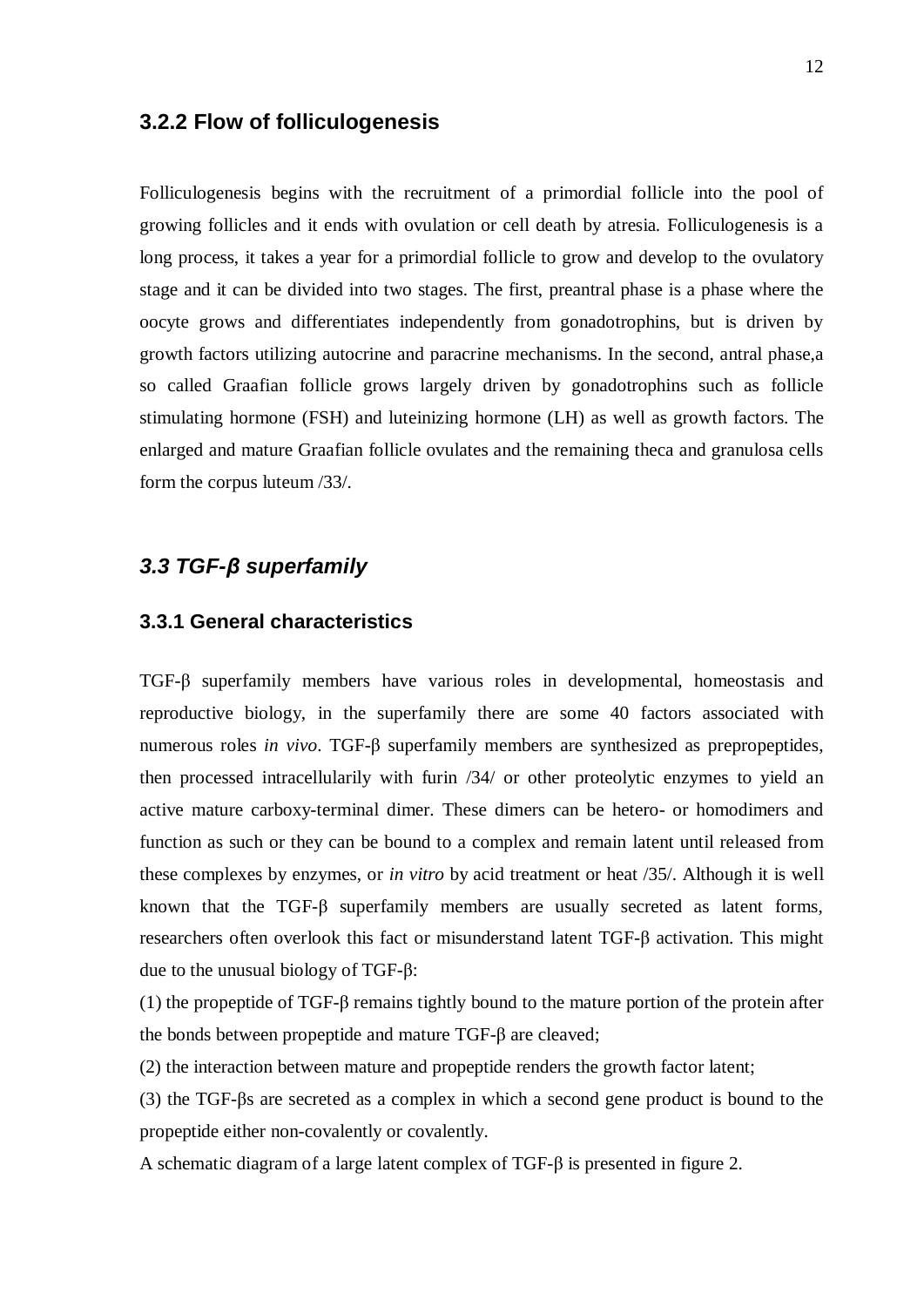

*Figure 2. Modified from Annes et al /35/. TGF-ȕ actions are complicated and finely detailed, an inactive TGF-ȕ1 (in black) is bound by latency associated-peptide (LAP), which together with e.g. extracellular matrix (ECM) forms the large latent complex (LLC). For TGF-ȕ1 to be active it has to be released from this complex.*

#### <span id="page-12-0"></span>**3.3.2 Signalling pathways**

The TGF- $\beta$  superfamily ligands mediate their intracellular messages via specific cell surface receptors which have serine/threonine kinase activity. When the ligand is bound by two type I receptors and two type II receptors, sometimes assisted by accessory receptors such as large cell surface betaglycans, it activates an intracellular signalling cascade by first phosphorylating specific Smad-proteins, presented to intracellular parts of the receptor by proteins like SARA (Smad Anchor for Receptor Activation) /36/. Phosphorylated Smads in turn form complexes with the common Smad4 protein and accumulate in the nucleus where they regulate the transcription of target genes (figure 3). It is known that other signalling pathways may synergize or antagonize the  $TGF-<sub>\beta</sub>$  pathway. Recent research has shown that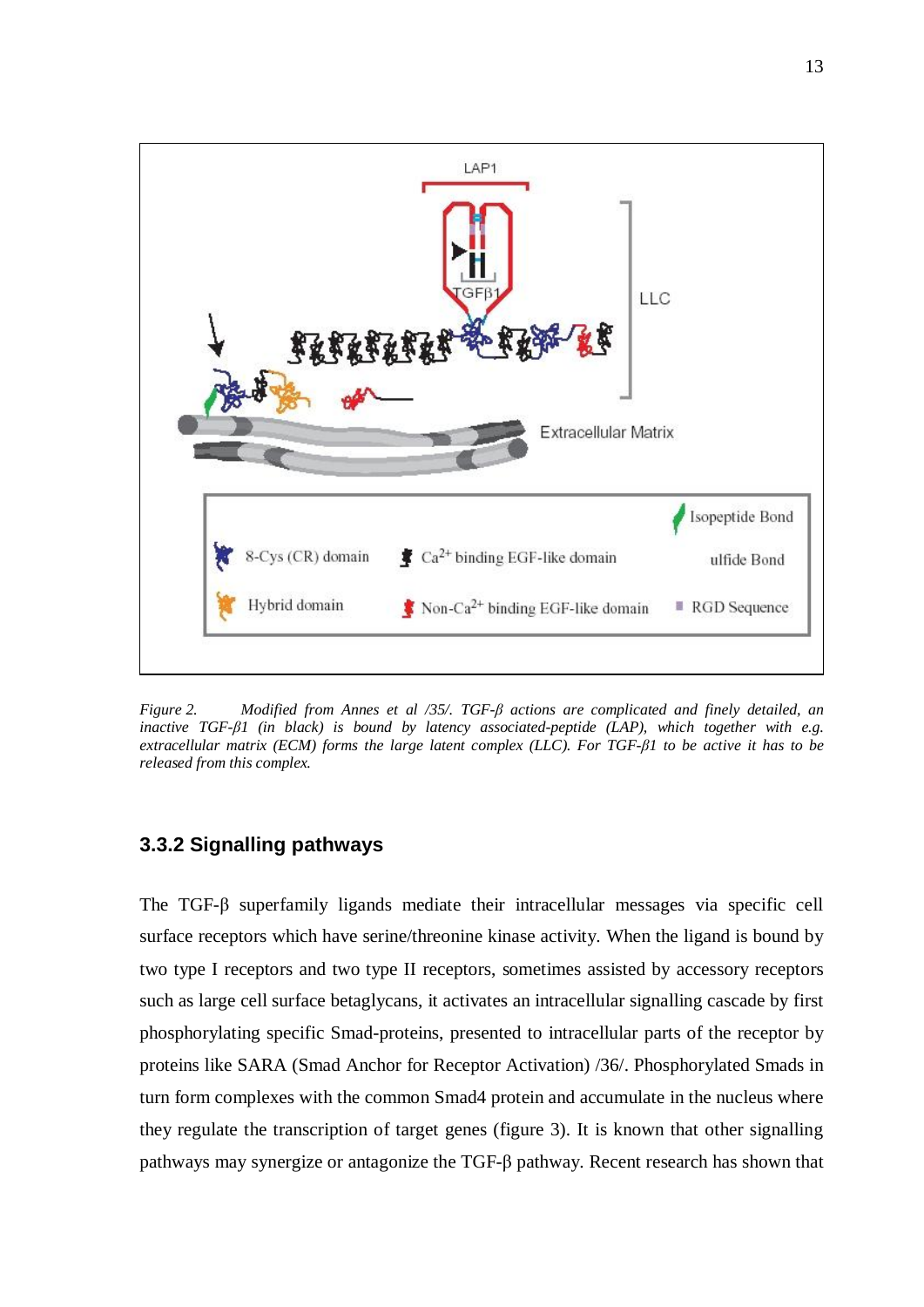the specificity of the intracellular messages is determined by a combination of receptors bound by the ligand, the selective interactions between Smads /37/ and other non-Smad mediated pathway components /38/. Also a vast number of extracellular antagonists have been shown to suppress or enhance the signalling of these factors /39/.

Although there are less receptors and Smads than there are ligands, versatility is achieved through combinatorial interactions of type I and type II receptors and Smads in oligomeric complexes /40/. These then are complemented by the many transcription factors with which Smads cooperate, resulting in context- or ligand-dependent transcriptional regulation specific for each TGF- $\beta$  superfamily member. These pathways regulate Smad-mediated responses and also induce Smad-independent responses. Recent progress in understanding the signalling mechanisms of TGF-β-related factors through Smad-dependent and Smadindependent pathways has revealed that these combinatorial interactions in the tetrameric receptor complex allow differential ligand binding or differential signalling in response to the same ligand /38/. The basic Smad-signalling pathway is presented in figure 3 /37/.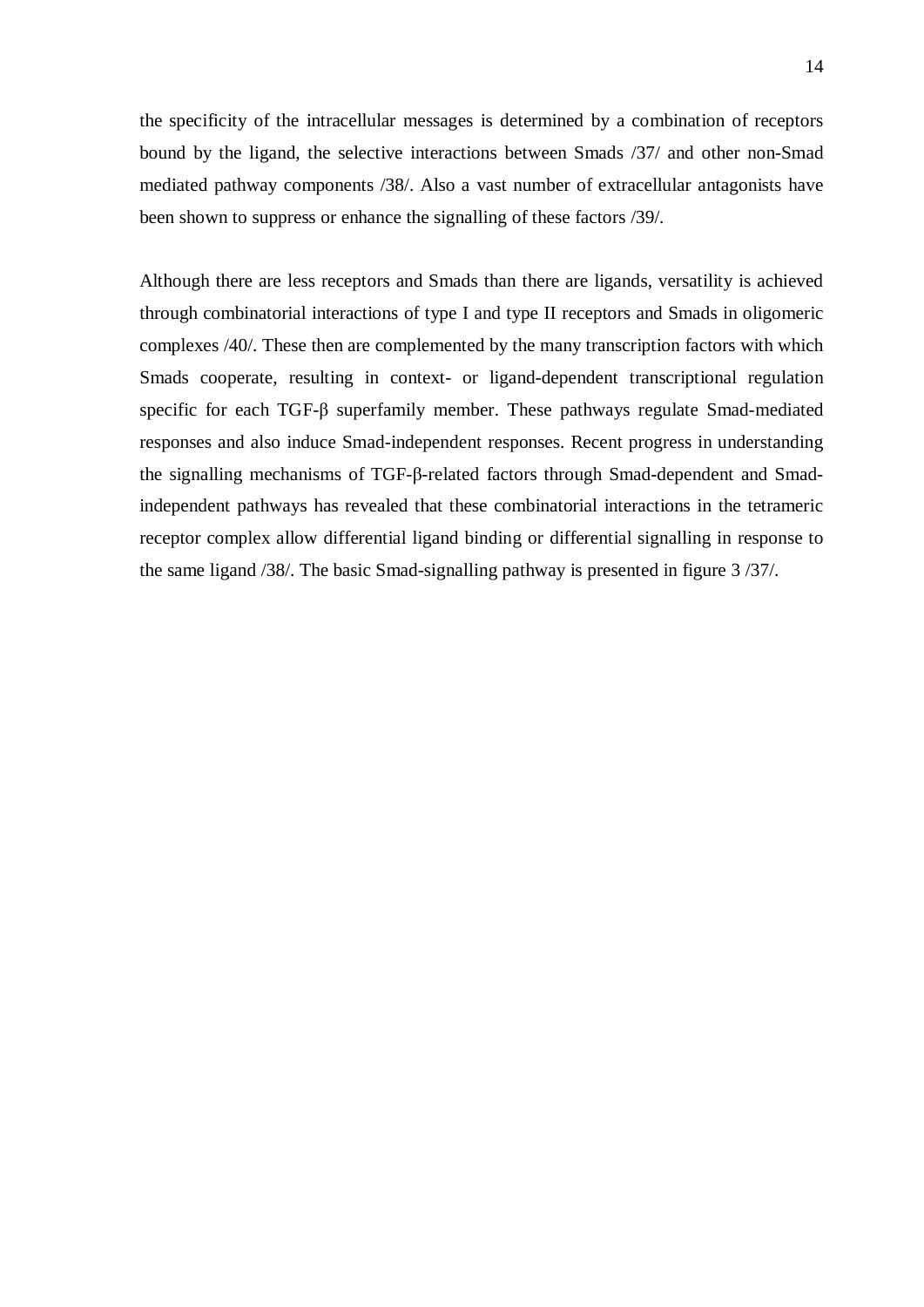

*Figure 3. Modified from ten Dijke et al /37/. Basic Smad-signalling pathway, which is regulated by the presence of suitable receptors, accessory receptors (such as betaglycans), SARAs, Smads and of course TGF-ȕ superfamily member ligands .*

## <span id="page-14-0"></span>*3.4 Receptors*

The serine/threonine kinase receptors which mediate the TGF- $\beta$  superfamily signalling can be divided into subfamilies based on their functional and sequence characteristics. These proteins are referred to as type I or type II receptors. The type I receptors are more closely related based on their sequence, when comparing kinase domains, than type II receptors. The other way of subdividing the receptors is based on their ability to bind certain TGF- $\beta$ superfamily members.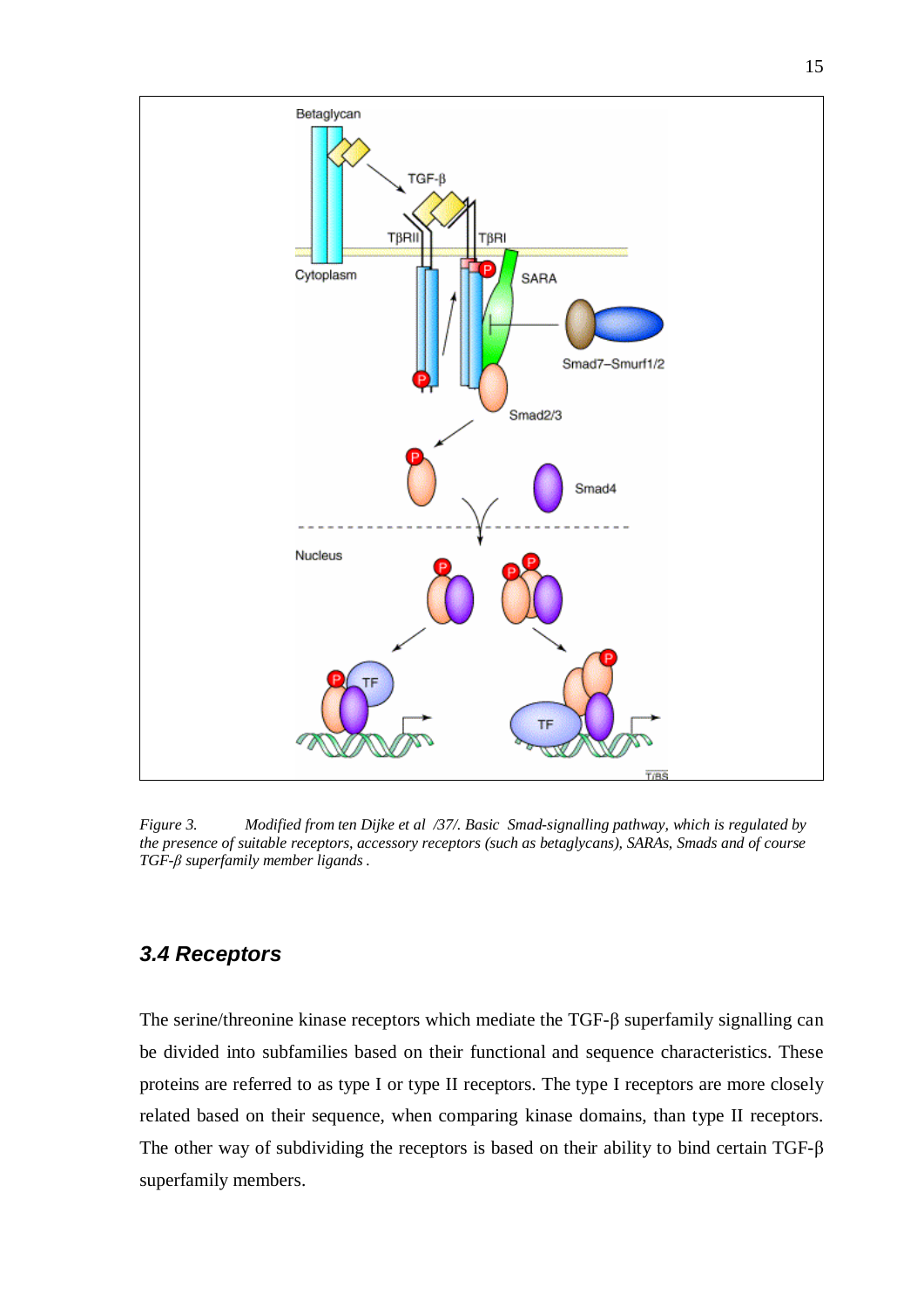Both receptor types are glycoproteins with a molecular weight from 55 to 70 kDa and comprise polypeptides ranging from 500 to 570 amino acids including the N-terminal signalling sequence. The extracellular portion of the protein is only 150 amino acids but is heavily occupied by cysteines which are important in determining the fold of the protein. The extracellular part is also N-glycosylated /13/. A schematic diagram of a general serine/threonine kinase receptor is presented in figure 4.



*Figure 4. Schematic diagram of typical serine/threonine kinase receptor: receptor-peptide consists of N-terminal signal peptide,extracellular domain, transmembrane domain (TM) and cytoplasmic domain*

#### <span id="page-15-0"></span>**3.4.1 The type I receptors**

In vertebrates, the type I receptors can be divided into three subgroups based on their preference for certain ligands, as said they have similar kinase domains and their intracellular signalling is therefore similar. The first group of the type I receptors contains the TGF- $\beta$  Receptor type-I (T $\beta$ R-I), Activin Receptor type-IB (ActR-I) and Activin-like Kinase -7 (ALK7), the second group is dedicated to BMP-binding receptors BMPR-IA and –IB. The third group comprises ALK1 and ALK2. Nomenclature of serine/threonine kinase receptors is complicated due to the fact that they were found around the same time by multiple people and therefore different names were adopted /13/.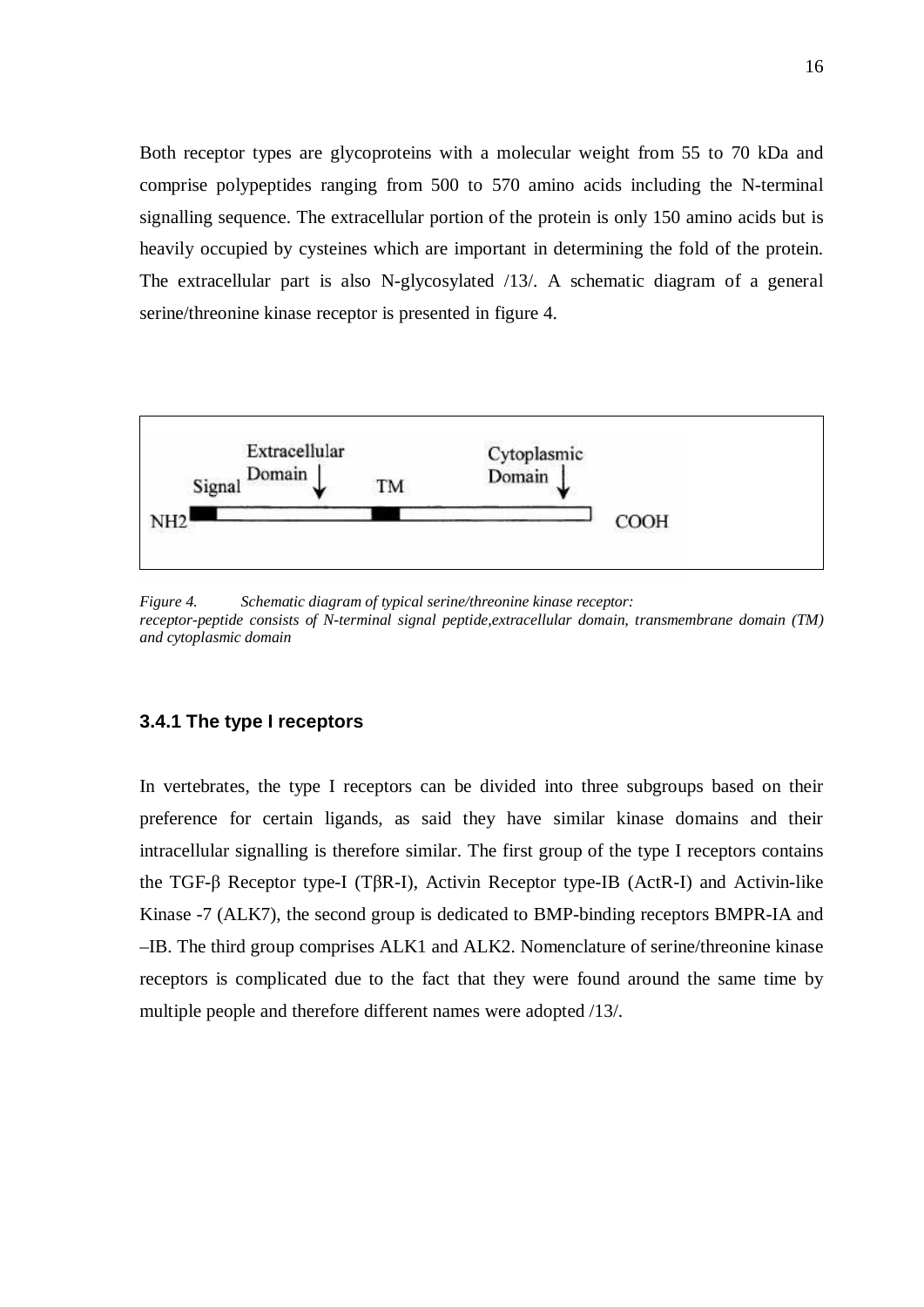#### <span id="page-16-0"></span>**3.4.2 The type II receptors**

The type II receptors comprise 5 different receptors in vertebrates  $T\beta R$ -II, BMPR-II, AMHR-II, ActR-II and  $-HB$ . The first three, as one might guess, bind TGF- $\beta$ , BMPs and AMH. ActRIIs bind activins together with activin type I receptors but they can bind BMPs with BMP type I receptors /13/.

It has become apparent that the choice of receptors is crucial for  $TGF-\beta$  superfamily signalling, but one receptor combination often binds different ligands, and patterns of ligand and receptor expression often dictate which receptors are activated. For example, the type II receptors ActRII and ActRIIB can combine with the type I receptor ActRIB/ALK4 and mediate activin signalling, whereas their interactions with BMP-RIA or BMP-RIB allow BMP binding and signalling as well. The BMP type II receptor BMP-RII can combine with three type I receptors, BMP-RIA, BMP-RIB and ActRI/ALK2, to bind several BMPs and mediate BMP signalling /13/. More recently an association of the BMPRII and ALK5 was implicated in GDF9 signalling /41, 42/.

Therefore, a ligand can induce different signalling pathways depending on the composition of the receptor complex. For example, the T $\beta$ RII interacts not only with the 'classical' type I receptor T $\beta$ RI/ALK5, which activates Smad2 and Smad3, but also with ALK1, which activates Smad1 and Smad5 /44/.

### <span id="page-16-1"></span>*3.5 Smad-proteins*

Smads are structurally related intracellular signalling mediators, which are activated, among others, by serine/threonine kinase receptors to result in a phosphorylated Smad. In total there are eight vertebrate Smads, Smad1 to Smad8, with diverse roles in intracellular signalling and they depend for activation on extracellular ligands which bind to receptor extra-cellular domains /38/. The different Smads are specific for particular receptors as shown in figure 5.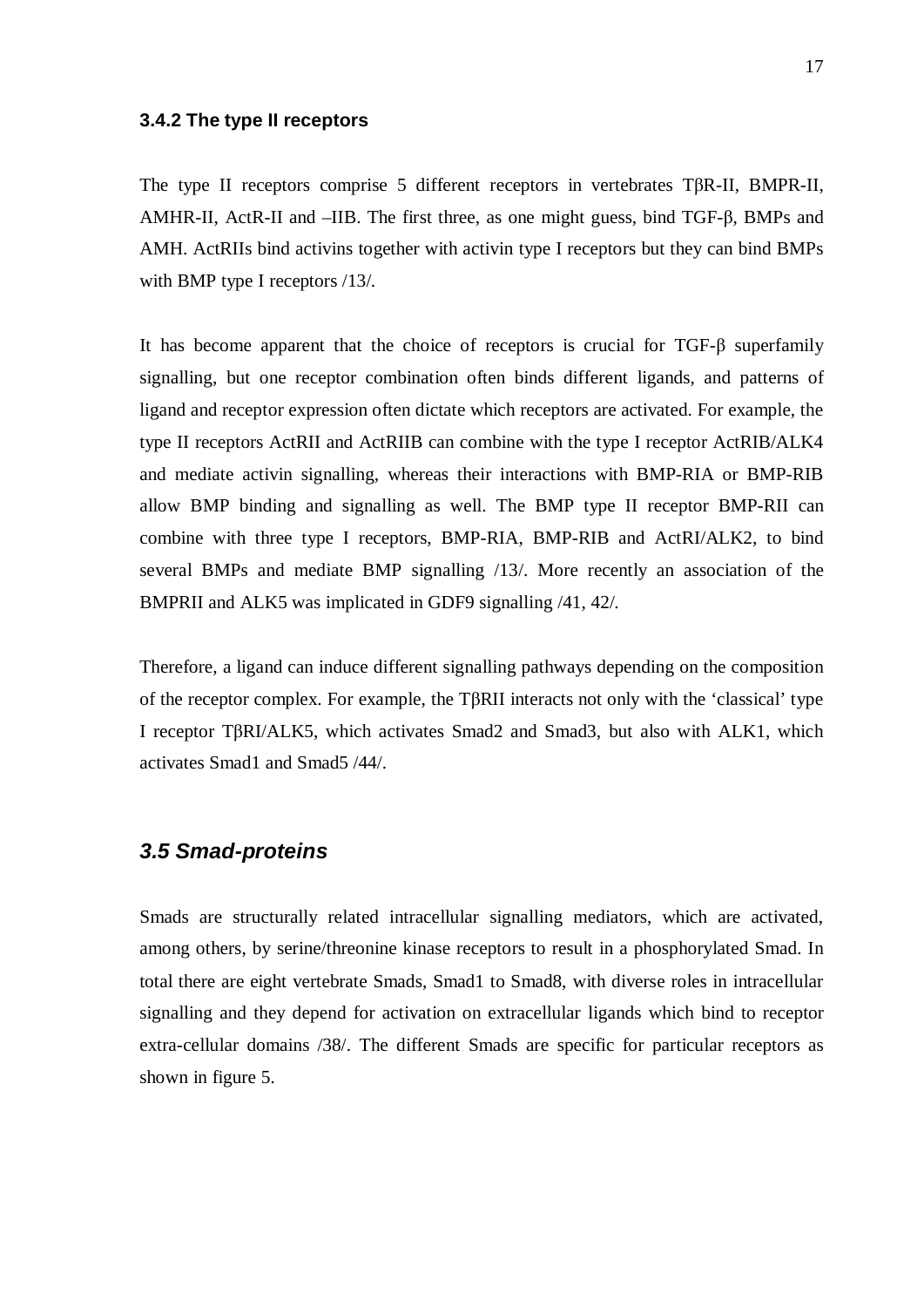

*Figure 5. Modified from Derynck et al /38/, Smad – receptor relationships, type-I and type-II receptors form a tetrameric complex which enables intracellular part of the receptors to phosphorylate receptor-Smads.*

Smads-2 and -3 are activated through C-terminal phosphorylation by the T $\beta$ RI and ActR-IB, Smads1, -5 and -8 are activated by ALK-1, ALK2, ALK3 and ALK6 in response to BMPs of the TGF- $\beta$  superfamily. Therefore it can be said that there are Smads that are more specific for TGF- $\beta$ s and Smads that are BMP-specific. All in all, these five Smads have the common name R-Smads (receptor-Smads) and when activated they form a trimeric complex with a common Smad, Smad4. The role of Smad4 is not quite clear, it is not required in TGF- $\beta$  signalling since some TGF- $\beta$  responses occur in the absence of Smad4 but some Smad4-deficient cell lines have a limited response to TGF- $\beta$ . Smad6 and Smad7 are structurally divergent and act as inhibitory Smads /43/.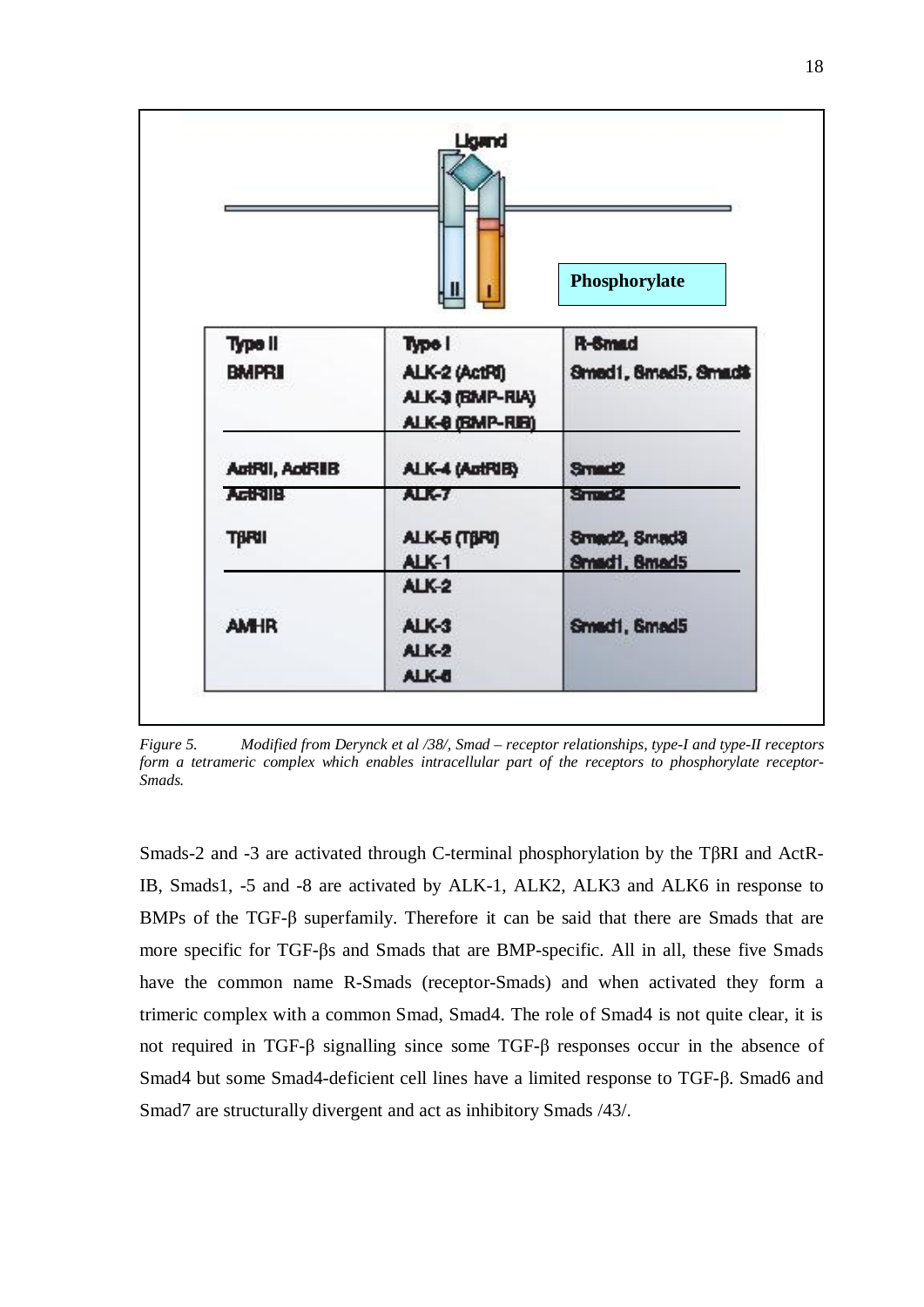R-Smads and Smad4 contain a conserved N-terminal MH1 (Mad homology domain) and a C-terminal MH2 domain, flanking a divergent middle linker segment (figure 6). Inhibitory Smads however lack this recognizable MH1 domain, but they do have a MH2 domain. The MH2 domain has some similarities with the phosphopeptide-binding domain FHA (forkhead-associated). Both MH domains can interact with selected sequence specific transcription factors, whereas the C-terminus of the R-Smads interacts with and recruits the related coactivators CREB-binding protein (CBP) or p300.



*Figure 6. Schematic diagram of the structure of the Smad-protein family members /43/. Smads 1,2,3,5,8 are so called receptor activated R-Smads, Smad4 is a common Smad, and Smads 6 and 7 are inhibitory Smads.*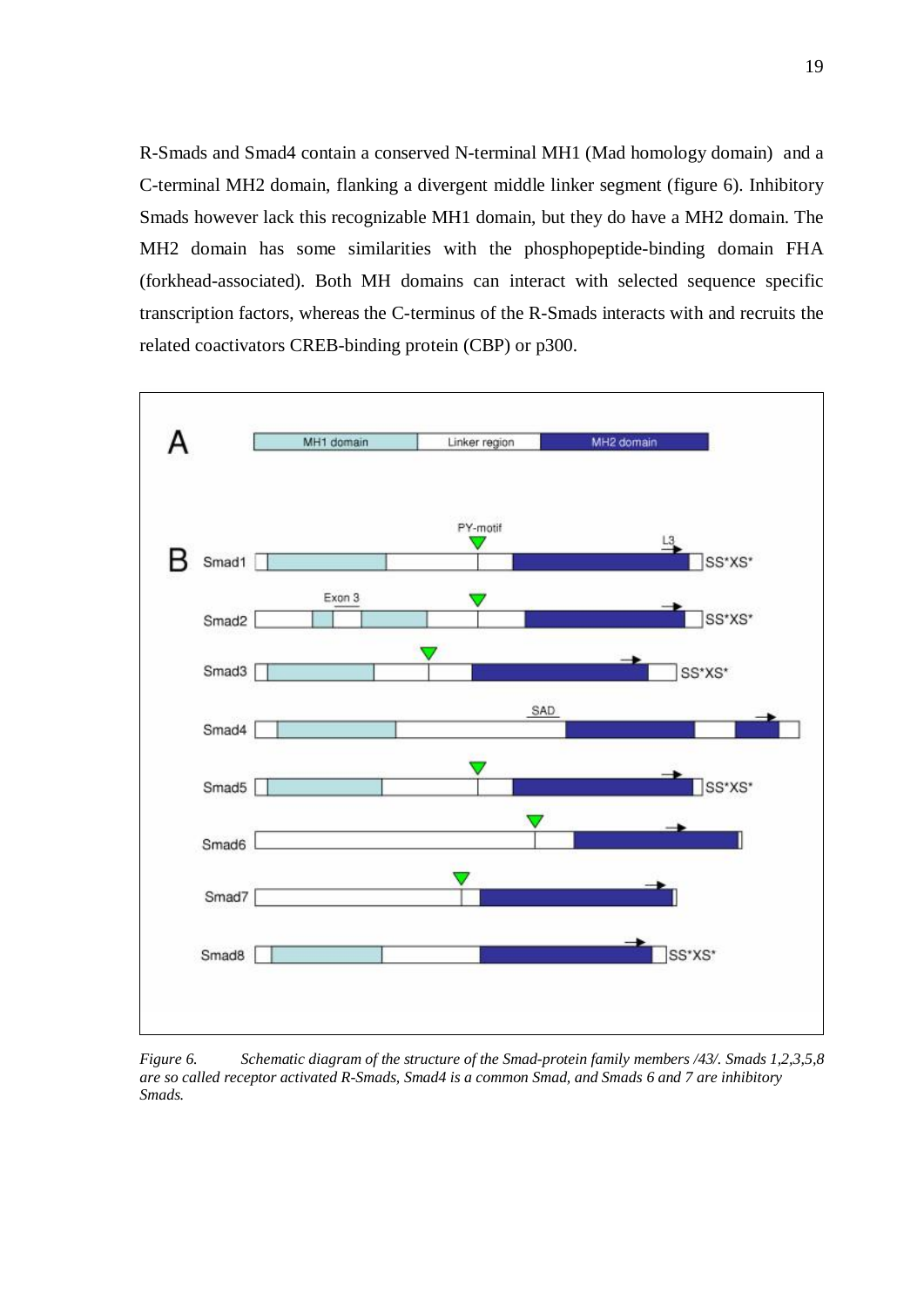### <span id="page-19-0"></span>*3.6 Growth differentiation factors -9 and -9B*

#### <span id="page-19-1"></span>**3.6.1 General characteristics**

Growth differentiation factor -9 and -9B are oocyte derived factors, which are strongly expressed during folliculogenesis /12/ and have been shown to have an indispensable role in that process. They belong to the  $TGF- $\beta$  superfamily and as such are processed as$ prepropeptides, proteolyzed by a furin-like protease /34/ and secreted as C-terminal dimers after post-translational modifications, such as N-linked glycosylation. A schematic diagram of GDF9 and -9B processing is presented in figure 7  $/44/$ . Members of the TGF- $\beta$ superfamily have a characteristic structure known as the cysteine knot, which establishes the characteristic fold of the monomer, and is conserved throughout the TGF- $\beta$ superfamily. A schematic of the cysteine knot is shown in figure 8 /45/.



*Figure 7. Modified from McNatty et al /44/. Schematic outline of the processing of GDF9 and GDF9B molecules and possible dimerizations of monomers.*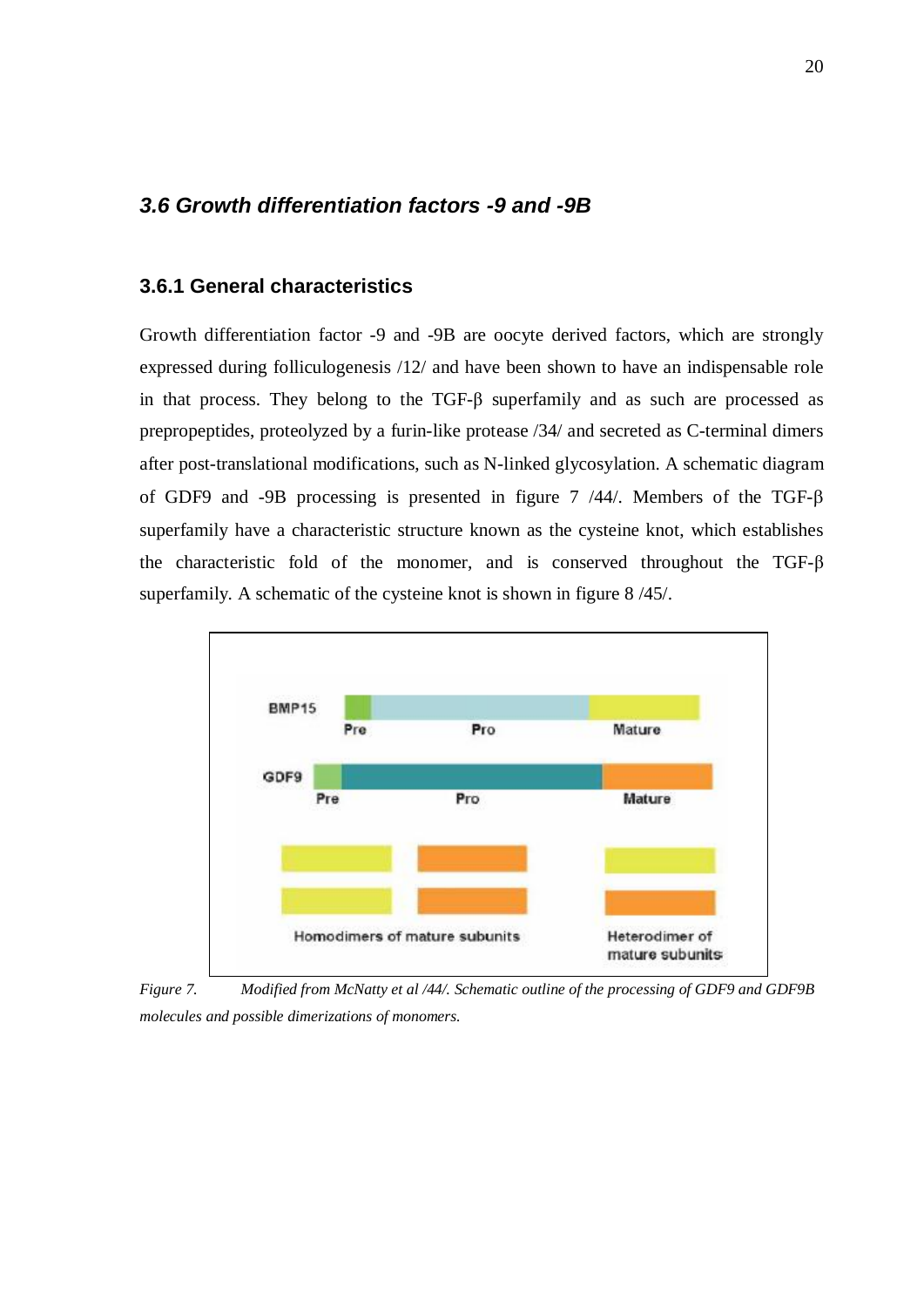

*Figure 8. Modified from Avsian-Kretchmer et al /45/. Basic structure of a TGF-ȕ superfamily member monomer with a characteristic cysteine knot to create rigid "palm" and two loops protruding like fingers.*

#### <span id="page-20-0"></span>**3.6.2 Growth differentiation factor -9**

Growth differentiation factor -9 was discovered in 1993 by using degenerate oligonucleotides from conserved regions of  $TGF- $\beta$  superfamily members in PCR. With$ northern blotting -analysis it was shown that GDF9 mRNA was only found in the ovaries of mice /10/. Human in situ –hybridization showed that expression was limited to the ovaries and was expressed during all stages of the folliculogenesis except the primordial phase /46, 47/.

The amino acid sequence of mouse GDF9 consists of  $441$  amino acids, the NH<sub>2</sub>-terminus has a hydrophobic domain, common for secretory proteins. In the peptide there is a proteolytic processing site of four arginines stretching from amino acids 303-306. This is where the mature COOH-terminal dimer is produced by cleavage by a furin-like protease, an enzyme recognizing and proteolyzing within the bibasic sequence of R-X-X-R. The resulting processed protein has molecule weight of 15,6kDa, but in total there are four possible glycosylation sites in the 441-amino acid peptide, one of which is located within the mature protein. Hence the molecular weight of the mature protein is greater than 15,6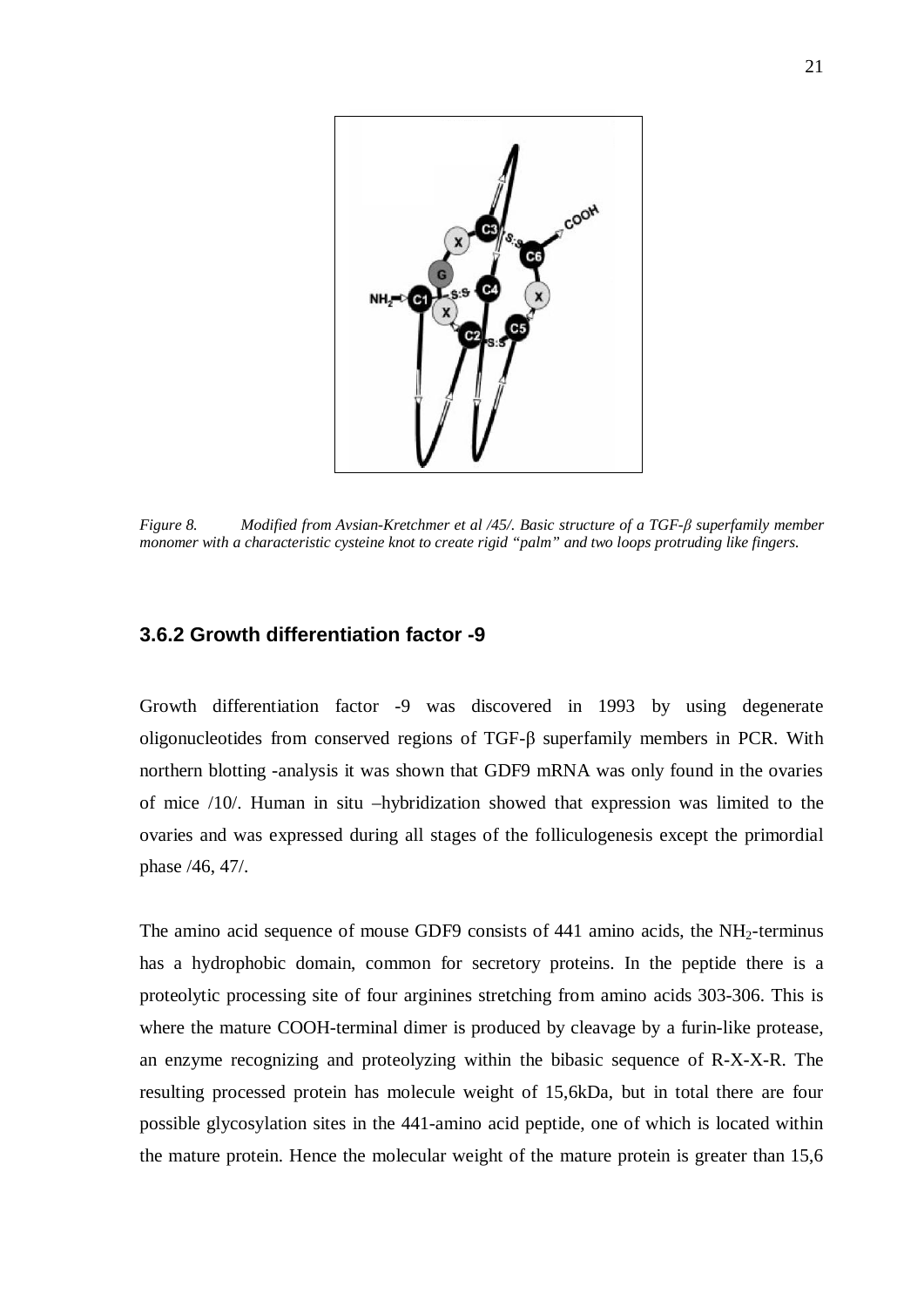kDa due to glycosylation. GDF-9 lacks the conserved cysteine residue that forms the disulfide linkage between subunits in other family members /10/. A schematic diagram of the human GDF9 and GDF9B peptide structures is presented in figure 9.



*Figure 9. Schematic diagram of human GDF9 and GDF9B peptides. Light green colour for the proregion and dark green for the mature region, and pink balloons present possible N-linked glycosylations. Furin cleaves hGDF-9 and hGDF9B mature region resulting in 139 amino acid (aa) and 125aa mature proteins, respectively.*

The known biological effects of GDF9 are limited to the ovary, where it regulates different functions. To name a few, GDF9 stimulates progesterone production (by increasing steroidogenic acute regulatory gene [StAR] mRNA), cyclooxygenase 2 (COX2) mRNA synthesis, hyaluronan synthase 2 (HAS2) production, cumulus expansion /46, 48, 49/ and inhibin  $\beta$  production /50/, but inhibits urokinase plasminogen activator mRNA expression and FSH-stimulated LH receptor mRNA expression /46/. Recently GDF9 has been shown to interact with hormones when controlling follicle growth /51/ and prevent cumulus cell apoptosis by expressing TGF- $\beta$  superfamily members /52/, thereby enhancing their developmental competence /53/.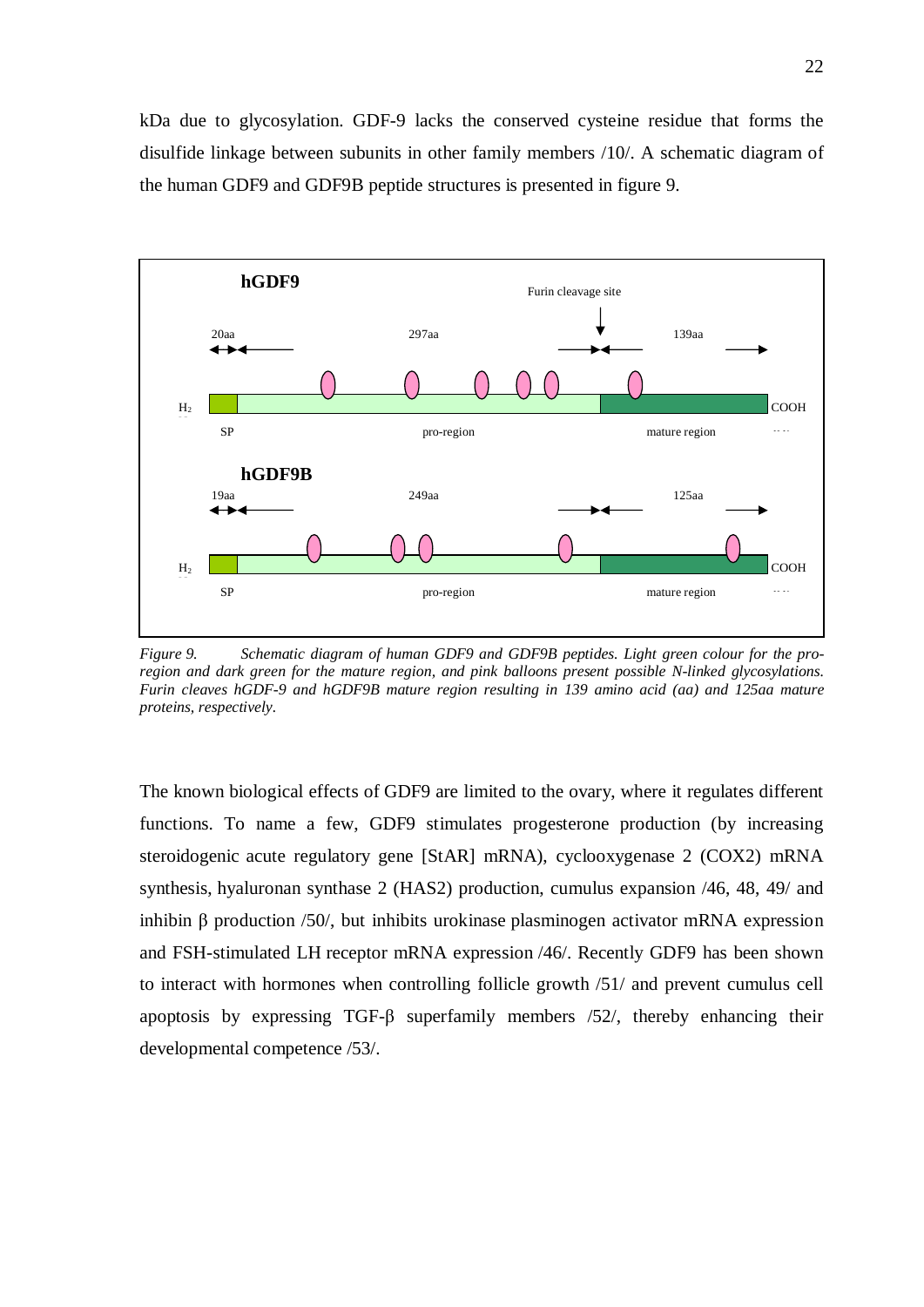#### <span id="page-22-0"></span>**3.6.3 Growth differentiation factor -9B**

GDF9B was found by searching the GenBank Expressed Sequence Tag (EST) database with the mouse GDF-9 cDNA sequence. The GDF9B sequence was identified from a mouse 2-cell embryo library, from which an EST cDNA was isolated which encoded a putative member of the TGF-b superfamily, which was named GDF-9B /11/. Using Northern Blot hybridization a 4 kb long mRNA was found in the mouse ovary. With reverse transcription polymerase a 821 bp long complementary DNA was copied from the mouse ovarian RNA. The murine GDF9B C-terminus was found to be 53% homologous to mouse GDF9, further the new GDF9B sequence lacked the cysteine that is shown to link mature dimers of the TGF- $\beta$  superfamily /11/. With rat GDF9B it was shown that GDF9B has a signal sequence which suggests that it is a secreted protein and it was found that expression pattern is similar to GDF9 /54/. In the human by using RT-PCR it was shown that GDF9B is only expressed in the gonads, further *in situ* –hybridizations showed that GDF9B is expressed at slightly latter stages than GDF9, late primary follicles instead of early primary follicles /12/. At the same time another group cloned also GDF9B and named it BMP15 /55/, hence the two names for GDF9B.

Human GDF9B was found utilizing the mouse GDF9B sequence when screening a human genomic DNA-library, after the sequencing of the PCR-fragment was done it confirmed that this was a GDF9-like new sequence, human GDF9B. Using FISH-analysis the human GDF9B gene was localized in the X-chromosome, Xp11.2. Albeit the similarities in the actual sequence and expression pattern, also exon-intron structure is similar to human GDF9, two exons are split with one intron but a difference can be found in the length of the intron, the human GDF9 intron is 1,6 kb long but GDF9B intron is 4,6 kb long /12/.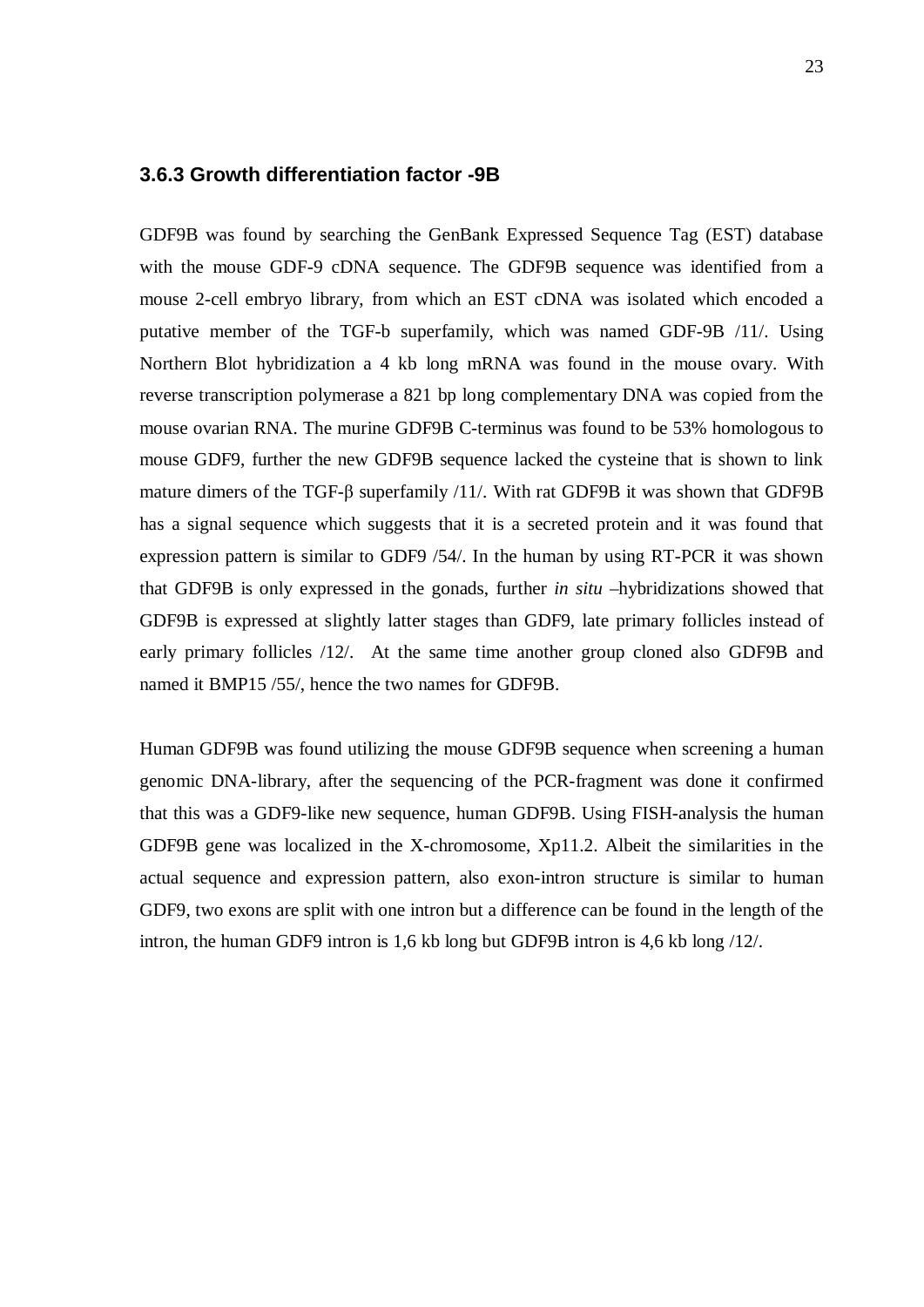### <span id="page-23-0"></span>**3.6.4 GDF9 and GDF9B - signalling pathway and receptors**

Recently it was shown GDF9 signalling is mediated by the type I receptor, activin receptorlike kinase 5 (ALK5) /55/ and that its type II receptor is BMP type II receptor (BMPRII) /41/ therefore it mediates signaling by phosphorylated Smad2 and Smad3 /42, 50/. This is an unique combination of type I and type II receptors and the first time when it has been reported that a TGF- $\beta$  superfamily member utilizes both activin-type receptor (ALK5) and BMP-type receptor (BMPRII) for its signalling.

GDF9B probably utilizes the same type II receptor as GDF9 i.e. the BMPRII, but thetype I receptor has been suggested to be ALK6 /41, 55/, although a lot is not known about GDF9B signalling.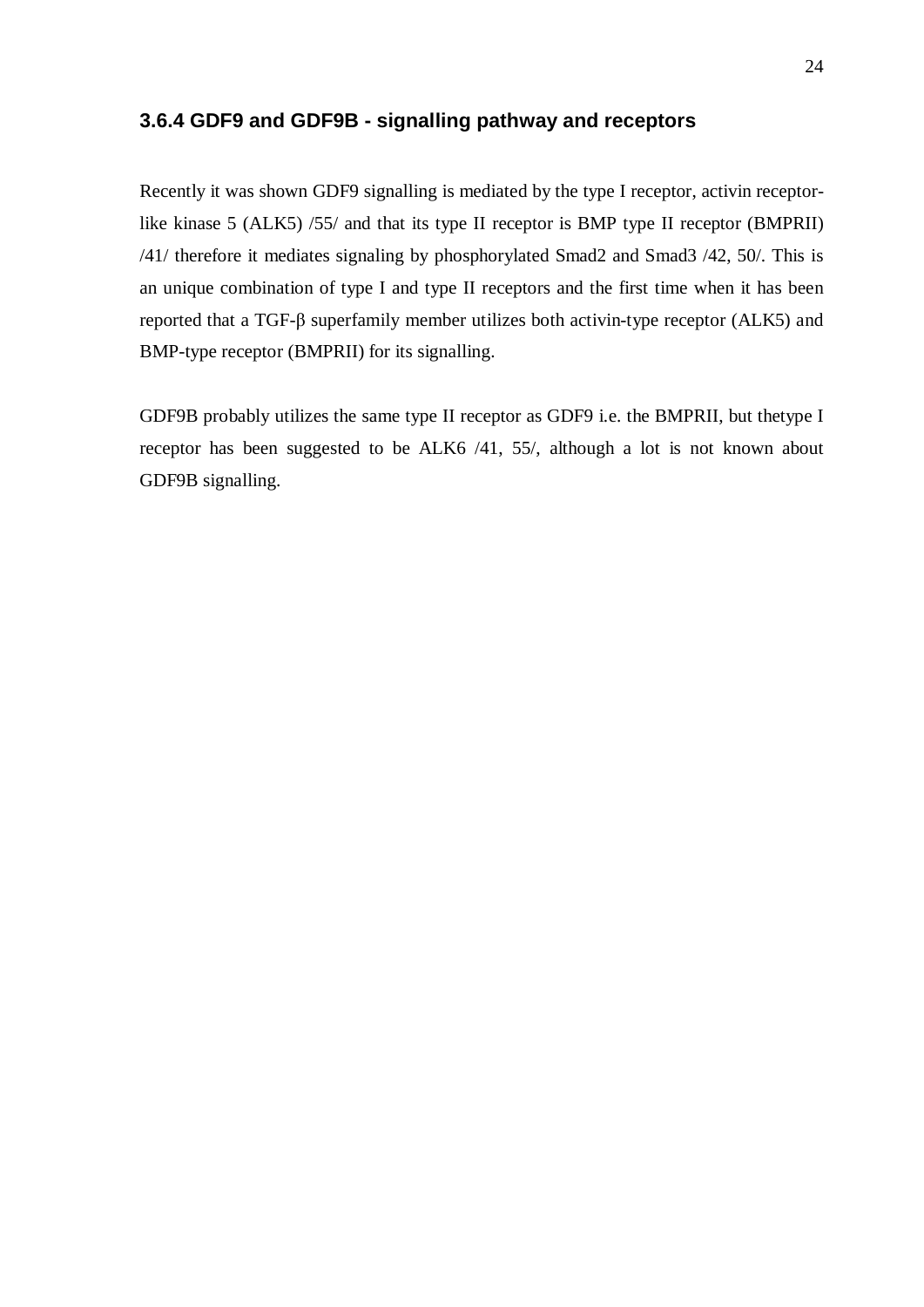## <span id="page-24-0"></span>**IV AIMS OF THE STUDY**

The overall aim of this study was to examine whether we can produce and purify bioactive recombinant human GDF9 and GDF9B. Further, there was a need to characterize a number of monoclonal antibodies raised against GDF9 and GDF9B, and to determine the usefulness of such antibodies in the characterization of the purified proteins.

#### **4.1 Production of wild type human GDF9 and GDF9B**

The first aim was to produce human GDF9 and GDF9B, and from previous experience in the lab we knew that we should use HEK-293T cells which are easily transfectable, are easy to grow and should secrete the protein in a processed form. The expression plasmid pEFIRES-p was used, which enables the production of a stable recombinant GDF9 or 9B expressing cell line via puromycin selection /57/.

#### **4.2 Characterization of monoclonal antibodies**

In order to study wild type recombinant human GDF9 and GDF9B, monoclonal antibodies were raised against both of these proteins, and their specificity and capability to immunoneutralize GDF9 *in vitro* was determined. These antibodies were epitope mapped which can potentially help when determining which are the hot spots of interaction between the ligands and their receptors. The antibodies discussed in this thesis were produced in collaboration with the laboratory of Prof. Nigel Groome (Oxford-Brookes University, UK) and characterized in the Ritvos laboratory.

#### **4.3 Production of tagged human GDF9 and GDF9B**

Previously it has been shown in the Ritvos laboratory that mouse GDF9 is active when secreted into conditioned media, but we found that human GDF9 did not show activity in *in vitro* cell models. Therefore studies for investigating the latency of human GDF9 were of interest and we decided to produce both GDF9 and GDF9B as histidine-tagged forms and purify the proteins to test for bioactivity.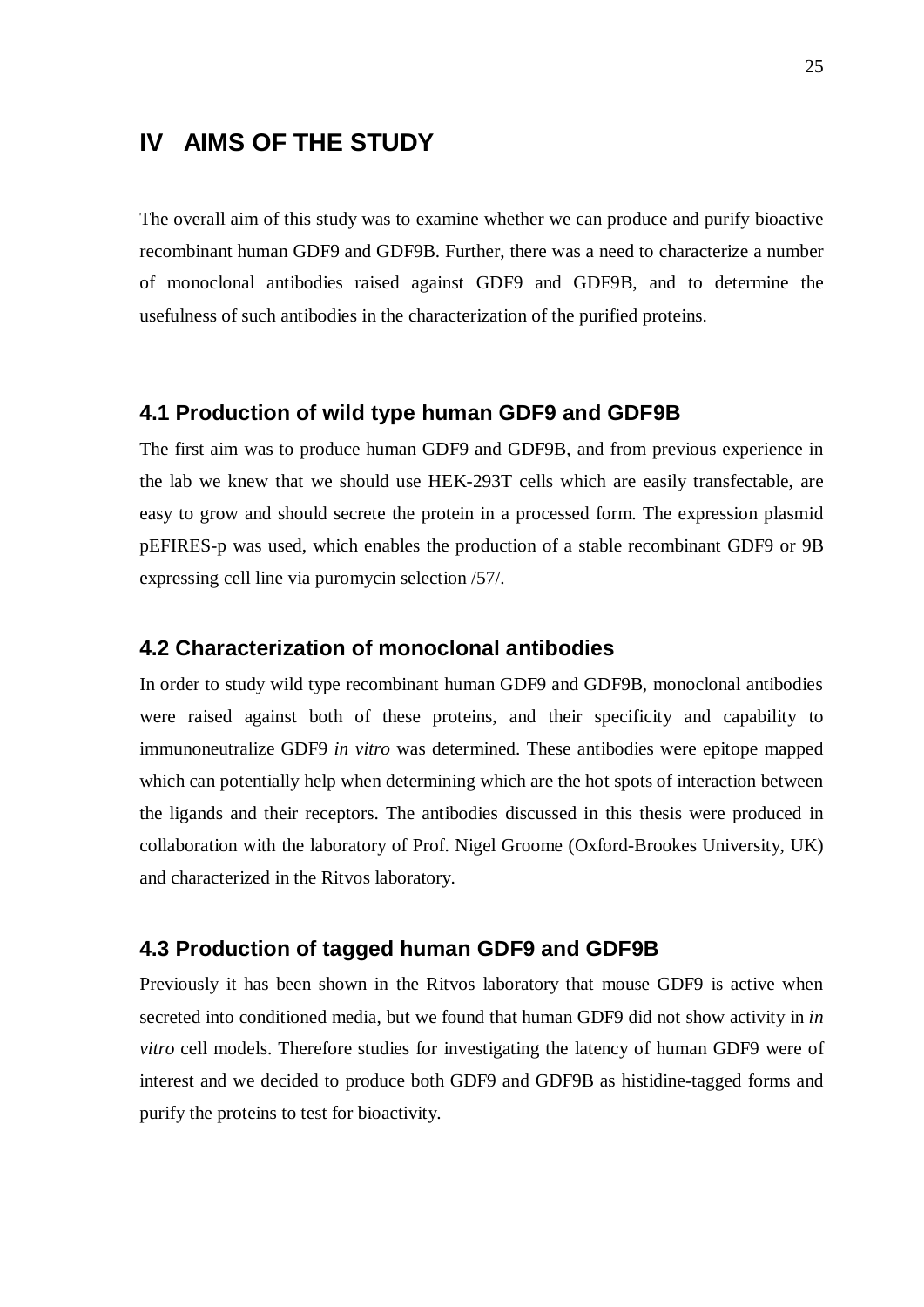### **4.4 Purification of human GDF9 and GDF9B**

The aim was to purify human GDF9 and GDF9B using immobilized metal affinity chromatography (IMAC). In this study GDF9 and 9B were epitope tagged with a 6 histidine tag and purified using Ni-chelated HiTrap™. Biological activity was followed by monitoring the CAGA-luciferase mediated response for the GDF9 downstream target SMAD3. Two *in vitro* cell models were used to monitor biological activity, either using the HEK-293T cell line or by transducing the reporter construct into primary human granulosaluteal cells via the use of a CAGA-luciferase adenovirus.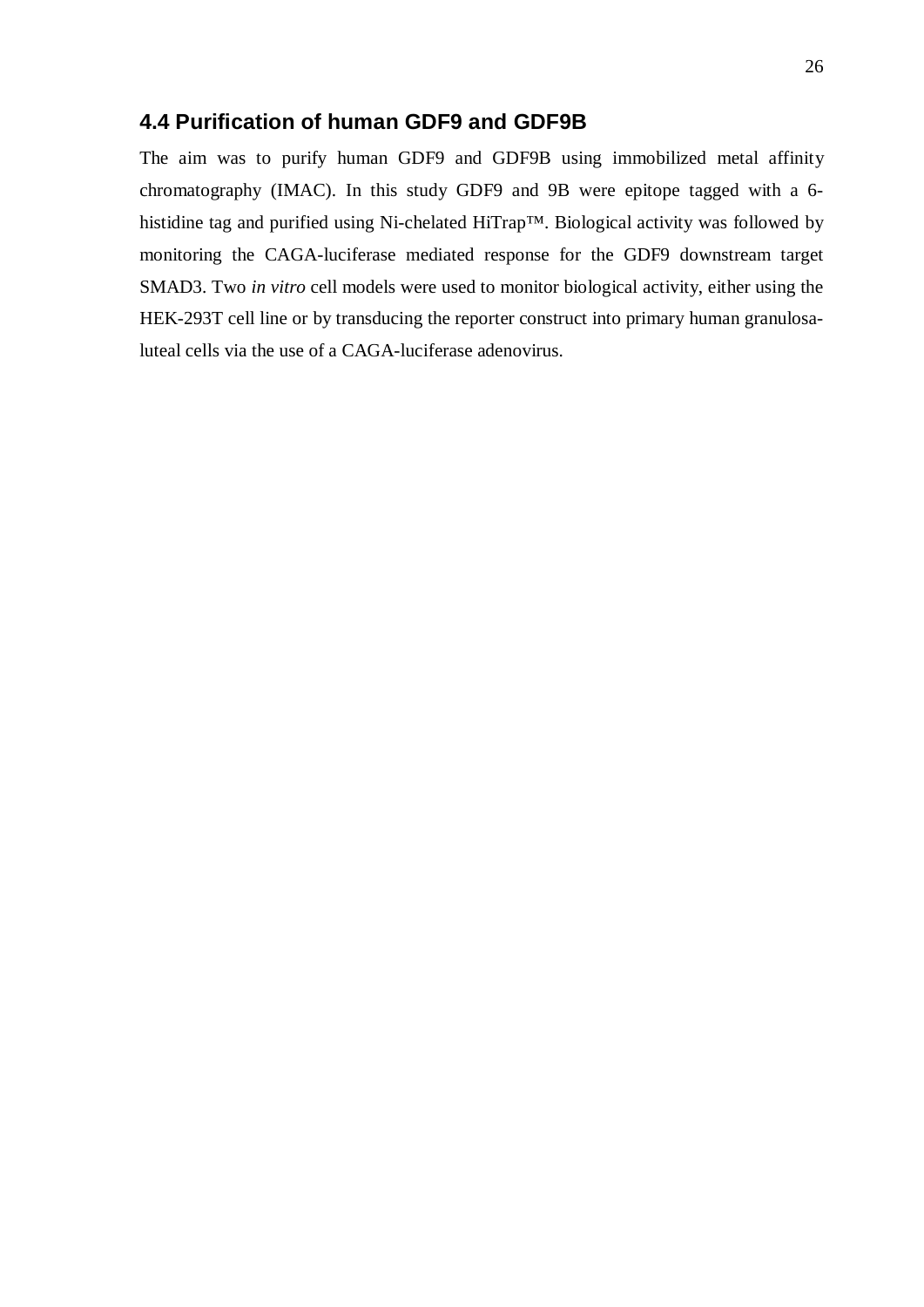## <span id="page-26-0"></span>**V MATERIAL AND METHODS**

#### <span id="page-26-1"></span>*5.1 Background on the production of human GDF9 and GDF9B*

Previously in the Ritvos laboratory GDF and GDF9B from various species have been cloned from testis RNA and subcloned such that pro-regions from different species have been joined with a mature region from another species to make fast progress in having the mature proteins available for in-house use and for collaborators. Most of the proteins have been cloned such that they are wild type in sequence, therefore having no tagging to enable purification using common known purification methods, based on the presence of an epitope-tag. The reason for first producing wild type proteins was that it was not known whether epitope tagging a TGF- $\beta$  superfamily member would result in an altered bioactivity. GDF9B has been active when purified via a C-terminal Flag-tag /56/, however for the purpose of scale-up, immunoaffinity purification using the Flag-tag would not be ideal, hence epitope tagging of these factors was carried out utilizing the ability of the 6xHistidine tag to bind metal ions.

Recently it was found that sheep GDF9 and GDF9B wild type proteins were active when applied together but were inactive on their own as non-purified recombinant proteins in crude media /28, 29/. Therefore, in order to study also the interplay between human GDF9 and GDF9B, a construct was made in our laboratory by Mika Laitinen and Marjo Rissanen where human GDF9 and GDF9B are in the same expression plasmid, separated by just by an IRES (11 repeats). This protein was also tested in *in vitro* cell assays in this study.

An expression construct for human GDF9B with a 6-histidine tag in the NH<sub>2</sub>-terminus of the mature region (hGDF9B-6H) was previously produced in the lab. This construct had the rat GDF9B pro-region preceding the His6 tagged human mature region. A new expression construct was designed which would generate COOH-terminally 6His-tagged human GDF9. Cell lines were available for the production of wild type recombinant human GDF9. All expression constructs used in this study are presented in figure 10.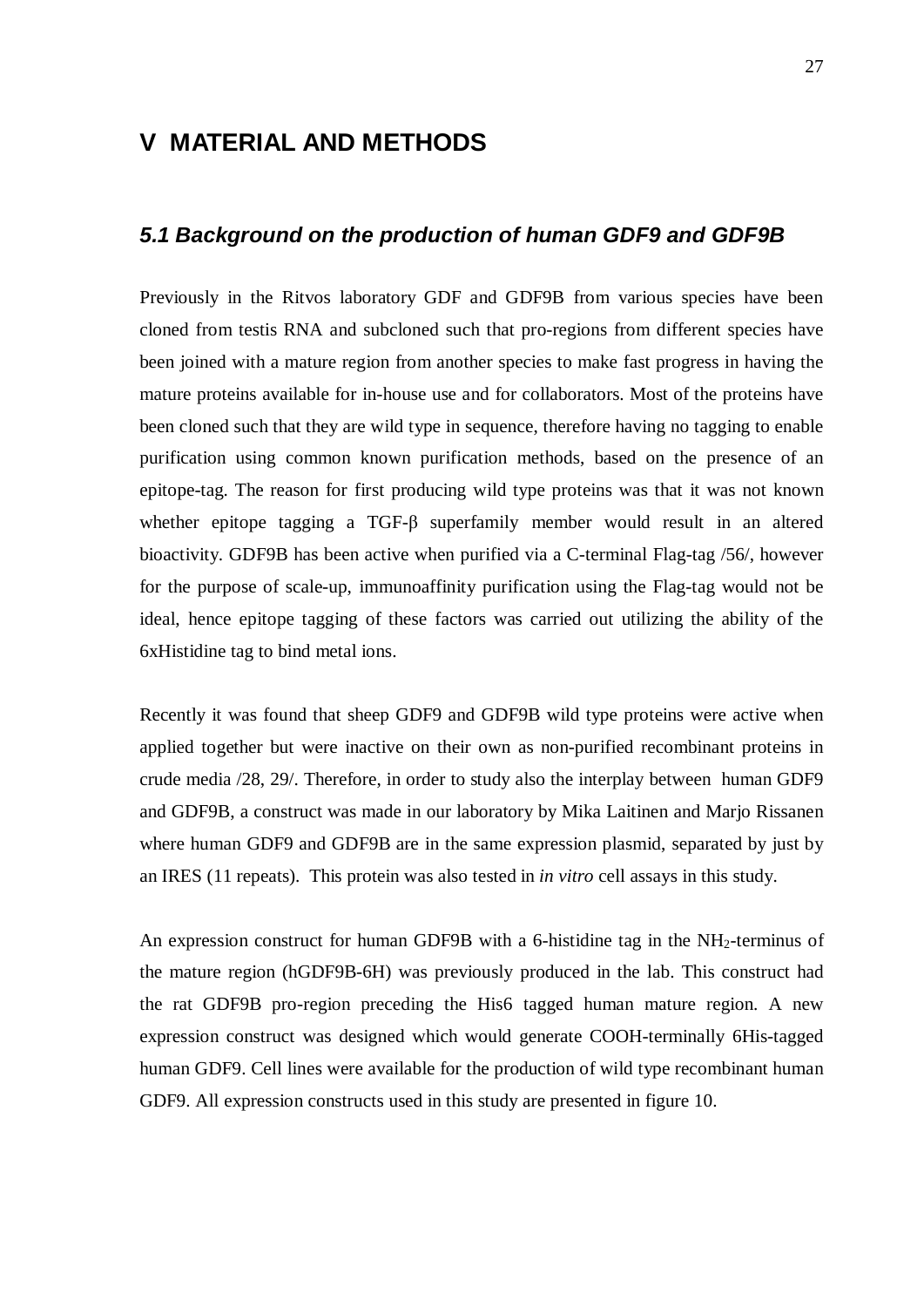

*Figure 10. Expression constructs used in this study, yellow bar illustrates the location of the 6-histidine tag on the mature protein, pink balloons represent glycosylations.*

For cloning human GDF9 primers were designed such that they would incorporate the 6 histidine tag into the COOH-terminal end of the wild type human mature GDF9, when PCR amplifying from wild type human GDF9 template. Then the PCR-product was ligated into the cloning plasmid pGEM-T Easy, using T-overhangs generated by the PCR-enzyme Dynazyme Ext. The ligated pGEM-T Easy vector was then transformed into  $DH5-\alpha$  E.coli strain and plated on ampicillin containing agar plates for selection of the right clones. The selected clones are then grown in 5ml of Luria containing 5ug of ampicillin, in order to produce enough material for a Spin-prep. Spin-prep DNA was sequenced using M13 primers, specially designed for sequencing from pGEM-T Easy. The right clones were this way selected and further cloning done by cutting the insert out with restriction enzymes and ligating it into the expression plasmid, pEFIRES-p.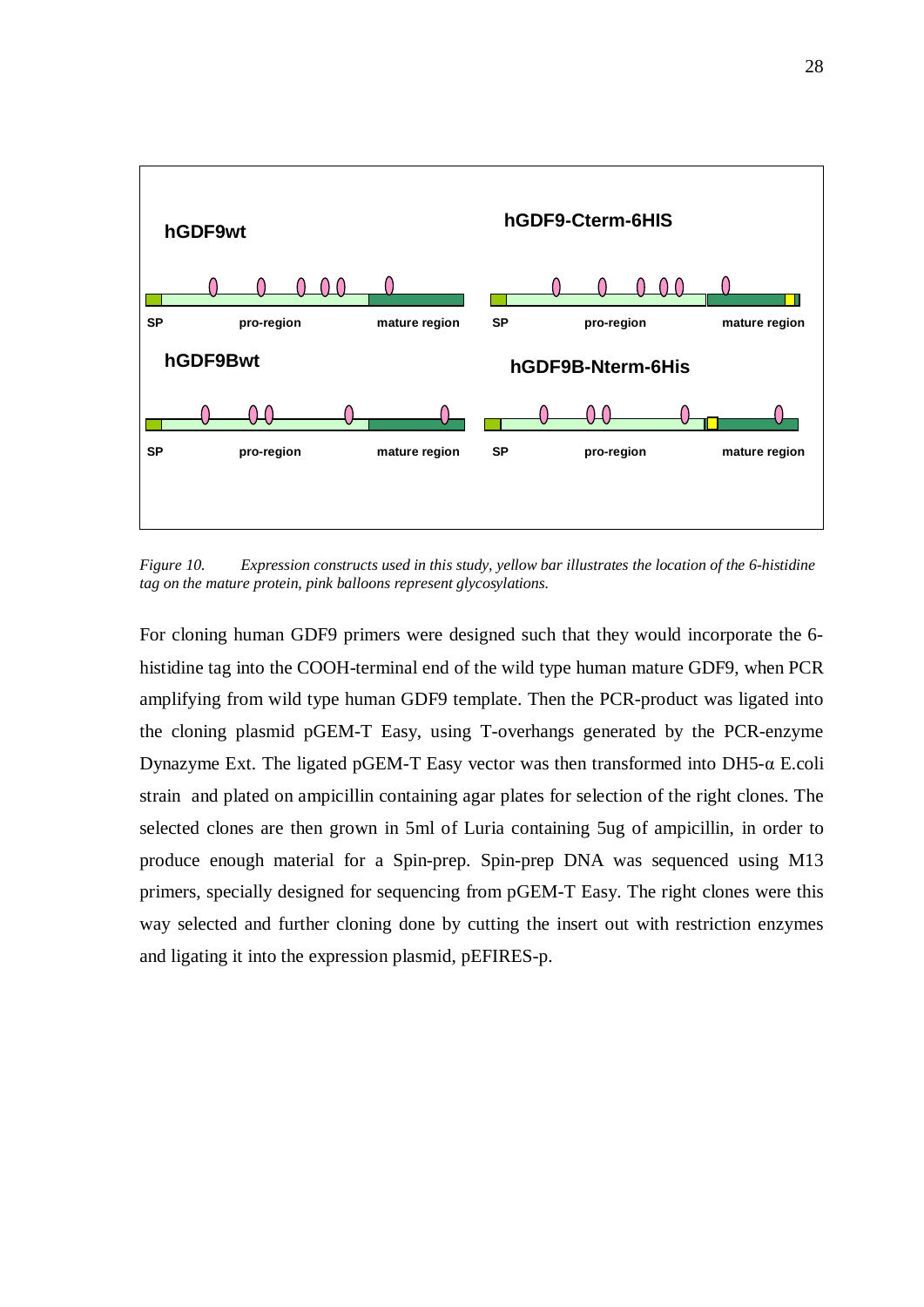#### <span id="page-28-0"></span>**5.1.2 Expression plasmid and generation of a stable cell line**

The expression plasmid used is called pEFIRES-p (figure 11, /57/) which incorporates sequences for the elongation factor 1 alpha ( $EF-1\alpha$ ) promoter, an internal ribosome entry site (IRES), and a selection cassette for puromycin resistance. The insert from pGEM-T Easy was ligated into pEFIRES such that the orientation was correct. Then a maxi-prep of DNA was made from this construct. With 1-3 µg of pEFIRES-p plasmid containing the wanted insert, a transfection can be made for 293 cells using Fugene6 when cells are at confluency of about 30% in T25-flasks. 293 cells are grown in Dulbecco´s Modified Eagle Medium (D-MEM), supplemented 10% Fetal Calf Serum (FCS) with penicillin streptomycin and L-glutamin, they grow in this media as a adherent monolayer.

After transfection, on the next day, puromycin is applied at  $3 \mu g/ml$ . At this time cells usually have a confluency of about 50%. The following day the cells were observed and often 30-50% have died and therefore have not incorporated the pEFIRES DNA into the cells. Puromycin selection afterwards is usually done such that cells are grown to a confluency of about 80%, then split (1/3) and puromycin added straight after splitting, puromycin levels are increased  $30 - 50\%$  each passage, such that puromycin 160  $\mu$ g/ml is the final concentration. Usually a transient transfection is made from the wanted expression construct to check whether the recombinant protein is expressed properly, this is done just by simply transfecting cells and leaving the cells to grow for 3-4 days and harvesting the media.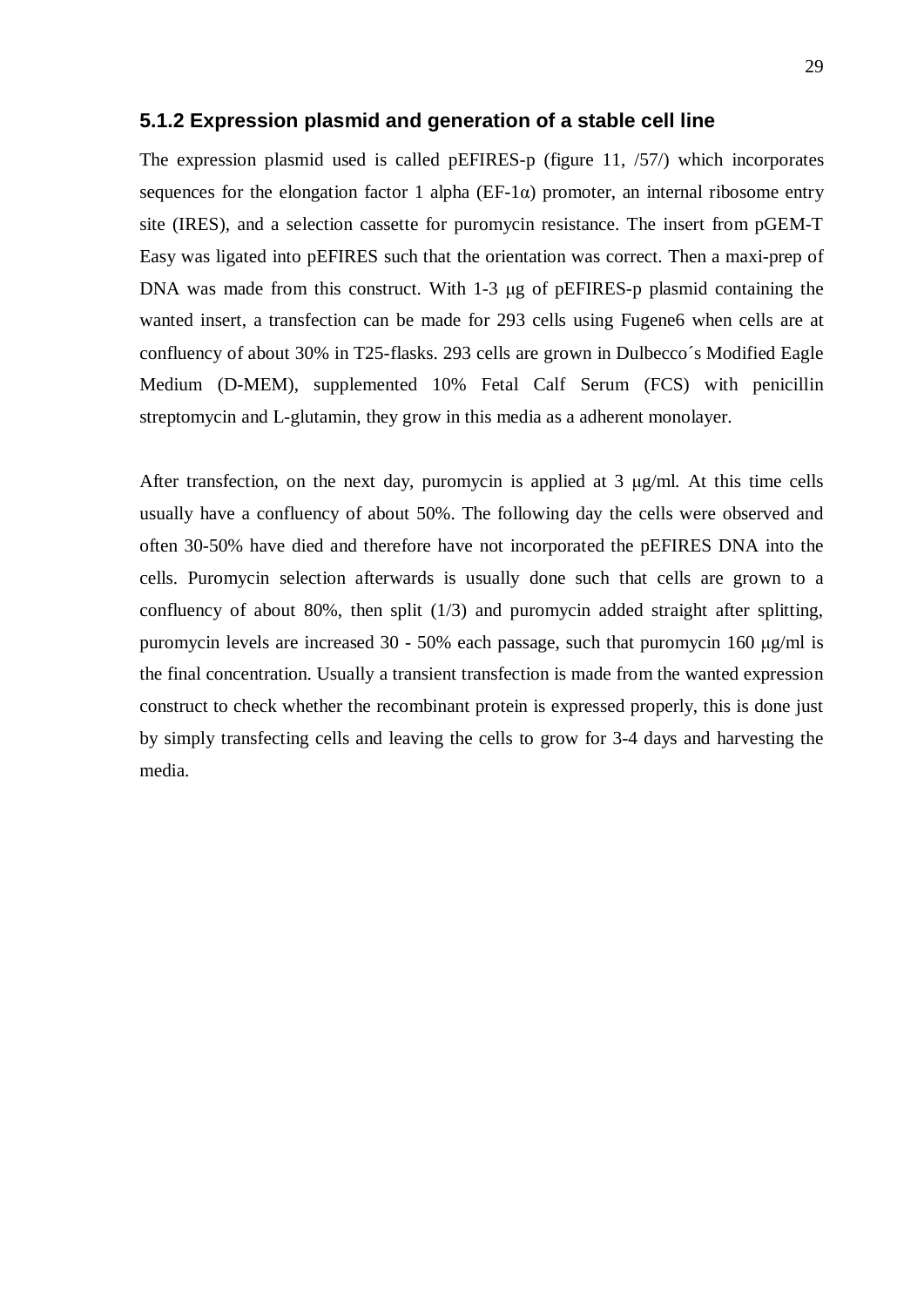

*Figure 11. Expression plasmid pEFIRES-P, plasmid contains in brief, internal ribosome entry site (IRES), multiple coding sequence (MCS), antibiotic resistance cassette and Elongation Factor 1-Į /12/.*

#### <span id="page-29-0"></span>*5.2 Reporter construct*

Since GDF9 /55/, and possibly also GDF9B, use the Smad2/Smad3 pathway to mediate their response inside the cell it is useful to employ such a reporter that directly corresponds with the activation of this pathway, therefore the TGF- $\beta$  specific CAGA-luciferase reporter was used in this assay /57/. Since the cells used in this study are mainly human granulosaluteal cells, and as such are primary cell cultures which cannot be transfected with ordinary methods, an approach utilizing adenovirally mediated gene transfer was adopted based on the Ad-CAGA adenovirus /42/. Briefly, Ad-CAGA comprises the CAGA-response element repeated nine times followed by the luciferase enzyme coding sequence. Cells transduced with this adenovirus and stimulated with  $TGF-\beta$  will produce the luciferase enzyme which can be detected by addition of luciferin substrate to the cell extract and measurement of light emission.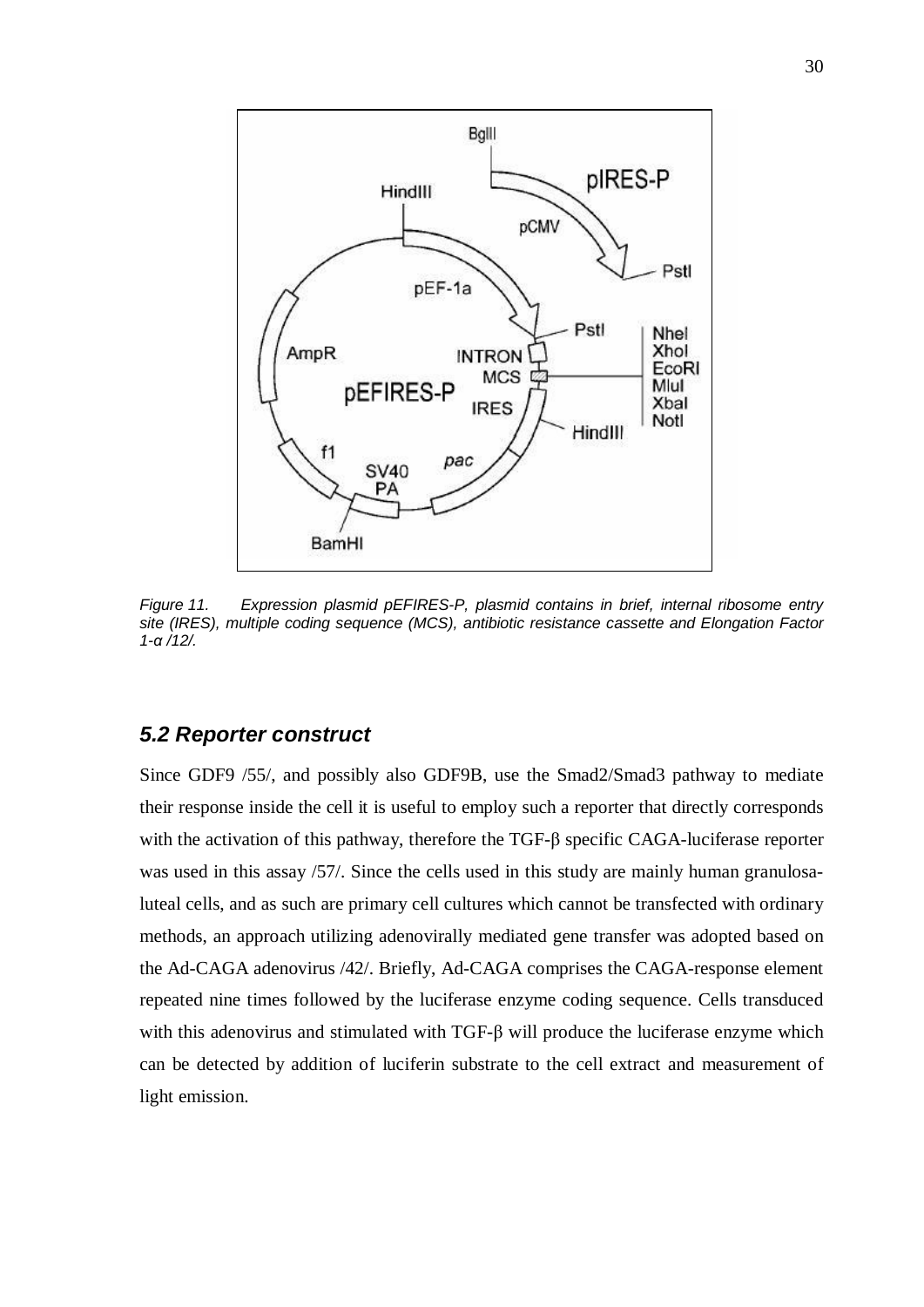#### <span id="page-30-0"></span>*5.3 in vitro cell models*

Human granulosa-luteal cells are cells that are left over from patients undergoing IVF (*in vitro* fertilization) -treatments, and with consent from these patients the cells can be used in *in vitro* -studies. Cells were fetched usually twice a week from IVF-clinics in 50ml Falcontubes full with follicular fluid, pooled after centrifugation and dispersed from other cells using hyaluronidase. Then they are centrifuged in a Ficoll-Pague gradient where human granulosa cells are left on the surface of the Ficoll and just under the sera. Human GL-cells are then plated on 24-well plates 30 000-40 000 cells per well and are allowed to settle over night under standard conditions, 37 °C and 5%  $CO<sub>2</sub>$  in 10% FCS DMEM –media supplemented with L-glutamin and antibiotics. The next day  $200 \mu l$  serum free media containing 0,5 ȝl of Ad-CAGA was added per well and left for 30 minutes under standard conditions, after which 1 ml 2% FCS DMEM –media is added per well. Cells are then left for one to two days. When the ligands are added fresh 2% FCS DMEM –media is added on to the cells, 500  $\mu$ l or 600  $\mu$ l depending on the sample size, is changed and the sample is added.

Also the human embryonic kidney cell line, 293T, was used in some of the assays when hGLs were not available or they were too few. This cell line is also useful for proof-ofprincible studies, since these can be grown in reasonable amounts and are easily transfectable, indeed these cells are transfected with the CAGA-luciferase reporter plasmid the same way as transient transfection is done e.g. using Fugene 6 (Roche, following the manufactors instructions).

### <span id="page-30-1"></span>*5.4 Immobilized metal affinity chromatography*

Immobilized metal affinity chromatography (IMAC) utilizes the ability of the amino acid histidine to bind certain metal ions. These metal ions are called transfer metal ions and such metals as nickel, copper, zinc and cobalt have the capability to interact with electron donating side chains of amino acids histidine, cysteine and tryptophan. Usually a 6 histidine tag is preferred and nickel as the chelating metal in a column format, especially for large scale applications. It is worth noting that the chelated metal should have a stronger affinity for the immobilizing gel than the protein has for the metal. Usually chelating is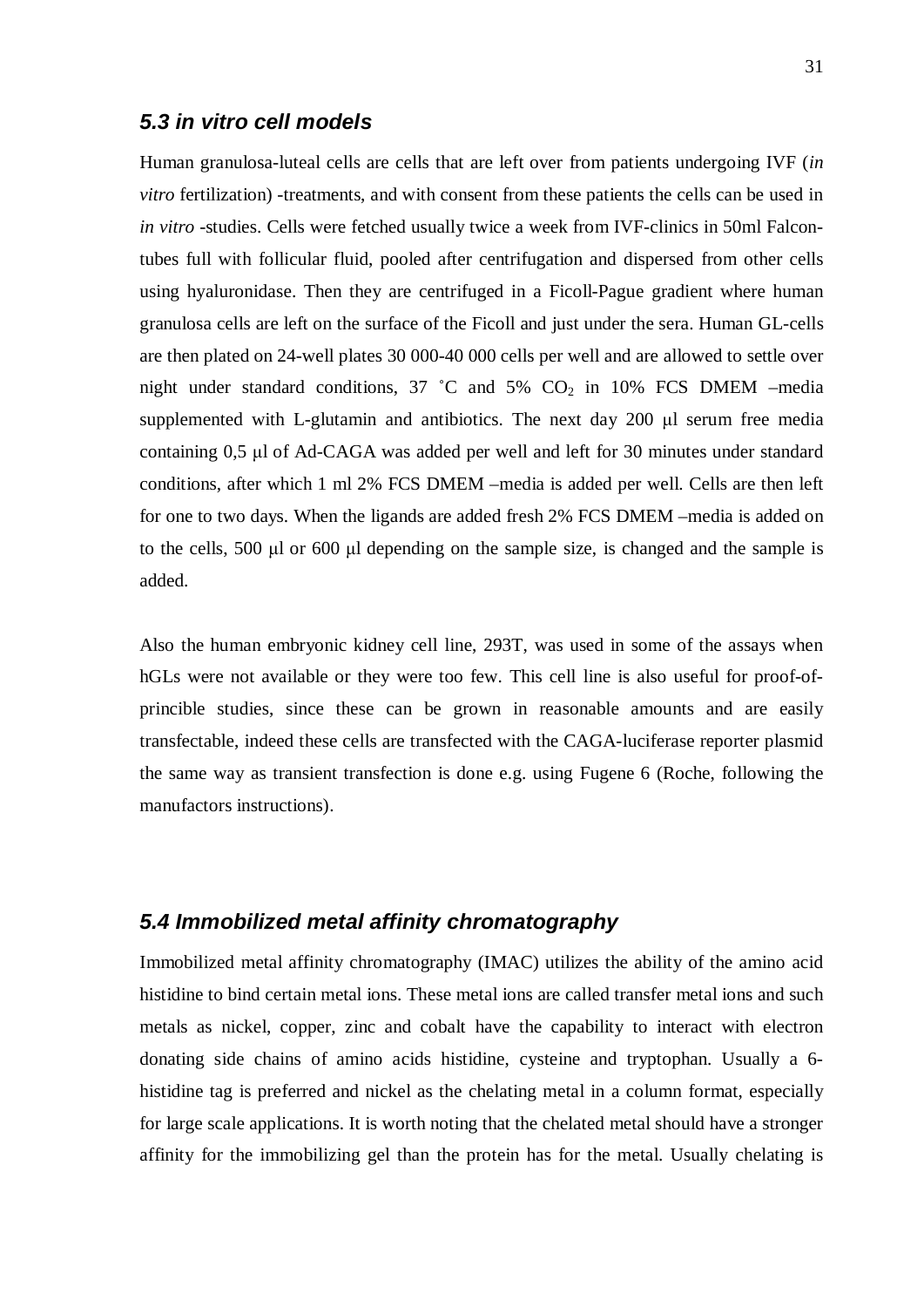done by the manufacturer and based on the matrix, the most common chelating substance is iminodi-acetic acid (IDA) and matrix often is sepharose, with a long spacer arm these chelated together such that minimal interference is caused for the binding of the tagged protein to the metal ion.

Using IMAC usually consists of three main steps: charging of the gel with a suitable metal ion, binding the protein onto the gel and eluting it out. The binding capacity of these gels is usually very high, in the region of milligrams per millilitre of gel slurry. After binding the protein, the gel is washed with suitable buffer that can contain a small amount of competing substance (e.g. immidazole), so that non-specific binding proteins would elute out with the washes. Elution can be done using various methods: altering the pH, or using competing ligands for the metal ions such as imidazole, ammonium chloride or histamine.

#### <span id="page-31-0"></span>*5.5 Monoclonal antibodies*

Monoclonal antibodies specific for human GDF-9 were generated by taking an anti-peptide approach /15/. A synthetic peptide corresponding to the annotated amino acids 420–450 of the C-terminal part of the human GDF-9 (GenBank accession no. NP 005251) sequence, VPAKYSPLSVLTIEPDGSIAYKEYEDMIATKC, was made using F-moc chemistry, coupled to tuberculin through the cysteine thiol using a heterobifunctional agent, and used to immunize female BALB/c mice by standard methods. After an initial immunization and two boosts at monthly intervals, the sera of the mice collected by tail bleed were tested against ELISA wells coated directly with the immunizing peptide. High responding mice were boosted *in vivo*, and four days later the spleens were removed and used for fusion to SP2/0 splenocytes by standard methods. Positive hybridomas were tested in Western blots against recombinant GDF-9. Monoclonal antibodies were purified by protein A chromatography using a high salt protocol. The antibody has minimal crossreaction with preparations of recombinant GDF-9B. Also other clones were tested on Western blot and were found to be specific for GDF9.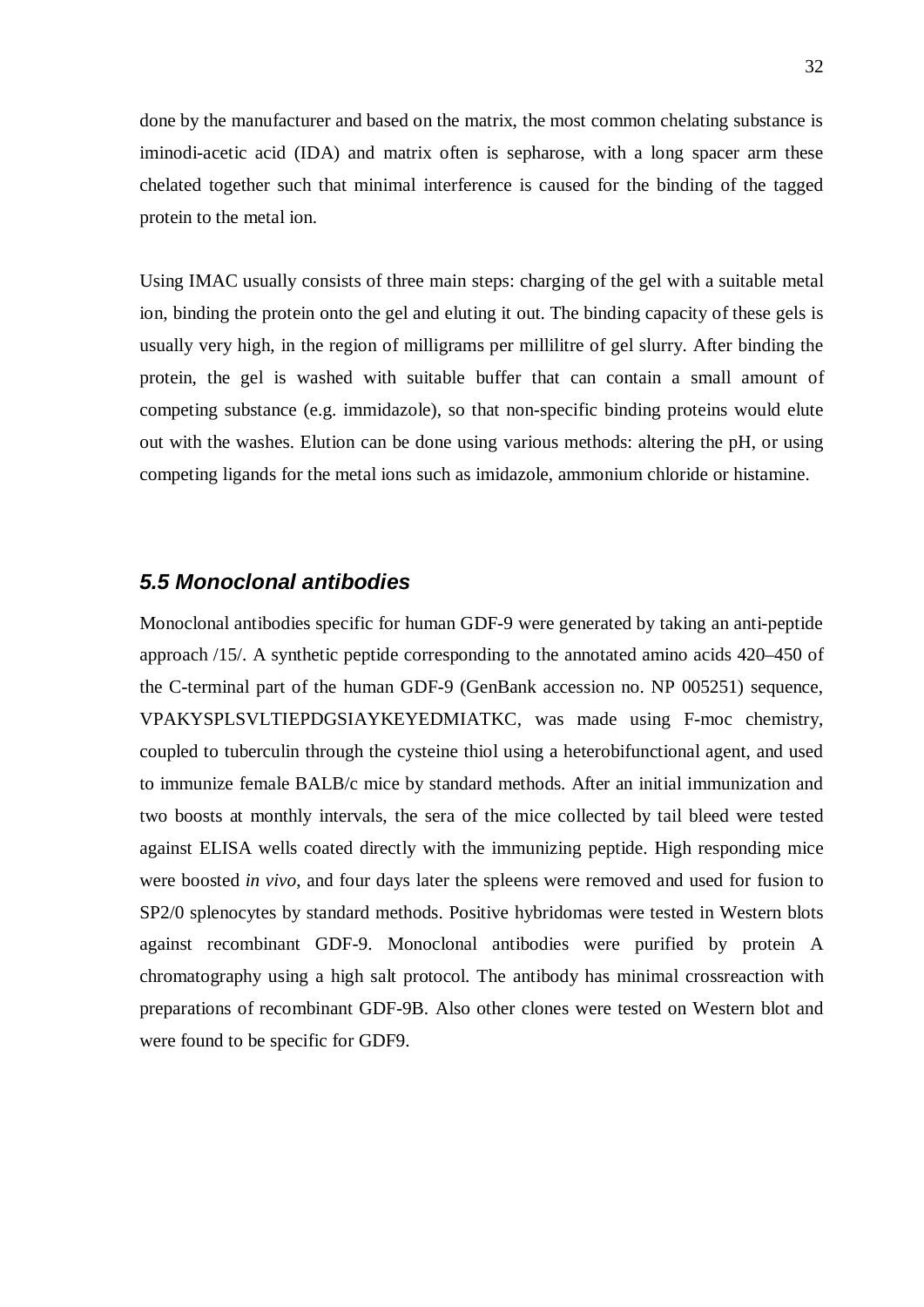#### <span id="page-32-0"></span>**5.5.1 Western Blotting**

Western blotting was done with lab-made SDS-Page 15% gels, transfer was done with Semi-dry transfer and the membrane used was Hybond ECL –membrane from Amersham Biociences. The secondary antibody was a horseradish peroxidase conjugated anti-mouse monoclonal antibody from Jackson Immunoresearch.

### <span id="page-32-1"></span>**5.5.2 Epitope Mapping**

Some of the MAbs were found to be able to immunoneutralize the biological activity of mouse GDF9 therefore it was worthwhile determining the epitopes of these MAbs. Epitope mapping was performed by using 14-amino acids (aa) polypeptides attached to cellulose membranes (SPOT peptides) as previously described /58/. By using a 1-aa frame shift, the peptides, each 14-aa long, covered the entire human GDF-9 C-terminal sequence used for immunization, enabling the identification of the minimal peptide sequence of the epitope binding to the various mAb clones /15/. A schematic is presented in Figure 12 to clarify how the protein peptides are synthesized on nitrocellulose membrane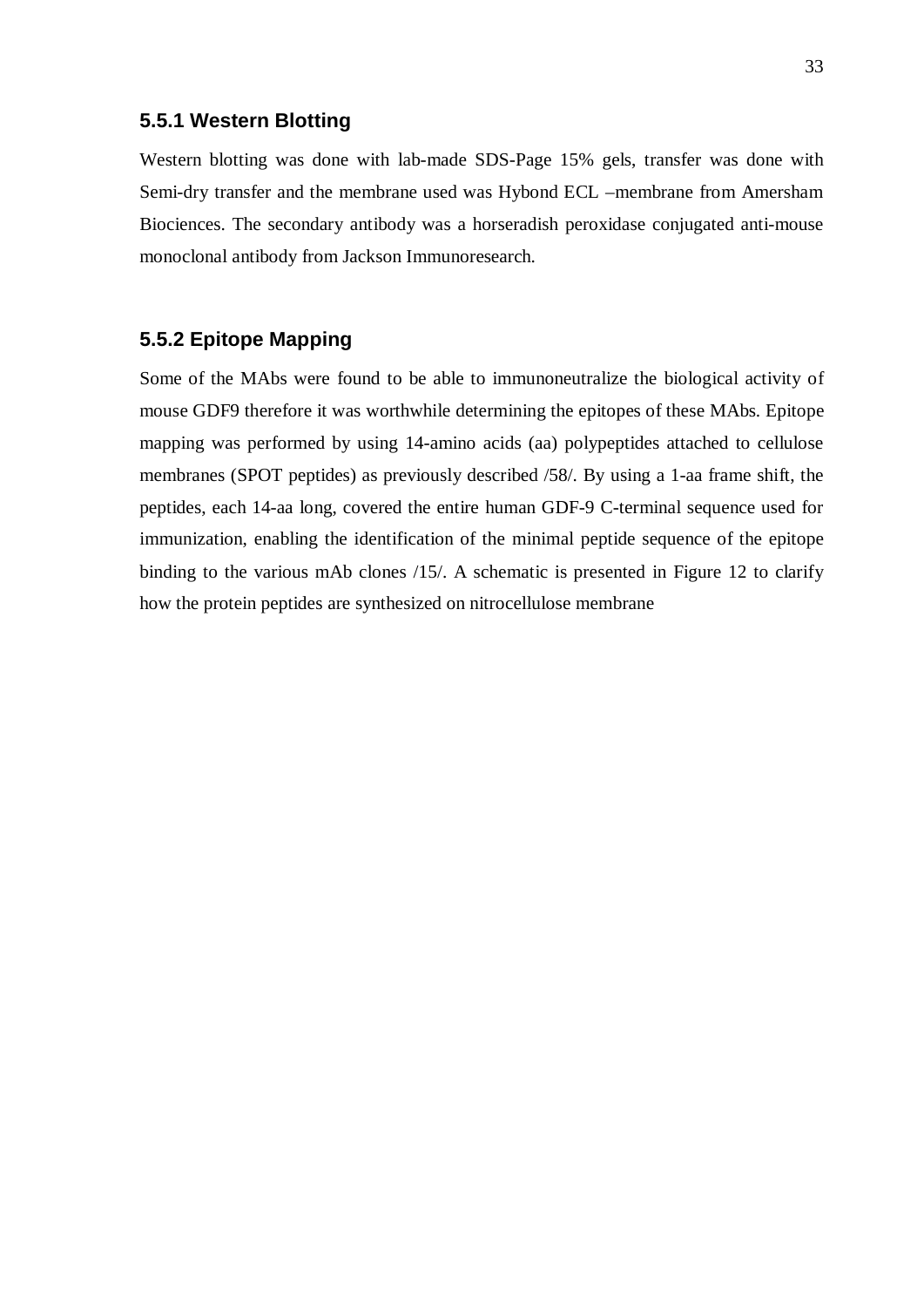

*Figure 12. Pep-SPOT schematic diagram /59/. A protein sequence is generated and attached onto a nitrocellulose membrane as short peptides, this membrane is then incubated with possible binding protein and by enhanced chemiluminescence (or other means) interacting peptides are located. Interacting peptides can then be located back to the actual protein sequence, hence minimal epitopes are found.*

### <span id="page-33-0"></span>**5.6 Experiment setting and data analysis**

Bioassays using 293T or hGLs were always performed in triplicate and from triplicates standard error of means (SEM) were calculated and presented as error bars with results. In some cases  $\beta$ -galactosidase normalization was used to account for variations in the infection and transfection efficacies of the cell lines. However, it was soon noticed that especially adenovirally mediated gene transfer was very consistent through assays and error in assays was probably due to different cell numbers in wells rather than in transduction efficiency between wells.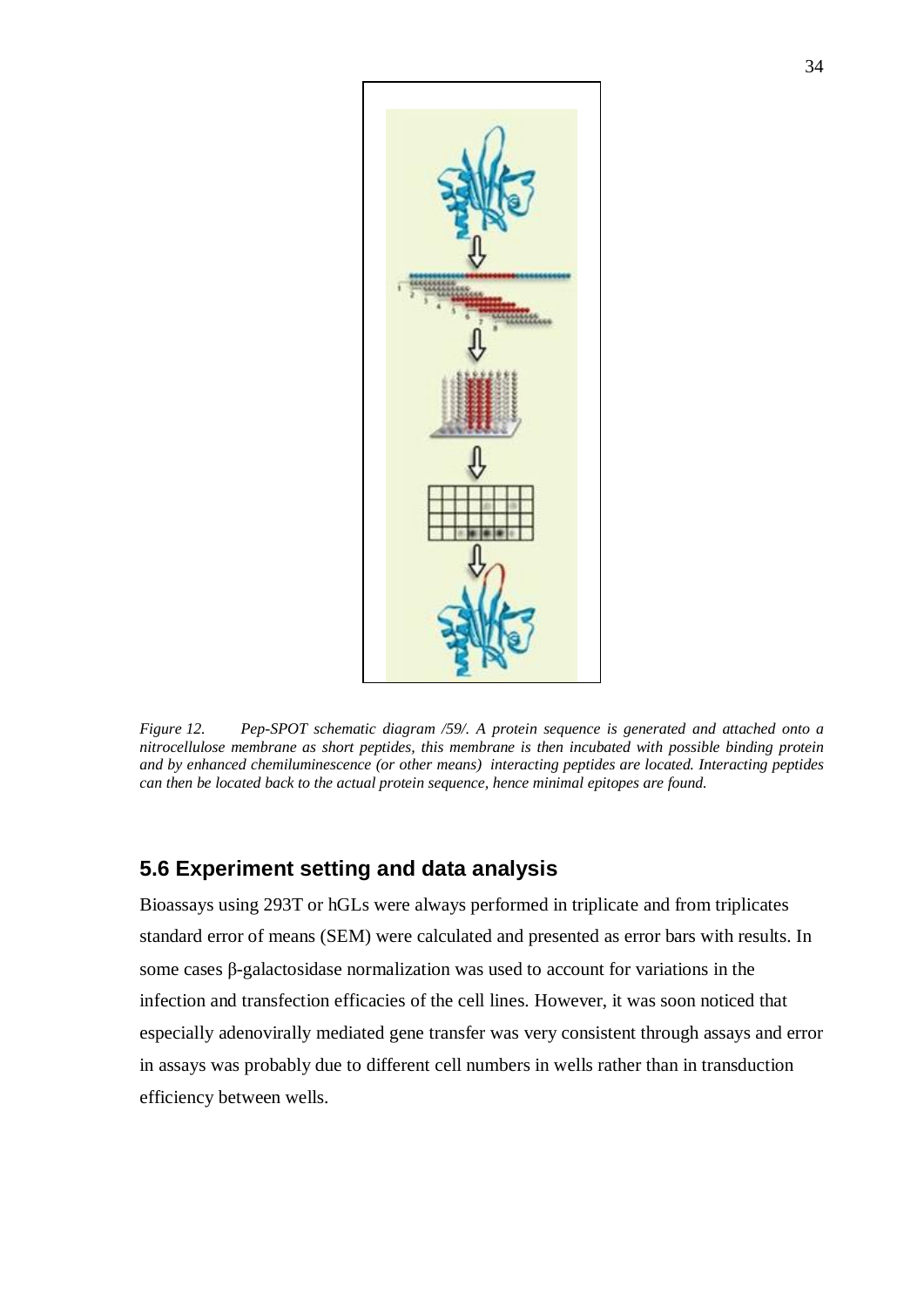## <span id="page-34-0"></span>**VI RESULTS**

### *6.1 Production of wild type human GDF9 and GDF9B*

The production of wild type human GDF9 and GDF9B recombinant proteins expressing cell lines was achieved by using pEFIRES-p as an expression plasmid /50/, transfected into HEK-293T cell line and selected with an antibiotic puromycin. Processing of GDF9 and GDF9B seems to occur as a clear band is seen around 20kDa, as seen on figure 13.



*Figure 13. A Western blot analysis was done to determine the whether processing of the GDF9 occurs when expressed as a recombinant protein from HEK-293T cells, a mature portion of the protein runs close to 20kDa as predicted from 15kDa peptide size and allowing for glycosylation.*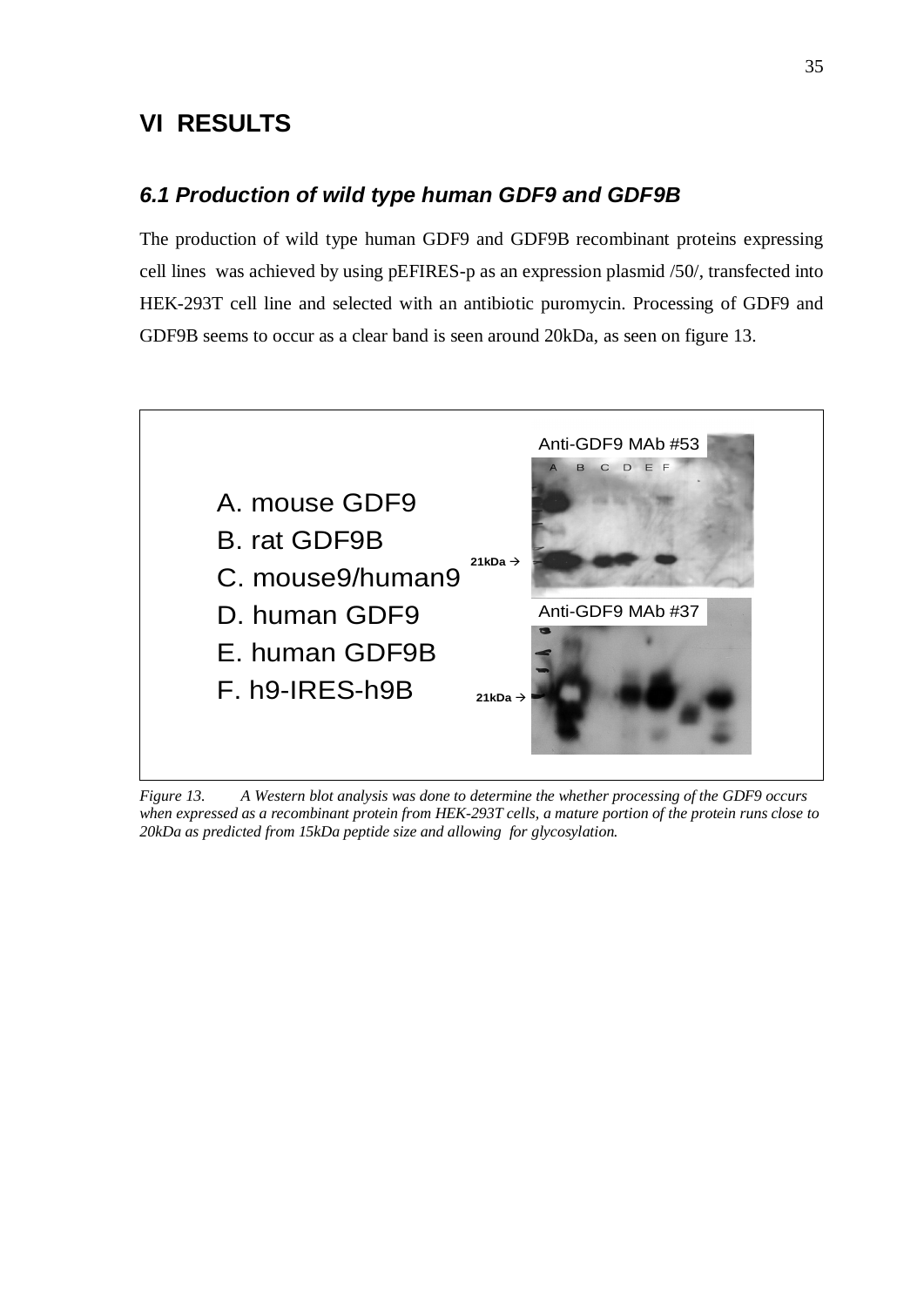### <span id="page-35-0"></span>*6.2 Specificity of MAbs*

The monoclonal antibodies generated by our collaborator Nigel Groome, Oxford UK were subjected to specificity screening against some of the closely related TGF- $\beta$  superfamily members (MAbs tested and their specificity presented in table 1). It was found that most of the MAbs did not recognize other TGF- $\beta$  superfamily members, hence these MAbs would be excellent tools for investigation of GDF9 biology. The specificity of MAb #70 and MAb #53 is presented in Figure 14. Also other MAbs were tested but results are not shown here.



*Figure 14. A Western blot analysis was done to determine the specificity of anti-GDF9 MAbs #53 and #70 and they were found to be very specific for GDF9, they did not crossreact even with close homologue GDF9B.*

Different MAbs were generated for different GDF9 and -9B recombinant proteins utilizing the same peptide approach and their ability to recognize GDF9 and -9B was tested with Western blotting, MABs and their relative affinities are presented in table 1.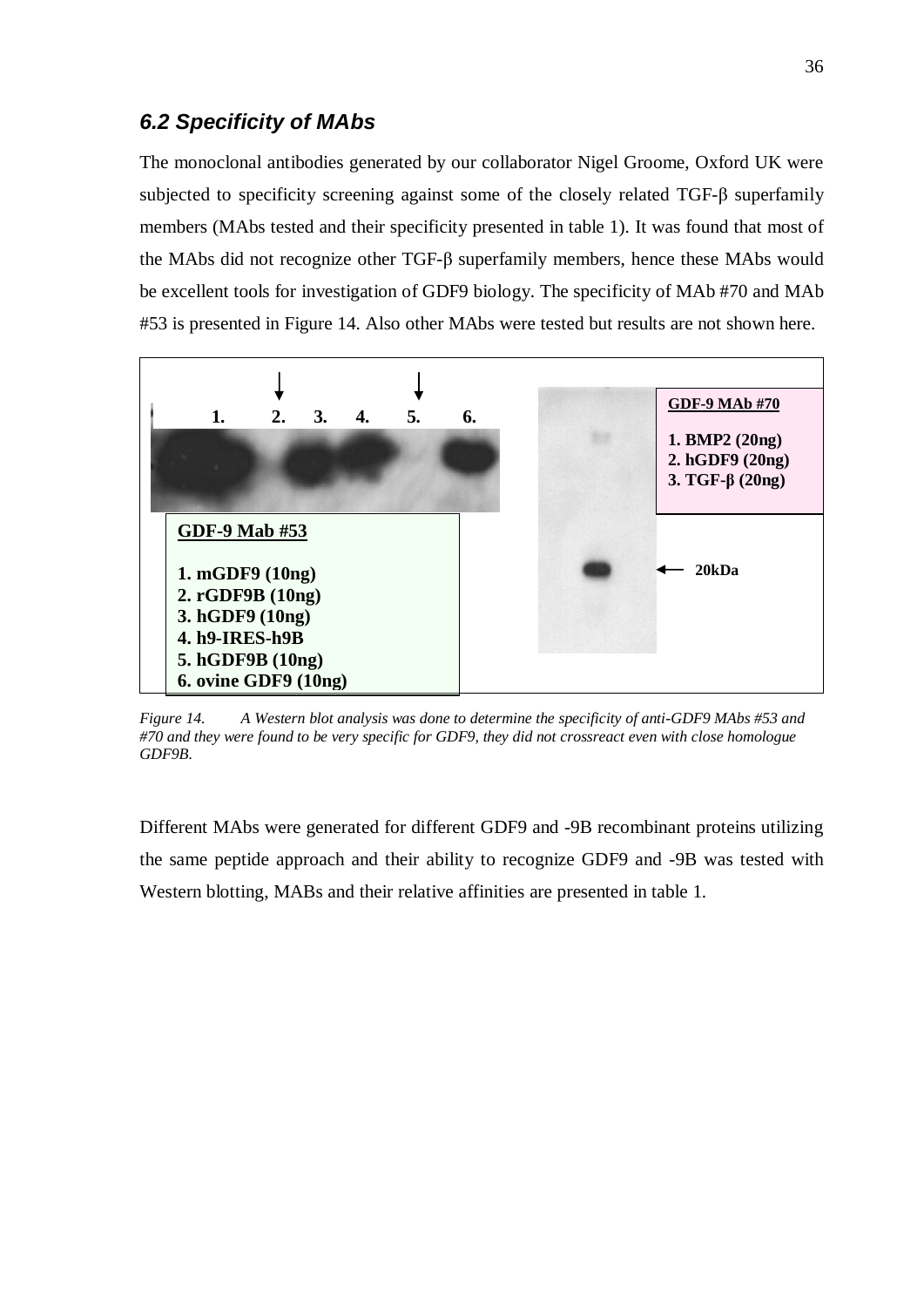| <b>MAb</b>          | mouse<br>GDF9 | $rat$<br><b>GDF9B</b> | <b>human</b><br>GDF9 | <u>human</u><br><b>GDF9B</b> | h9-IRES-h9B  |
|---------------------|---------------|-----------------------|----------------------|------------------------------|--------------|
| anti-human<br>GDF9  |               |                       |                      |                              |              |
| C-terminal<br>#37   | <b>XXX</b>    |                       | XX                   | $\mathbf{X}$                 | XX           |
| C-terminal<br>#53   | XX            |                       | XX                   |                              | <b>XXX</b>   |
| C-terminal<br>#70   | XX            |                       | XX                   |                              | <b>XXX</b>   |
| N-terminal<br>#72   |               |                       | <b>XXX</b>           |                              | <b>XXX</b>   |
|                     |               |                       |                      |                              |              |
| anti-human<br>GDF9B |               |                       |                      |                              |              |
| C-terminal<br>#1/1  | $\mathbf{X}$  | $\mathbf{X}$          | $\mathbf{X}$         | $\mathbf{X}$                 | $\mathbf{X}$ |
| C-terminal<br>#4/3  |               | $\mathbf{X}$          |                      | <b>XXX</b>                   | <b>XXX</b>   |
|                     |               |                       |                      |                              |              |
| N-terminal<br>#28   |               |                       |                      | <b>XXX</b>                   | <b>XXX</b>   |

*Table 1. Affinities of GDF9 and -9B monoclonal antibodies (MAbs) for different species of recombinant GDF9 and -9B, using standard Western blot-protocol and ECL. MAbs were generated either against C-terminal or N-terminal peptides. MAbs generated against the N-terminal peptide of hGDF9 and GDF9B proved to be very specific and effective.*

### <span id="page-36-0"></span>*6.3 Epitope mapping of MAbs*

In order to identify the epitopes recognised by these MAbs, a PEP-SPOT analysis was carried out /60/ using 14-aa peptides with a frame shift of one amino acid, yielding 19 peptides covering the whole 32-aa immunizing peptide. Epitope mapping was done using a standard Western blot –protocol and chemiluminescence reagents. Epitopes ranging from 4 to 14 amino acids were found, and interestingly the MAb having the shortest epitope (EPDG) was still able to immunoneutralize the biological activity of GDF9 /15/. MAbs and their epitopes are presented in figure 15.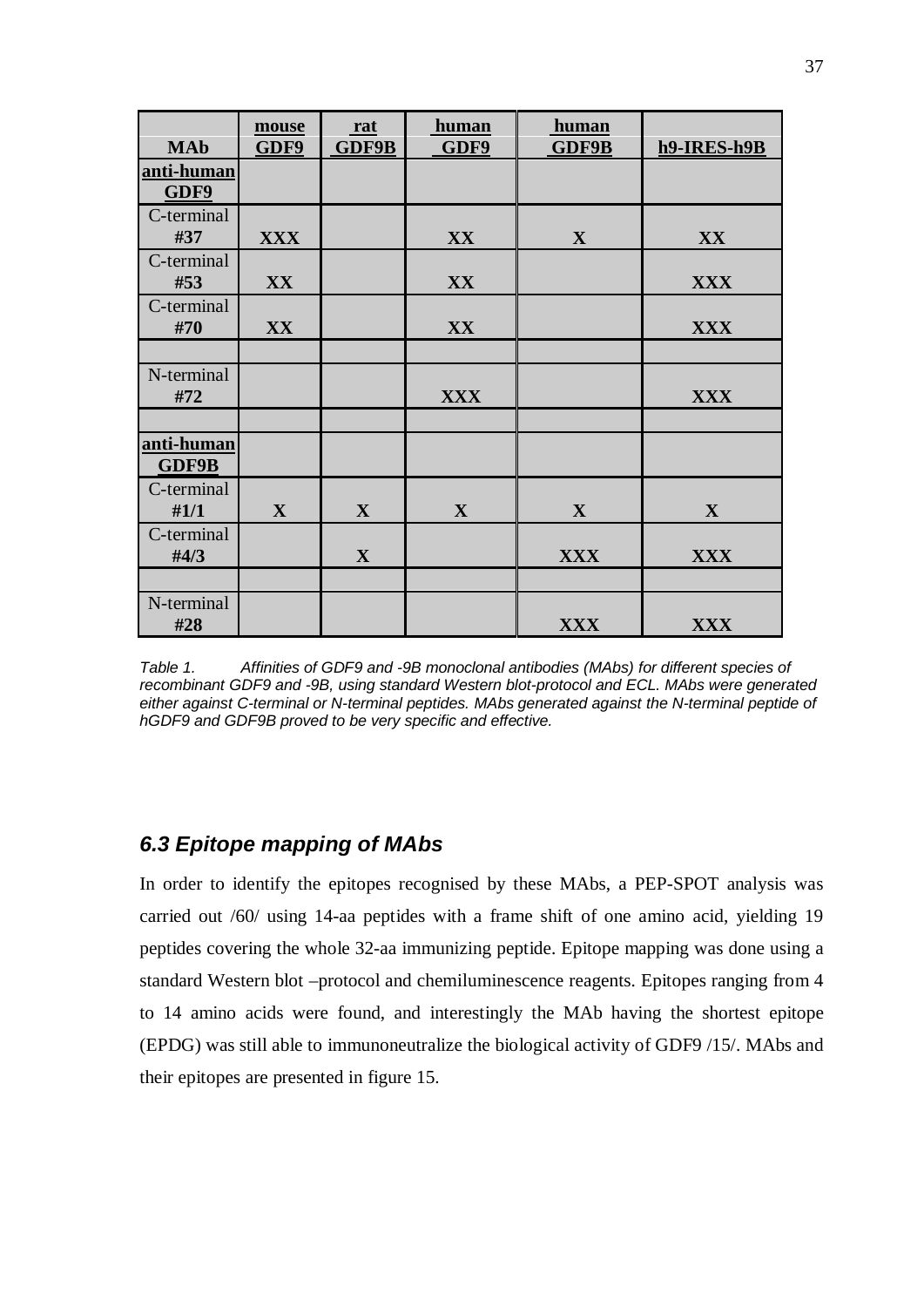| Clone#         | <b>Epitope</b>        | <b>Western blot -result</b> |
|----------------|-----------------------|-----------------------------|
| <b>MAb#19</b>  | <b>LSVLTIEPDGS</b>    |                             |
| <b>MAb</b> #22 | <b>IEPDGS</b>         |                             |
| MAb #37        | <b>LSVLTIEPDGSIAY</b> |                             |
| MAb #53        | <b>EPDG</b>           |                             |

*Figure 15. Minimal epitopes of MAbs were determined using the PEP-SPOT method /15/, the more spots that illuminate; the shorter the epitope will be, since more peptides interact with the protein.*

These four MAbs were tested in various bioassays to test their capability in immunoneutralizing the biological activity of mouse GDF9 and the most convincing results came when thymidine incorporation assays carried out in collaboration with the laboratory of Dr. Robert Gilchrist (Adelaide University, Australia) were performed using a mouse granulosa cell –model, where MAb #53 was able to neutralize 93% of the biological activity of mouse GDF9 and 40% of oocyte mitogenic activity. Therefore it can be said that mouse GDF9 partially accounts for oocyte mitogenic activity /15/. MAbs and their corresponding capability to immunoneutralize are presented in figure 16.

|                    |                    | % Neutralization <sup>1</sup> |                   |                       |
|--------------------|--------------------|-------------------------------|-------------------|-----------------------|
| Anti-hGDF-9        | <b>Epitope</b>     | GDF-9                         | <b>DOs</b>        | $TGF-\beta1$          |
| clone <sup>2</sup> |                    | $(80 \text{ ng/ml})$          | (12 oocytes/well) | $(0.5 \text{ ng/ml})$ |
| control (none)     |                    |                               |                   |                       |
| <b>IgG</b>         |                    | -5                            | -h                |                       |
| $mAb-53$           | <b>EPDG</b>        | 93                            | 40                | -4                    |
| $mAb-37$           | LSVLTIEPDGSIAY     | 67                            | 38                | $-12$                 |
| $mAb-19$           | <b>LSVLTIEPDGS</b> | 73                            |                   | -4                    |
| $mAb-22$           | <b>IEPDGS</b>      | 75                            |                   | $-21$                 |

<sup>1</sup> Inhibition of GDF-9-, oocyte- or TGF- $\beta$ 1-stimulated MGC [<sup>3</sup>H]-thymidine incorporation by various anti-hGDF-9 monoclonal antibodies (or IgG control). Values are mean percent neutralisation expressed relative to the control (mitogen with no antibody). Negative values indicate stimulation of MGC DNA synthesis.  $^2$  All IgGs at 80 µg/ml

*Figure 16. MAbs were tested for ability to immunoneutralize mGDF9 and oocyte mitogenic activity, using MGC thymidine incorporation –assay, surprisingly MAb#53 with the shortest epitope was able to immunoneutralize 93% of recombinant mGDF-9 activity and 40% of oocytes mitogenic activity*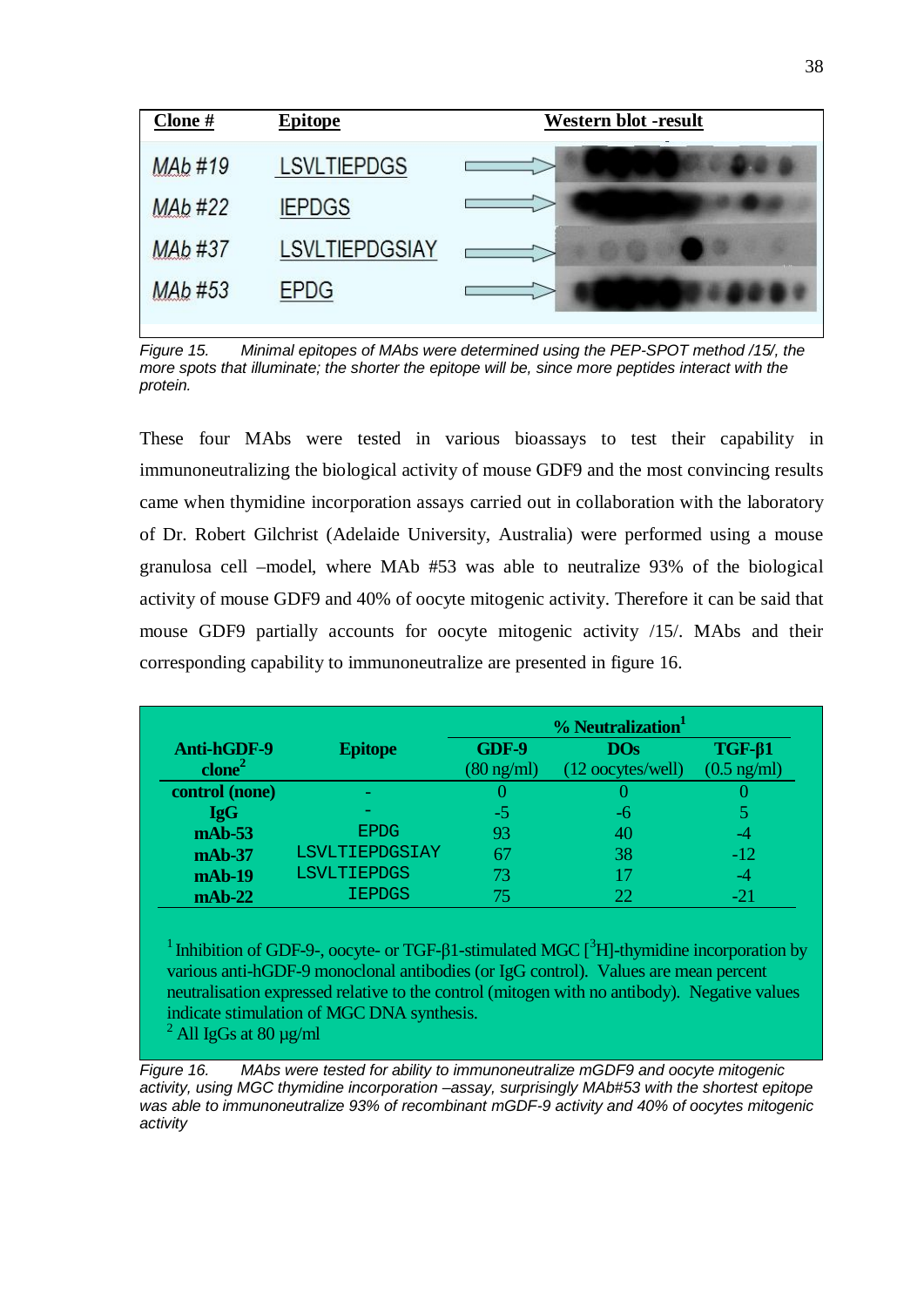Surprisingly MAb  $#53$  epitope (EPDG) was found to be unique amongst the whole TGF- $\beta$ superfamily for GDF9 and conserved across different species (Figure 17). The closest homolog GDF9B, which is also an oocyte growth factor, had only two out of the four amino acids shared with GDF9. Still MAb #53 is found to be specific for GDF9 and able to neutralize mouse GDF9. Even more, all vertebrate GDF9 proteins have all four amino acids of this epitope in common, therefore making this MAb a versatile and specific tool for analyzing GDF9 function throughout different species.



*Figure 17. The epitope for MAb #53 and its conservation throughout species and the TGF-ȕ superfamily. The MAb #53 epitope EPDG is well conserved in GDF9, only two amino acids are in common with closest homolog GDF9B. Other TGF-ȕ superfamily members do not share these amino acids with GDF9.*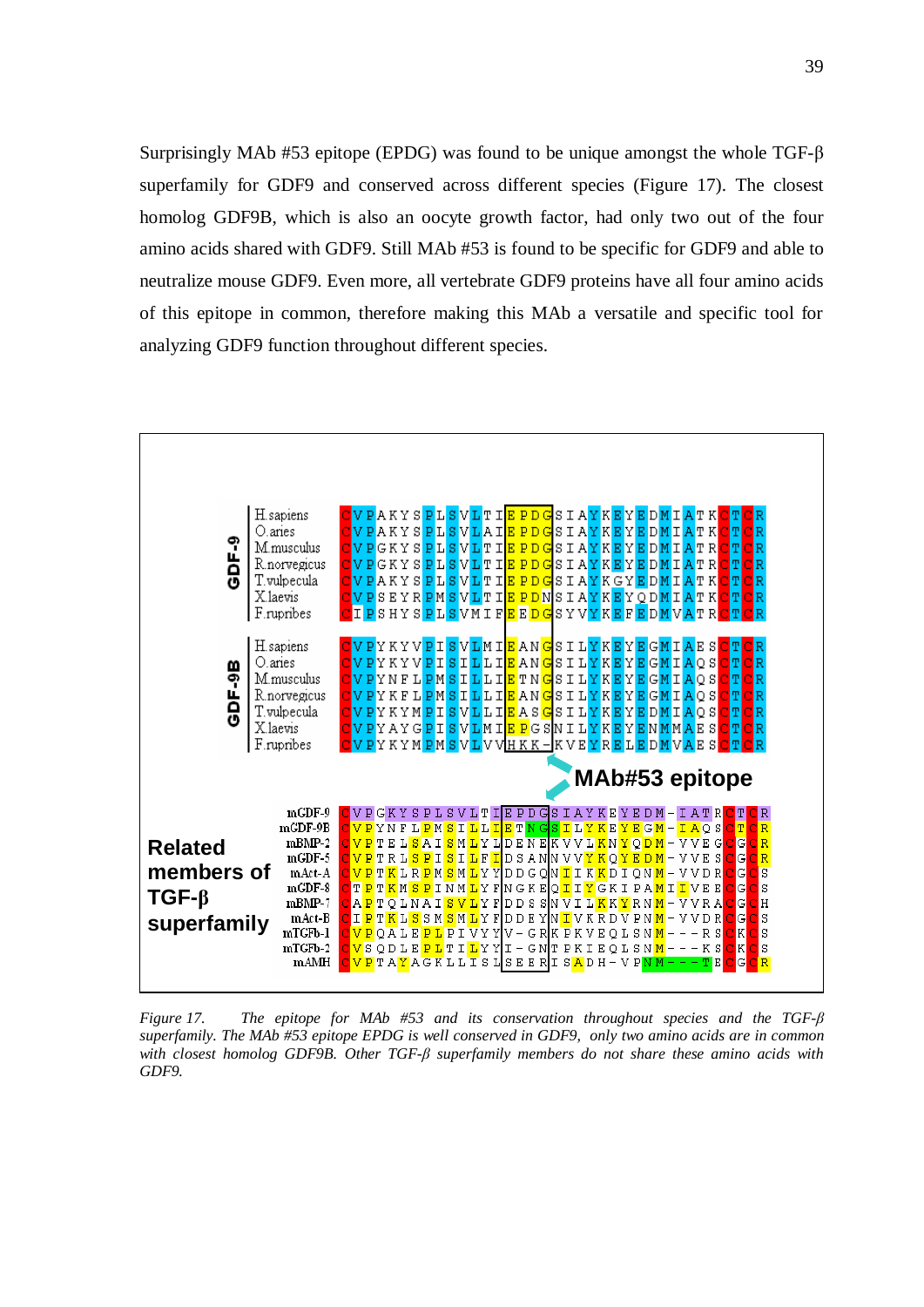When the epitope of MAb #53 was localized on the molecular model of GDF9 (based on the crystal structure of BMP2) it was found to be located on the second protruding fingertip of GDF9. At this same location GDF9B shares only two amino acids and there is also a potential N-linked glycosylation site. Therefore it was no surprise that MAb#53 was found to be specific for GDF9. In the molecular model (figure 18), which is based on the crystal structure of BMP2, the epitope for MAb #53 is highlighted and corresponding four amino acids of GDF9 and GDF9B are shown as a "spacefilling" magnifications.



*Figure 18. Epitope of MAb #53 localized on a molecular model of mGDF9 and GDF9B (based on crystal structure of BMP2). Epitope can be found on the tip of the protruding finger and when comparing with mGDF9B also a possible glycosylation may contribute for MAb#53´s ability to bind GDF9B.*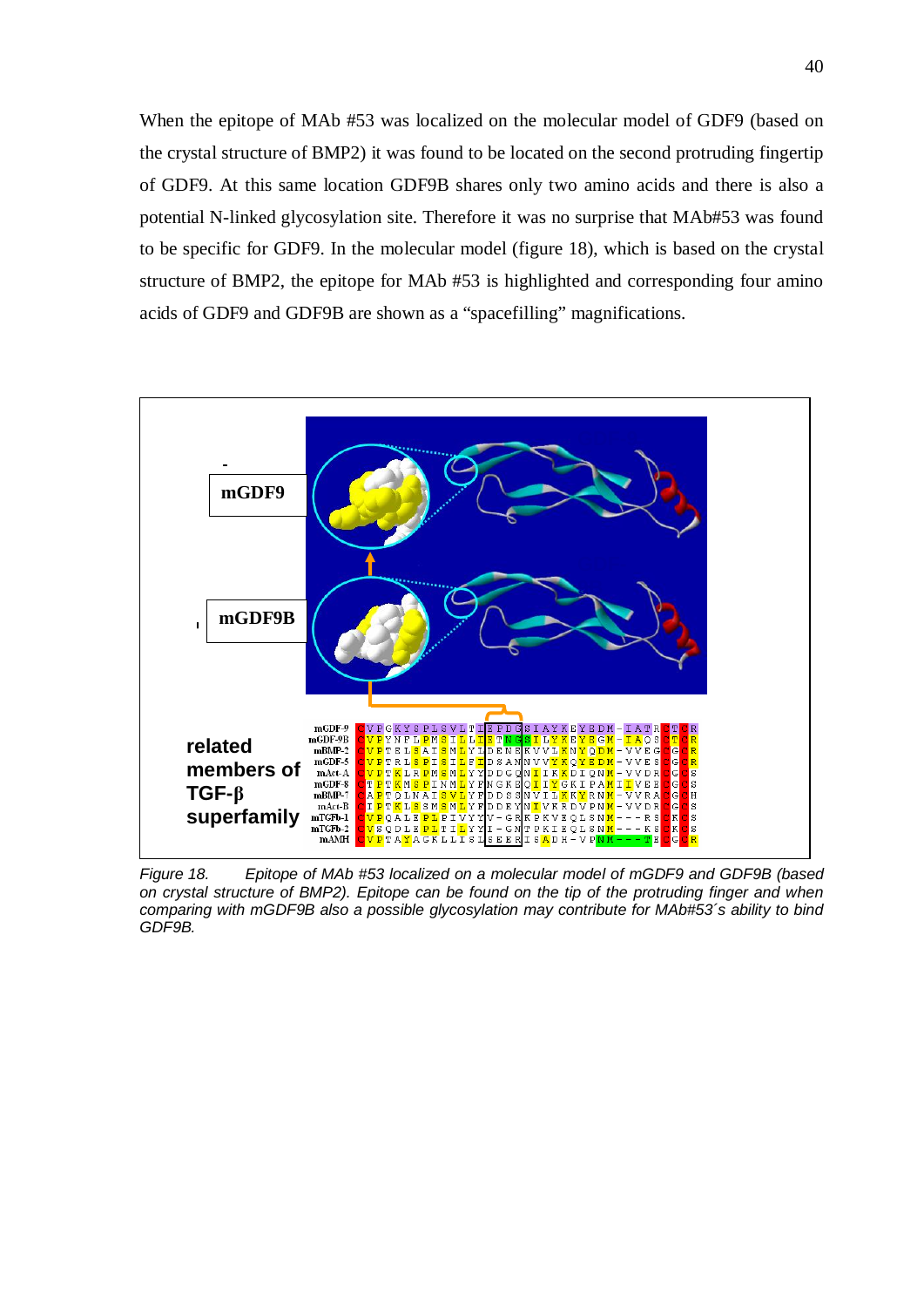Using a short synthetic peptide comprising of the amino acids –IEPDGS- the interaction between mouse GDF9 and MAb#53 was dose-dependently blocked (figure 19).



*Figure 19 Competing mouse GDF9 interaction with MAb#53 with the IEPDGS-peptide, the peptide had a greater affinity towards the MAb therefore having a similar peptide sequence than the epitope of the MAb is.*

## <span id="page-40-0"></span>*6.4 Purifying HIS-tagged human GDF9 and GDF9B*

Purification of human GDF9B with a His6 tag at the N-terminus of the mature region was performed with HiTrap Chelating <sup>™-</sup> columns by binding NiSO<sub>4</sub> onto the matrix and then binding the protein from conditioned media (salt adjusted to 1M NaCl) by circulating 150ml of media through the column overnight in the cold room. After loading of the sample the column was washed first with either low imidazole (10-20mM) containing buffer, followed by 3-7M urea containing buffer, and finally eluted with high imidazole (50-250mM) containing buffer.

The purification result of human GDF9B is shown in figure 20. The elution fraction with 50mM imidazole was chosen to be used in biological activity characterizations.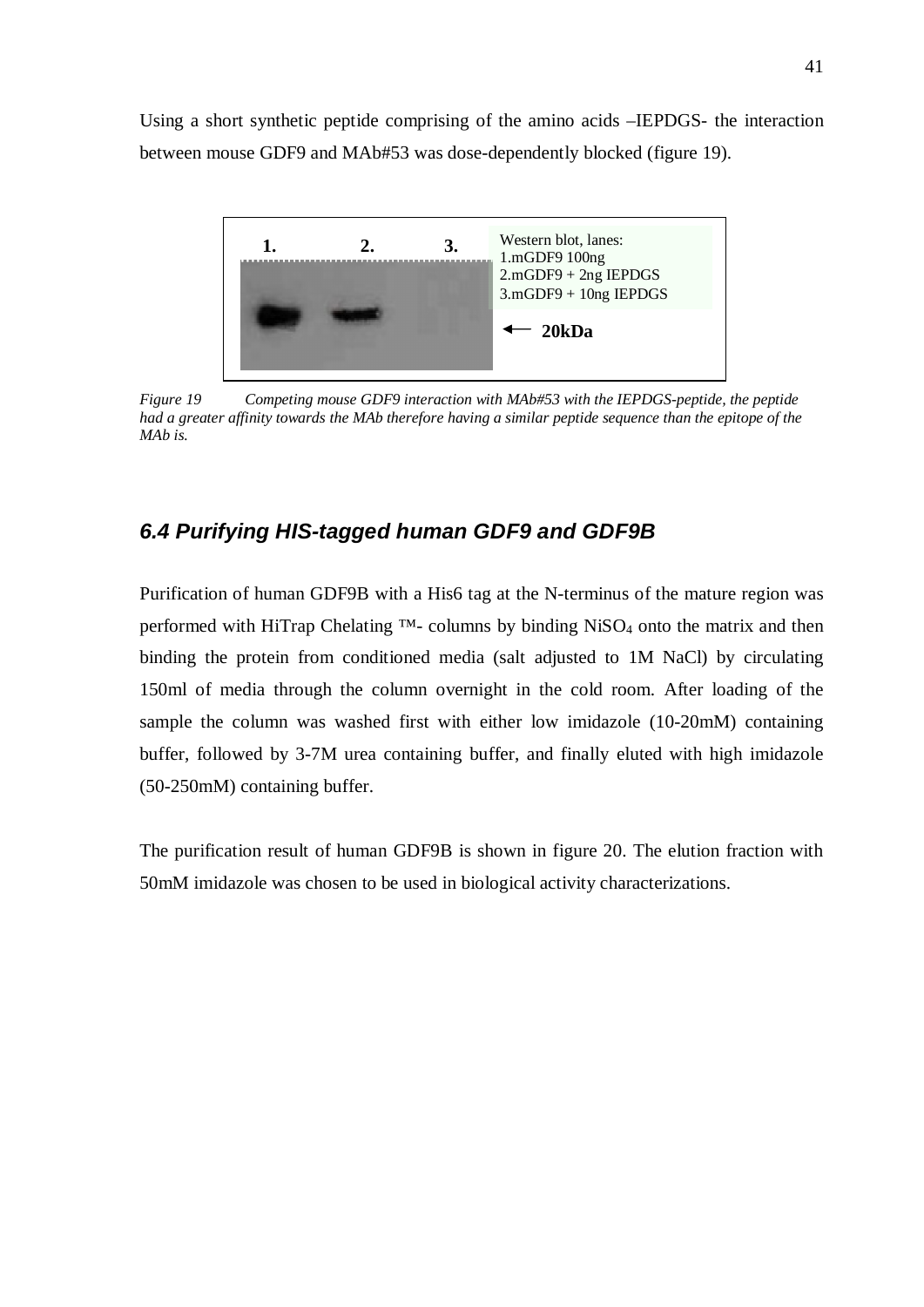

*Figure 20. Purification of human GDF9B with urea wash, silver staining. Lane 1: Load-in conditioned media, lane 2: flow-through, lane 3: 3 M urea wash, lane 4: 7 M urea wash, lane 5: 10 mM imidazole wash, lane 6: 50 mM imidazole elution, lane 7: 100 mM imidazole elution, lane 8: 100 mM imidazole elution, lane 9: 250 mM imidazole elution and lane 10: molecular weight marker (Fermentas).*

The purification result of human GDF9B without any urea washes is shown in figure 21. The first elution fraction with 100mM imidazole was chosen to be used in biological activity characterizations. When urea washes are not used, 2 bands of protein migrate in gels around 50-60kDa, these are considered as complexes of the preproprotein of GDF9B, however when urea is used for washing this complex does not appear (figure 20).



*Figure 21. Purification of human GDF9 without exposure to urea, silver staining.*

*Lane 1: Load-in conditioned media, lane 2: flow-through, lane 3: 20 mM imidazole wash, lane 4: 50 mM imidazole wash, lane 5 & 6: 100 mM imidazole elution, lane 7-9: 250 mM imidazole elutions, and lane 10: molecular weight marker (Fermentas).*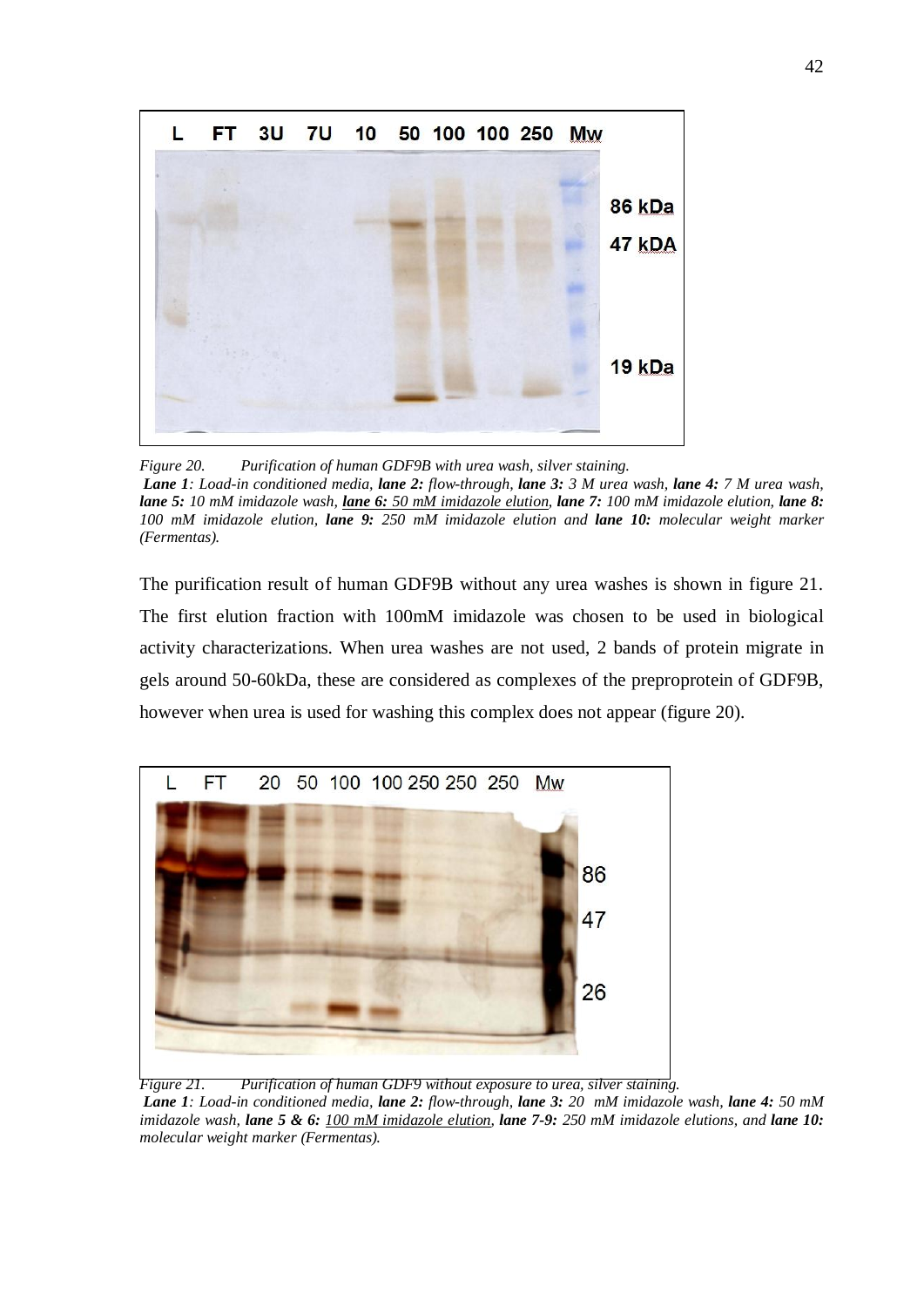#### <span id="page-42-0"></span>*6.5 Biological activity of GDF9 and -9B*

Previously it had been shown that human GDF9 and -9B were inactive in all tested bioassays formats, when the sample was added as conditioned media from 293T cells. This was in contrast to what was known about mouse GDF9 which wass active in whole untreated conditioned media. As recent knowledge indicated that when ovine GDF9 and GDF9B are mixed together *in vitro* and given to a responsive cell line they result in bioactivity, this approach was also tested on human GDF9 and GDF9B. Also the hypothesis that the interaction of human GDF9 and GDF9B when produced simultaneously from one expression construct would result in bioactive protein was tested.

#### <span id="page-42-1"></span>**6.5.1 Biological activity of conditioned media containing GDFs**

All produced recombinant human GDF9 and -9B except mouse GDF9 showed no bioactivity either on hGLs or 293Ts when in conditioned media, also a new human GDF9- GDF9B expressing cell line produced inactive protein, as shown in figure 22. This finding lead to the idea that these proteins need to be purified in order to characterize their properties and to reveal whether they are at all bioactive when produced using this system.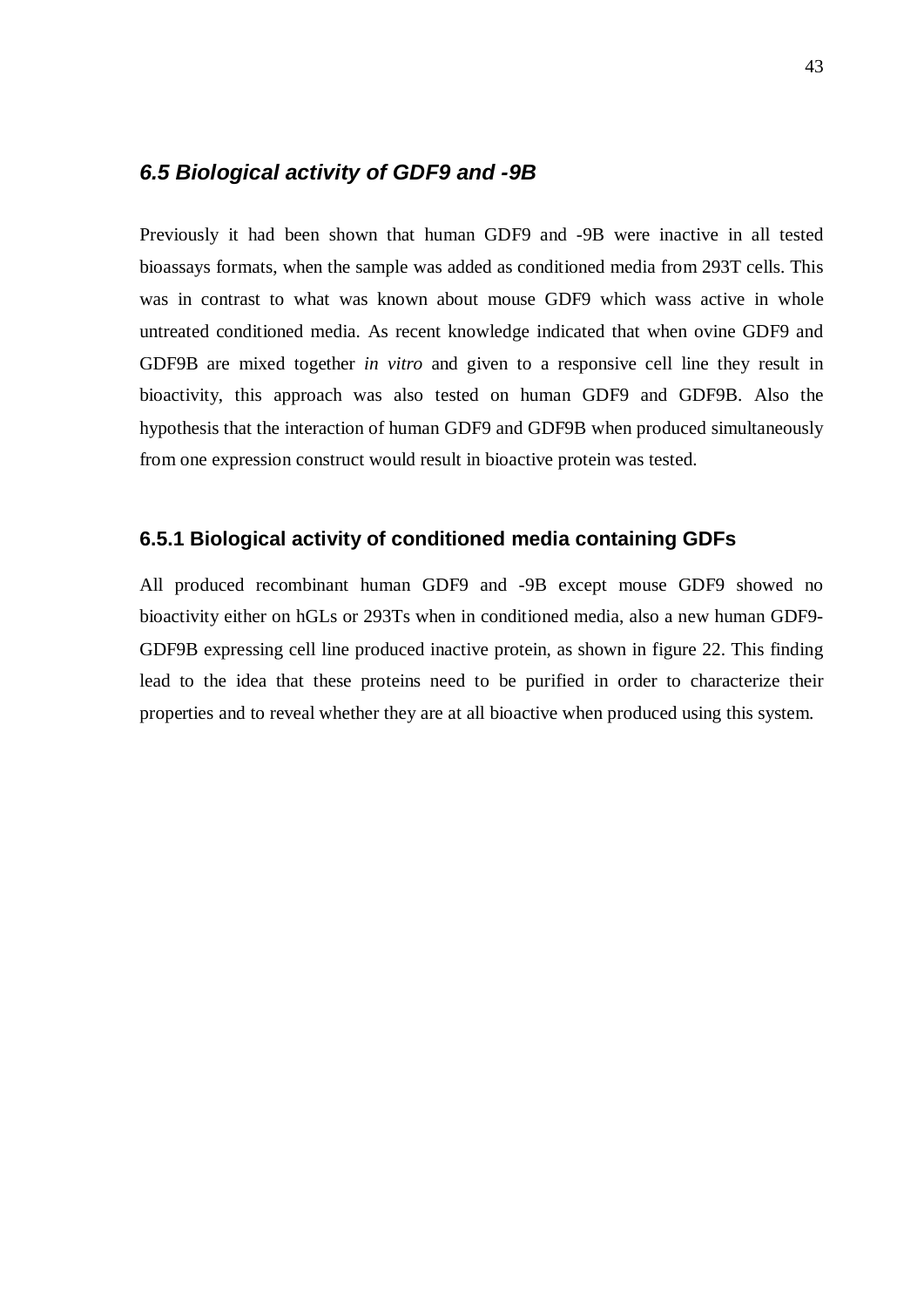

*Figure 22. Luciferase readout from human granulosa-luteal adenovirally infected with CAGAluciferase, all GDF9s and GDF9Bs except mouse GDF9 are inactive when produced into media from 293T cells. TGF-ȕ is a known activator of CAGA-luciferase and used as a positive control. The mixture of human GDF9wt and GDF9Bwt was also tested since it has been shown that these two molecules interact with each other/ 28, 29, 30/*

#### <span id="page-43-0"></span>**6.5.2 Biological activity of purified preparations of GDFs**

Purified human GDF9B-6H showed inconsistent bioactivity when purified without a urea wash –step, ie only after a urea wash step was there consistent bioactivity. Surprisingly in both CAGA- and BRE -assays the purified 9B exhibited bioactivity. (since it has been previously shown to be responsive through BRE) but validation of this purified preparation is under way. Because of these results we hypothesize that the urea wash disrupts a latent complex of GDF9B and renders active the mature protein. In figure 23 human granulosaluteal cells are used and dose-dependent luciferase readout with purified human GDF9B can be observed. (material from figure 20)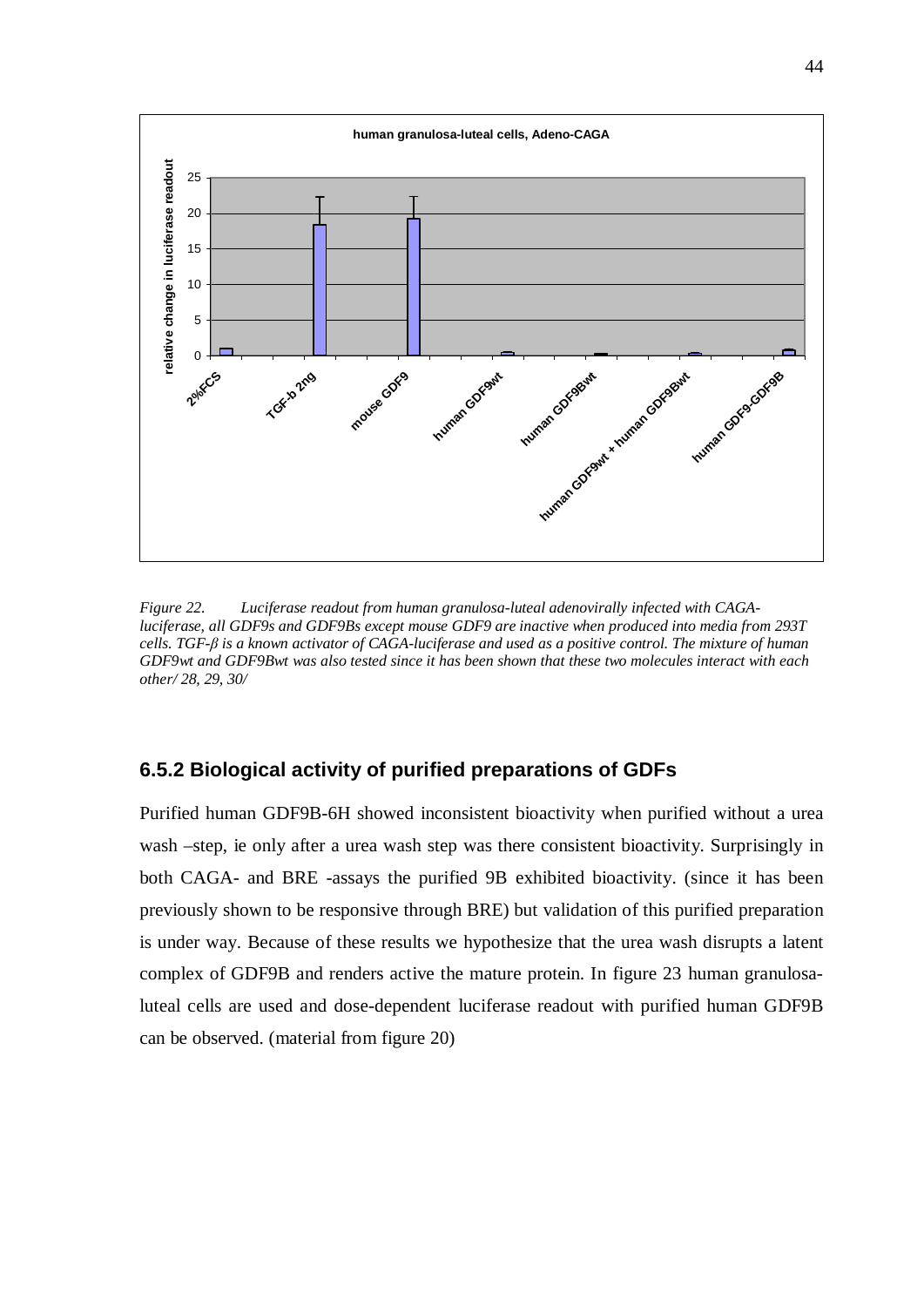

*Figure 23. Purified human GDF9B shows dose-depended activity on CAGA-luciferase from human granulosa-luteal cells, surprisingly since previously it has thought to be a possible BRE-luciferase activator.*

Surprisingly the same purified human GDF9B also showed activity in the BRE-luciferase assay, which utilizes the same technique, but the responsive element requires the ligand to interact with BMP-responsive Smads, as shown in figure 24.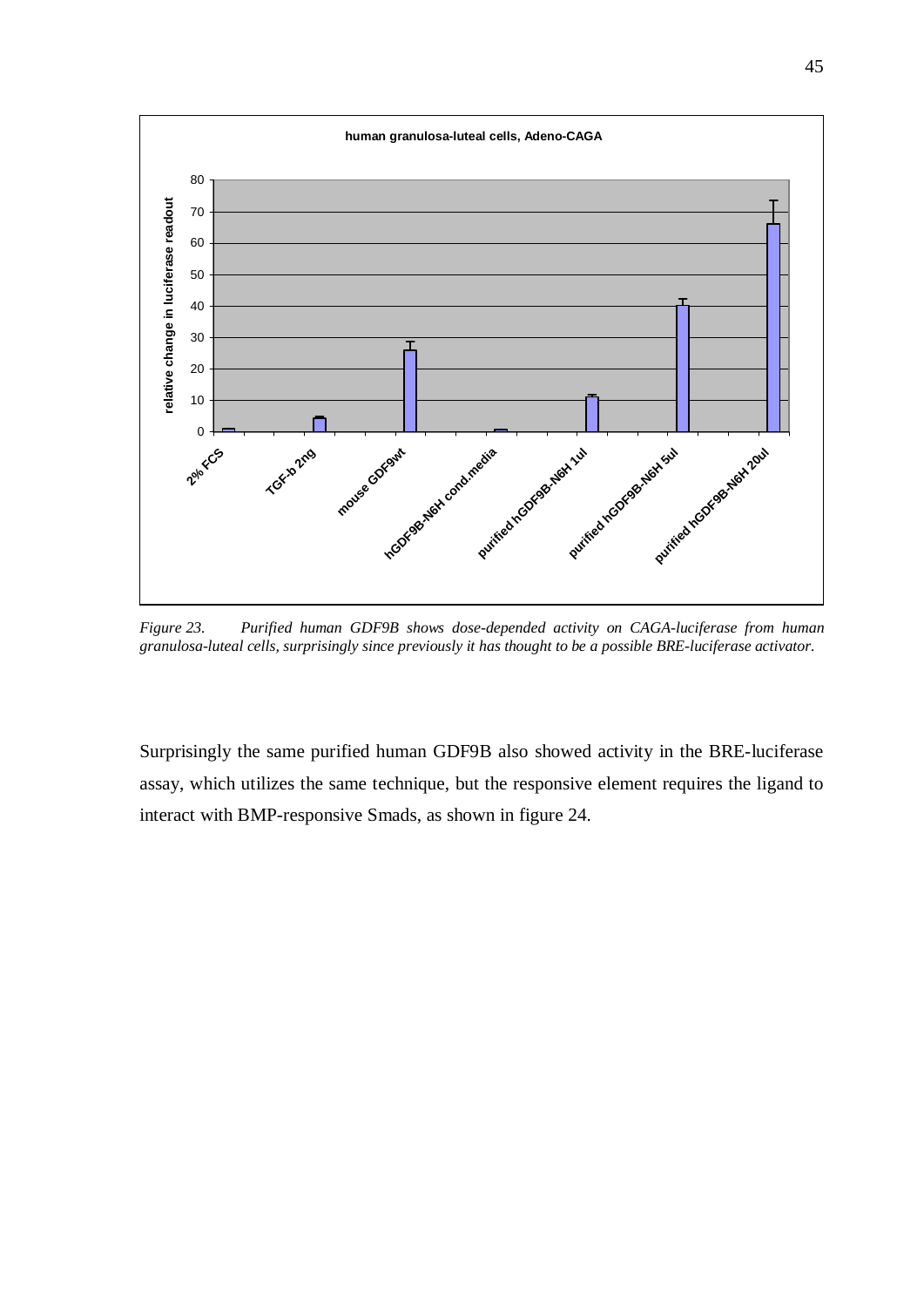

*Figure 24. Purified human GDF9B activity on BRE-luciferase from human granulosa-luteal cells, which was surprising since it has already activated CAGA-luciferase pathway. BMP-2 is a known BRE-activator and both TGF-ȕ and mouse GDF9 act as a negative control since they are known CAGA-activators.*

This result was very surprising and it has to be validated by neutralizing human GDF9B biological activity both in BRE- and CAGA-luciferase assays, and also further investigating the properties of the purified preparation..

Purified human GDF9 with a C-terminal his6 tag was tested both on CAGA- and BRE – mediated luciferase readout on human granulosa-luteal cells. The results revealed that the protein was in both CAGA- and BRE luciferase assays, as shown in figures 25 and 26.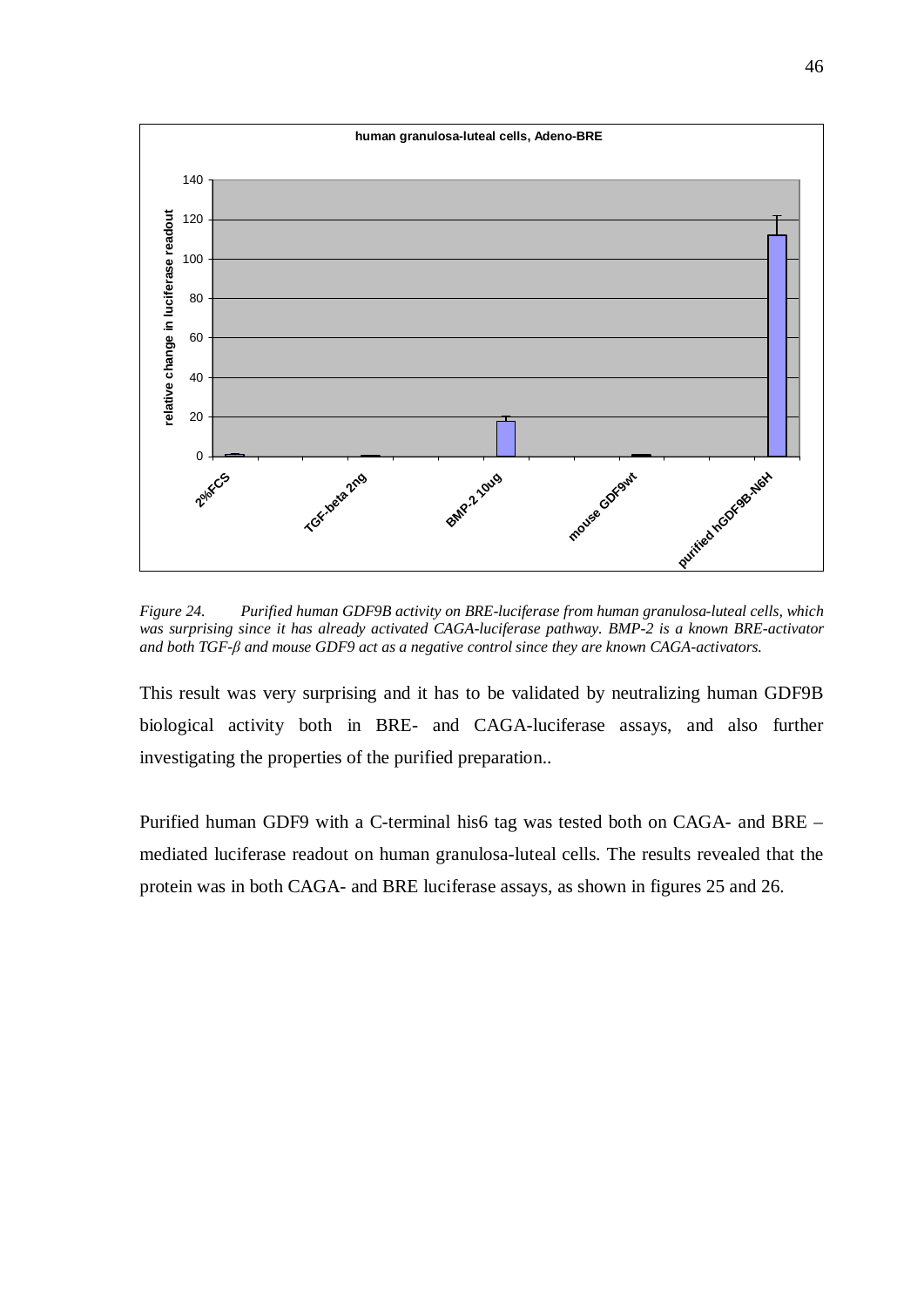

*Figure 25. purified human GDF9 tested on human granulosa-luteal cells with adenovirally mediated CAGA-luciferase readout. TGF-ȕ and mouse GDF9 act as positive control, purified hGDF9-C6H exhibits no biological activity.*



*Figure 26. purified human GDF9 tested on human granulosa-luteal cells with adenovirally mediated BRE-luciferase readout. BMP2 acts as a positive control, again purified hGDF9-C6H shows no biological activity, where as purified hGDF9B-N6H exhibits BRE-activity.*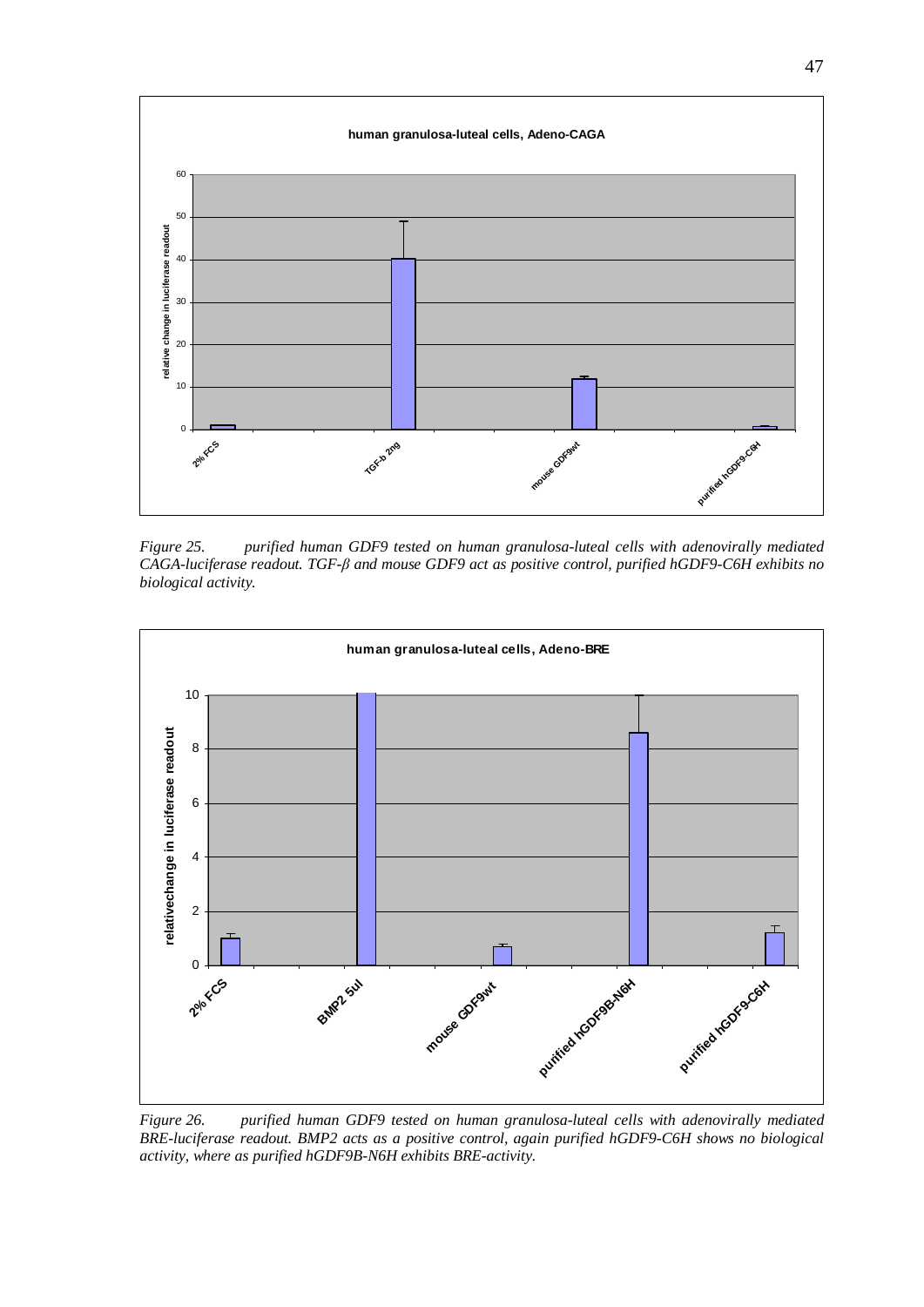As purified human GDF9-C6H did not show any activity after purification, questions of the biological properties of this molecule arose. This led us to believe that the propeptide of the human protein is able to bind the mature protein even more tightly than expected, or that Cterminal His-tagging of human GDF9 would result in an inactive protein, since N-terminal His-tagging resulted in a bioactive molecule in the case human GDF9B-N6H.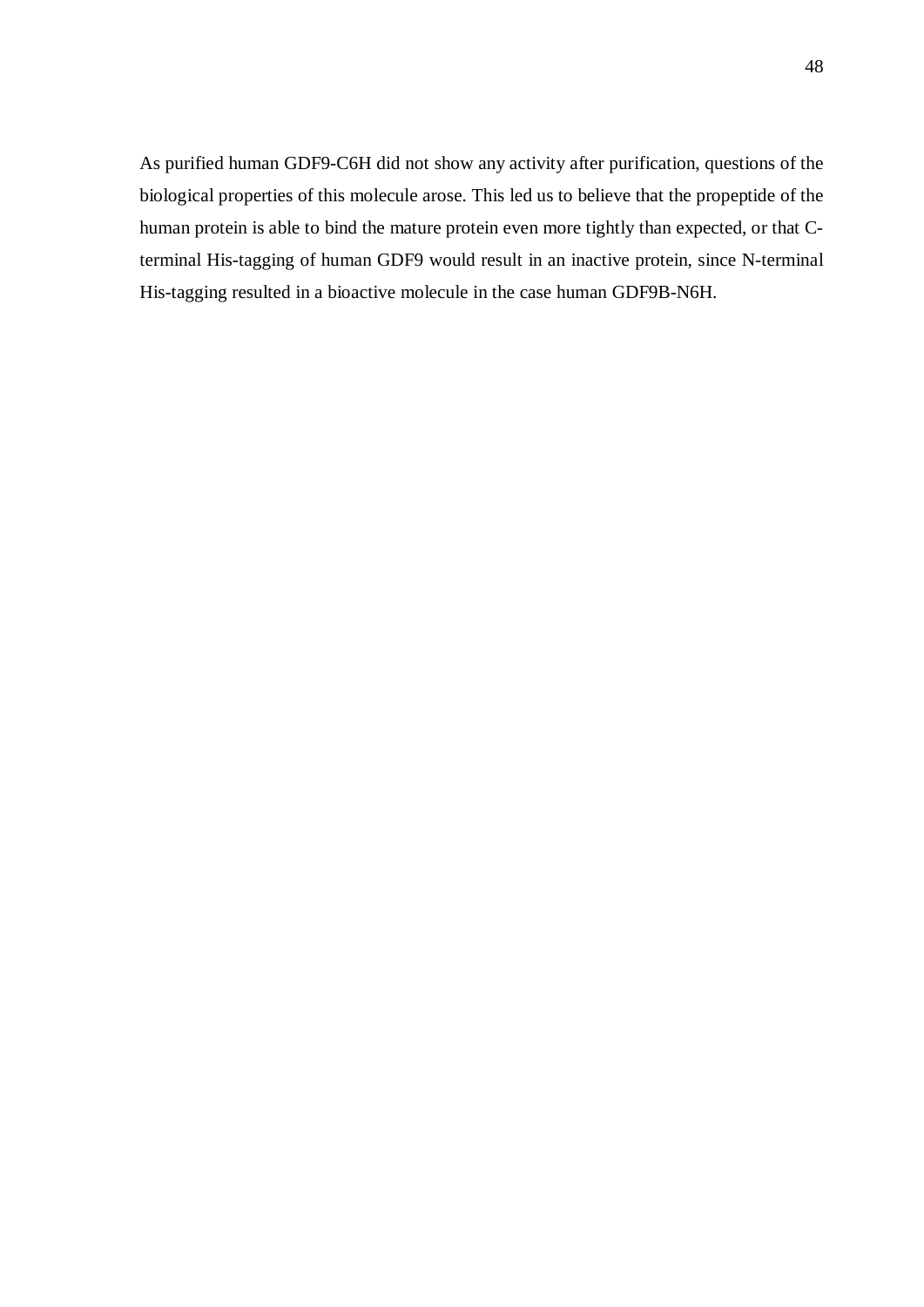## <span id="page-48-0"></span>**VII DISCUSSION**

The production of biologically active recombinant GDF9 and GDF9B has been a problem being investingated for some time. When this study was iniated theonly active recombinant GDF9 was mouse GDF9, which was active as a crude supernatant produced from HEK-293T cells, human GDF9 and GDF9B were produced, processed and secreted but they were inactive in their crude supernatant. This opened a question, how do these molecules behave differently and what is the basis of that behaviour? However further studies of these molecules required purified and validated preparations.

The first aim of this study was to produce and purify an active recombinant human GDF9 and GDF9B, for this purpose these proteins were epitope-tagged with 6-histidine to enable purification using immobilized metal affinity columns. The second aim was to characterize a number of GDF9 and GDF9B monoclonal antibodies in regard to their specificity, capability to immunoneutralize recombinant GDF9 *in vitro* and further study the epitopes of these antibodies.

Recombinant human GDF9 and GDF9B were produced as epitope tagged molecules and purified from crude media. To our surprise C-terminally tagged human GDF9 was inactive in our cell models even as a purified preparation, but N-terminally tagged human GDF9B was active, even more it was active in both our reporter constructs which suggests that human GDF9B utilizes two different pathways to mediate its responses to target cells. Although it must be said that purified human GDF9B was not consistent in all assays.

Monoclonal antibodies for GDF9 were found to be specific for GDF9 and immunoneutralize mouse GDF9 *in vitro* to some extent and by this it was found that GDF9 partially accounts for the mitogenic actions of the oocyte. The most effective immunoneutralizing antibody was found to have the shortest epitope of all, and the epitope (4aa, -EPDG-) was conserved through different species of GDF9, but not other TGF- $\beta$ superfamily members, actually the only homologous amino acids were found from the closest relative GDF9B and even it only shared maximum 2 amino acids of the epitope, also a glycosylation site was located in GDF9B close to this epitope which probably would interfere this antibody from binding GDF9B.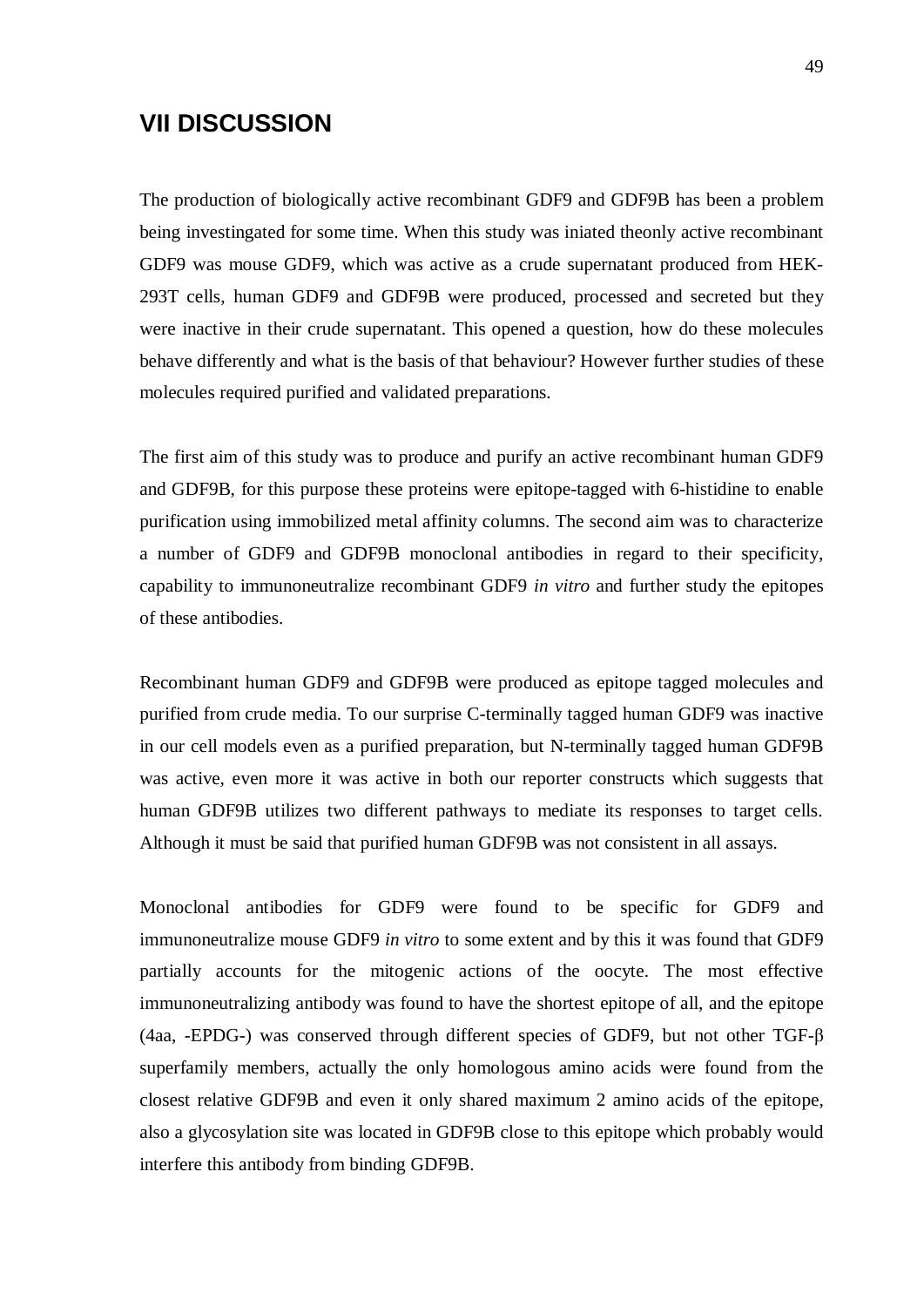In future, to really understand what are the biological activities of human GDF9 and GDF9B, epitope tagging and its location should be further studied. The latency issue of human GDF9 and GDF9B should be looked at and the possible latency associated molecules should be searched. Since immunoneutralizing antibodies for GDF9 are available the validation of the biological activity in *in vitro* cell models is more reliable, this should bring new answers to questions relating to the signalling of these molecules. Immunoneutralizing antibodies should be tested *in vivo* in mice to see whether they can modulate folliculogenesis by interfering with GDF9 signalling on granulosa cells.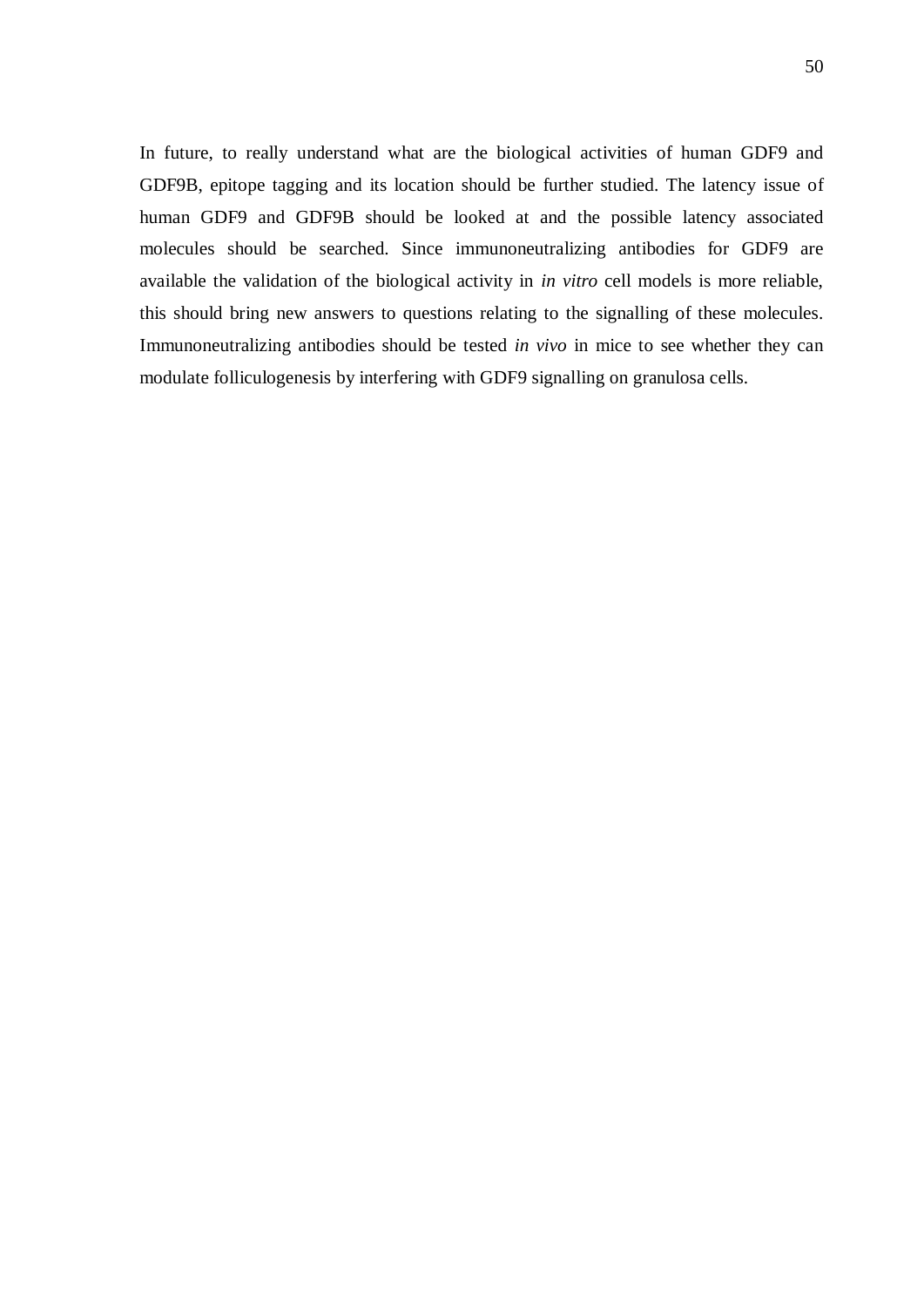## <span id="page-50-0"></span>**VIII REFERENCES**

1. Elvin JA, Yan C, Wang P, Nishimori K, Matzuk MM. Molecular characterization of the follicle defects in the growth differentiation factor 9-deficient ovary. Mol Endocrinol. 1999 Jun;13(6):1018-34.

2. Vanderhyden BC, Telfer EE, Eppig JJ.

Mouse oocytes promote proliferation of granulosa cells from preantral and antral follicles in vitro. Biol Reprod 1992; 46: 1196-1204.

3. Gilchrist RB, Morrissey MP, Ritter LJ, Armstrong DT. Comparison of oocyte factors and transforming growth factor-beta in the regulation of DNA synthesis in bovine granulosa cells. Mol Cell Endocrinol 2003; 201: 87-95.

4. Vanderhyden BC, Cohen JN, Morley P. Mouse oocytes regulate granulosa cell steroidogenesis. Endocrinology 1993; 133: 423-426.

5. Lanuza GM, Groome NP, Baranao JL, Campo S. Dimeric inhibin A and B production are differentially regulated by hormones and local factors in rat granulosa cells. Endocrinology 1999; 140: 2549-2554.

6. Glister C, Groome NP, Knight PG.

Oocyte-Mediated Suppression of Follicle-Stimulating Hormone- and Insulin-Like Growth Factor-Induced Secretion of Steroids and Inhibin- Related Proteins by Bovine Granulosa Cells In Vitro: Possible Role of Transforming Growth Factor alpha.

Biol Reprod 2003; 68: 758-765.

7. Eppig JJ, Wigglesworth K, Pendola F, Hirao Y. Murine oocytes suppress expression of luteinizing hormone receptor messenger ribonucleic acid by granulosa cells.

Biol Reprod 1997; 56: 976-984.

8. Joyce IM, Clark AT, Pendola FL, Eppig JJ. Comparison of Recombinant Growth Differentiation Factor-9 and Oocyte Regulation of KIT Ligand Messenger Ribonucleic Acid Expression in Mouse Ovarian Follicles. Biol Reprod 2000; 63: 1669-1675.

9. McNatty KP, Juengel JL, Wilson T, Galloway SM, Davis GH, Hudson NL, Moeller CL, Cranfield M, Reader KL, Laitinen MP, Groome NP, Sawyer HR, Ritvos O. Oocyte-derived growth factors and ovulation rate in sheep. Reprod Suppl 2003; 61: 339-351.

10. McPherron AC, Lee SJ. GDF-3 and GDF-9: two new members of the transforming growth factor-beta superfamily containing a novel pattern of cysteines. J Biol Chem. 1993 Feb 15;268(5):3444-9.

11. Laitinen M, Vuojolainen K, Jaatinen R, Ketola I, Aaltonen J, Lehtonen E, Heikinheimo M, Ritvos O. A novel growth differentiation factor-9 (GDF-9) related factor is co-expressed with GDF-9 in mouse oocytes during folliculogenesis.

Mech Dev. 1998 Nov;78(1-2):135-40.

12. Aaltonen J, Laitinen MP, Vuojolainen K, Jaatinen R, Horelli-Kuitunen N, Seppa L, Louhio H, Tuuri T, Sjoberg J, Butzow R, Hovata O, Dale L, Ritvos O.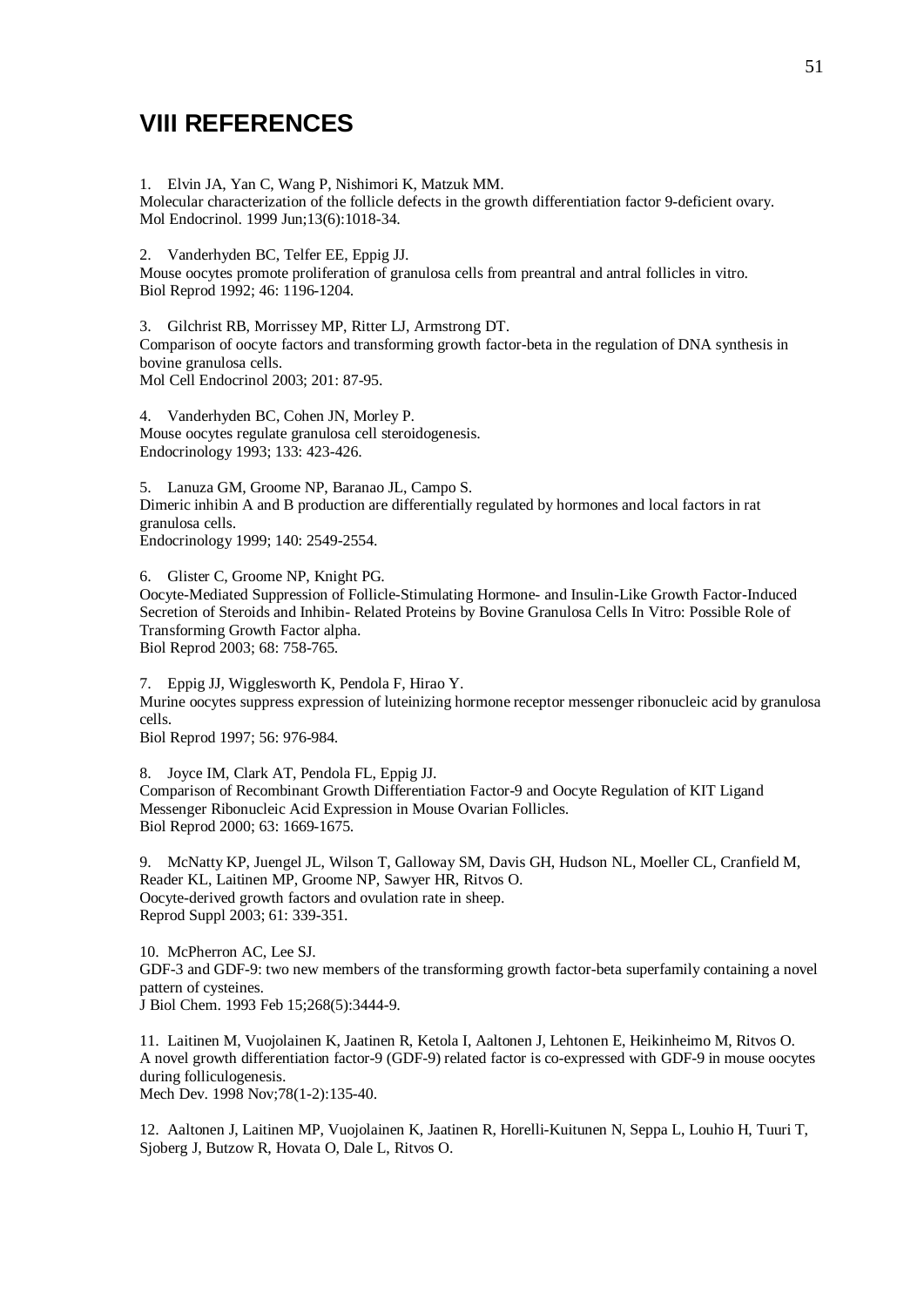Human growth differentiation factor 9 (GDF-9) and its novel homolog GDF-9B are expressed in oocytes during early folliculogenesis. J Clin Endocrinol Metab. 1999 Aug;84(8):2744-50.

13. Massague J. TGF-beta signal transduction. Annu Rev Biochem. 1998;67:753-91. Review.

14. Dong J, Albertini DF, Nishimori K, Kumar TR, Lu N, Matzuk MM Growth differentiation factor-9 is required during early ovarian folliculogenesis. Nature. 1996 Oct 10;383(6600):531-5.

15. Gilchrist RB, Ritter LJ, Cranfield M, Jeffery LA, Amato F, Scott SJ, Myllymaa S, Kaivo-Oja N, Lankinen H, Mottershead DG, Groome NP, Ritvos O. Immunoneutralization of Growth Differentiation Factor 9 Reveals It Partially Accounts for Mouse Oocyte Mitogenic Activity. Biol Reprod. 2004 Sep;71(3):732-9.

16. Galloway SM, McNatty KP, Cambridge LM, Laitinen MP, Juengel JL, Jokiranta TS, McLaren RJ, Luiro K, Dodds KG, Montgomery GW, Beattie AE, Davis GH, Ritvos O. Mutations in an oocyte-derived growth factor gene (BMP15) cause increased ovulation rate and infertility in a dosage-sensitive manner. Nat Genet. 2000 Jul;25(3):279-83.

17. Hanrahan JP, Gregan SM, Mulsant P, Mullen M, Davis GH, Powell R, Galloway SM. Mutations in the genes for oocyte-derived growth factors GDF9 and BMP15 are associated with both increased ovulation rate and sterility in Cambridge and Belclare sheep (Ovis aries). Biol Reprod. 2004 Apr;70(4):900-9.

18. Davis GH. Fecundity genes in sheep. Anim Reprod Sci. 2004 Jul;82-83:247-53. Review.

19. Juengel JL, Hudson NL, Heath DA, Smith P, Reader KL, Lawrence SB, O'Connell AR, Laitinen MP, Cranfield M, Groome NP, Ritvos O, McNatty KP. Growth differentiation factor 9 and bone morphogenetic protein 15 are essential for ovarian follicular development in sheep. Biol Reprod. 2002 Dec;67(6):1777-89.

20. Di Pasquale E, Beck-Peccoz P, Persani L. Hypergonadotropic Ovarian Failure Associated with an Inherited Mutation of Human Bone Morphogenetic Protein-15 (BMP15) Gene. Am J Hum Genet. 2004 Jul;75(1):106-11.

21. Montgomery GW, Zhao ZZ, Marsh AJ, Mayne R, Treloar SA, James M, Martin NG, Boomsma DI, Duffy DL. A deletion mutation in GDF9 in sisters with spontaneous DZ twins. Twin Res. 2004 Dec;7(6):548-55. PMID: 15607004

22. Palmer JS, Zhao ZZ, Hoekstra C, Hayward NK, Webb PM, Whiteman DC, Martin NG, Boomsma DI, Duffy DL, Montgomery GW. NOVEL VARIANTS IN GROWTH DIFFERENTIATION FACTOR 9 IN MOTHERS OF DIZYGOTIC **TWINS** J Clin Endocrinol Metab. 2006 Sep 5; PMID: 16954162

23. Laissue P, Christin-Maitre S, Touraine P, Kuttenn F, Ritvos O, Aittomaki K, Bourcigaux N, Jacquesson L, Bouchard P, Frydman R, Dewailly D, Reyss AC, Jeffery L, Bachelot A, Massin N, Fellous M, Veitia RA. Mutations and sequence variants in GDF9 and BMP15 in patients with premature ovarian failure.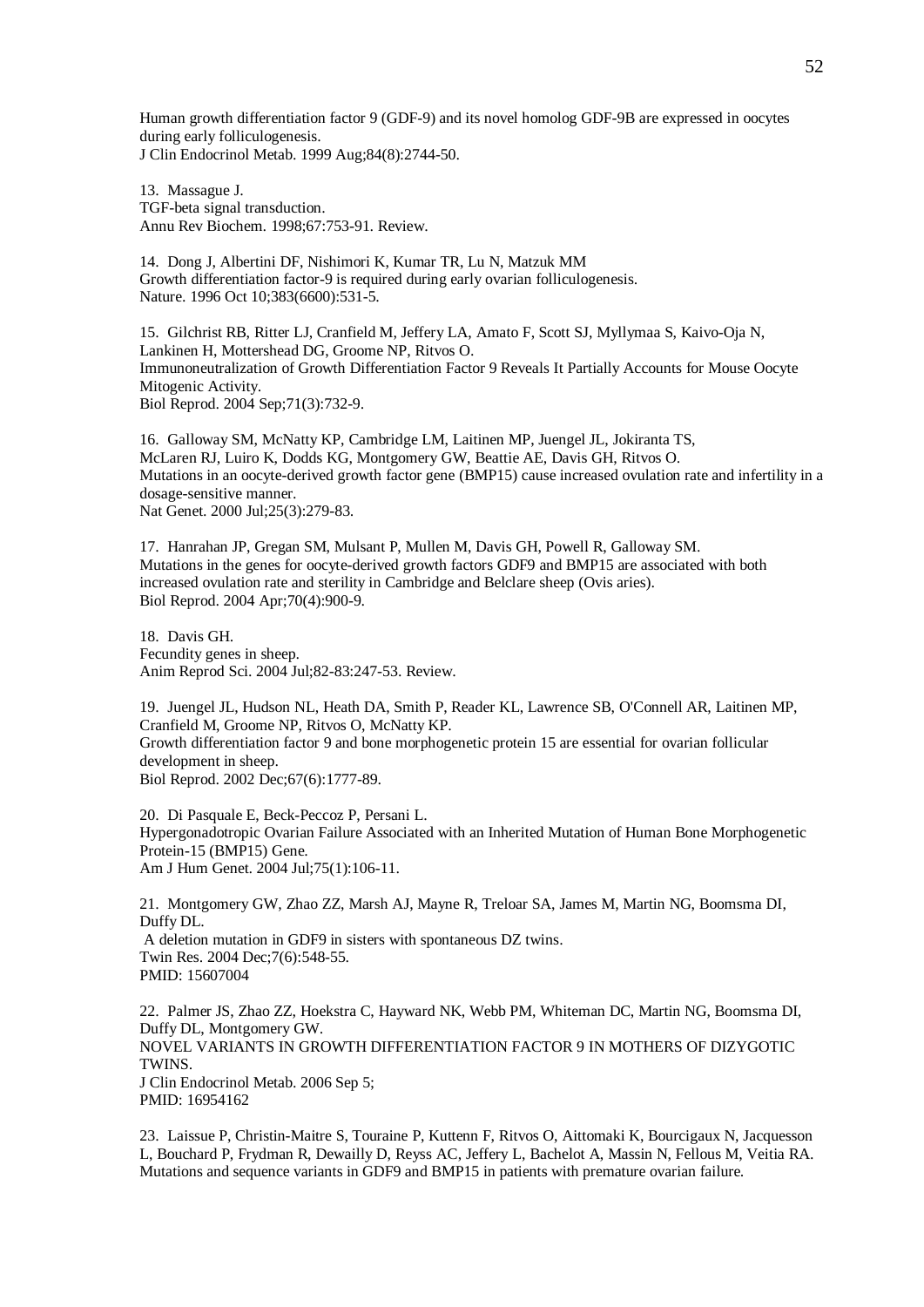Eur J Endocrinol. 2006 May;154(5):739-44. PMID: 16645022

24. Dixit H, Rao LK, Padmalatha V, Kanakavalli M, Deenadayal M, Gupta N, Chakravarty B, Singh L. Mutational screening of the coding region of growth differentiation factor 9 gene in Indian women with ovarian failure. Menopause. 2005 Nov-Dec;12(6):749-54.

PMID: 16278619

25. Di Pasquale E, Rossetti R, Marozzi A, Bodega B, Borgato S, Cavallo L, Einaudi S, Radetti G, Russo G, Sacco M, Wasniewska M, Cole T, Beck-Peccoz P, Nelson LM, Persani L. dentification of new variants of human BMP15 gene in a large cohort of women with premature ovarian failure. J Clin Endocrinol Metab. 2006 May;91(5):1976-9. PMID: 16464940

26. Dixit H, Rao LK, Padmalatha VV, Kanakavalli M, Deenadayal M, Gupta N, Chakrabarty B, Singh L. Missense mutations in the BMP15 gene are associated with ovarian failure. Hum Genet. 2006 May;119(4):408-15. PMID: 16508750.

27. Yan C, Wang P, DeMayo J, DeMayo FJ, Elvin JA, Carino C, Prasad SV, Skinner SS, Dunbar BS, Dube JL,

Celeste AJ, Matzuk MM.

Synergistic roles of bone morphogenetic protein 15 and growth differentiation factor 9 in ovarian function. Mol Endocrinol. 2001 Jun;15(6):854-66.

28. McNatty KP, Juengel JL, Reader KL, Lun S, Myllymaa S, Lawrence SB, Western A, Meerasahib MF, Mottershead DG, Groome NP, Ritvos O, Laitinen MP. Bone morphogenetic protein 15 and growth differentiation factor 9 co-operate to regulate granulosa cell function in ruminants. Reproduction. 2005 Apr;129(4):481-7. PMID: 15798023

29. McNatty KP, Juengel JL, Reader KL, Lun S, Myllymaa S, Lawrence SB, Western A, Meerasahib MF, Mottershead DG, Groome NP, Ritvos O, Laitinen MP.

Bone morphogenetic protein 15 and growth differentiation factor 9 co-operate to regulate granulosa cell function.

Reproduction. 2005 Apr;129(4):473-80. PMID: 15798022

30. Su YQ, Wu X, O'Brien MJ, Pendola FL, Denegre JN, Matzuk MM, Eppig JJ. Synergistic roles of BMP15 and GDF9 in the development and function of the oocyte-cumulus cell complex in mice: genetic evidence for an oocyte-granulosa cell regulatory loop. Dev Biol. 2004 Dec 1;276(1):64-73. PMID: 15531364

31. McGee EA, Hsueh AJ Initial and cyclic recruitment of ovarian follicles. Endocr Rev. 2000 Apr;21(2):200-14. Review.

32. Senbon S, Hirao Y, Miyano T.

Interactions between the oocyte and surrounding somatic cells in follicular development: lessons from in vitro culture. J Reprod Dev. 2003 Aug;49(4):259-69. Review.

PMID: 14967918

33. Eppig JJ, Chesnel F, Hirao Y, O'Brien MJ, Pendola FL, Watanabe S, Wigglesworth K. Oocyte control of granulosa cell development: how and why. Hum Reprod. 1997 Nov;12(11 Suppl):127-32. Review.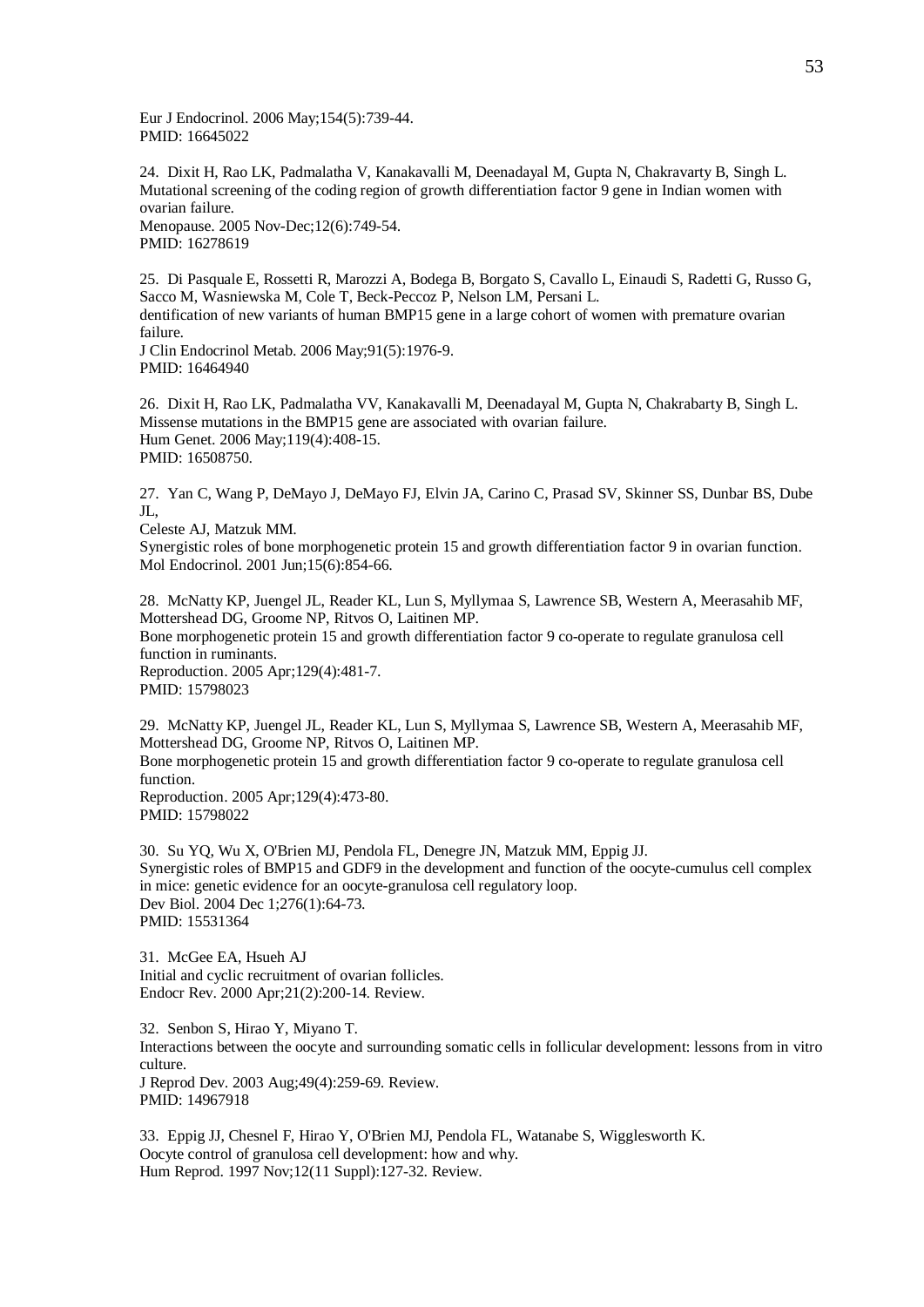34. Fuller RS, Brake AJ, Thorner J. Intracellular targeting and structural conservation of a prohormone-processing endoprotease. Science. 1989 Oct 27;246(4929):482-6. PMID: 2683070

35. Annes JP, Munger JS, Rifkin DB. Making sense of latent TGFbeta activation. J Cell Sci. 2003 Jan 15;116(Pt 2):217-24.

36. Tsukazaki T, Chiang TA, Davison AF, Attisano L, Wrana JL. SARA, a FYVE domain protein that recruits Smad2 to the TGFbeta receptor. Cell. 1998 Dec 11;95(6):779-91. PMID: 9865696

37. ten Dijke P, Hill CS New insights into TGF-beta-Smad signalling. Trends Biochem Sci. 2004 May;29(5):265-73. Review.

38. Derynck R, Zhang YE. Smad-dependent and Smad-independent pathways in TGF-beta family signalling. Nature. 2003 Oct 9;425(6958):577-84. Review.

39. Gumienny TL, Padgett RW. The other side of TGF-beta superfamily signal regulation: thinking outside the cell. Trends Endocrinol Metab. 2002 Sep;13(7):295-9. Review.

40. Nakao A, Roijer E, Imamura T, Souchelnytskyi S, Stenman G, Heldin CH, ten Dijke P. Identification of Smad2, a human Mad-related protein in the transforming growth factor beta signaling pathway.

J Biol Chem. 1997 Jan 31;272(5):2896-900.

41. Vitt UA, Mazerbourg S, Klein C, Hsueh AJ. Bone morphogenetic protein receptor type II is a receptor for growth differentiation factor-9. Biol Reprod. 2002 Aug;67(2):473-80.

42. Kaivo-Oja N, Mottershead DG, Mazerbourg S, Myllymaa S, Duprat S, Gilchrist RB, Groome NP, Hsueh AJ, Ritvos O.

 Adenoviral gene transfer allows Smad-responsive gene promoter analyses and delineation of type I receptor usage of transforming growth factor-beta family ligands in cultured human granulosa luteal cells. J Clin Endocrinol Metab. 2005 Jan;90(1):271-8. Epub 2004 Oct 13. PMID: 15483083

43. Kaivo-oja N, Jeffery LA, Ritvos O, Mottershead DG. Smad signalling in the ovary. Reprod Biol Endocrinol. 2006 Apr 12;4:21. Review. PMID: 16611366

44. McNatty KP, Moore LG, Hudson NL, Quirke LD, Lawrence SB, Reader K, Hanrahan JP, Smith P, Groome NP, Laitinen M, Ritvos O, Juengel JL. The oocyte and its role in regulating ovulation rate: a new paradigm in reproductive biology. Reproduction. 2004 Oct;128(4):379-86.

45. Avsian-Kretchmer O, Hsueh AJ. Comparative genomic analysis of the eight-membered ring cystine knot-containing bone morphogenetic protein antagonists. Mol Endocrinol. 2004 Jan;18(1):1-12. Epub 2003 Oct 2. Review. PMID: 14525956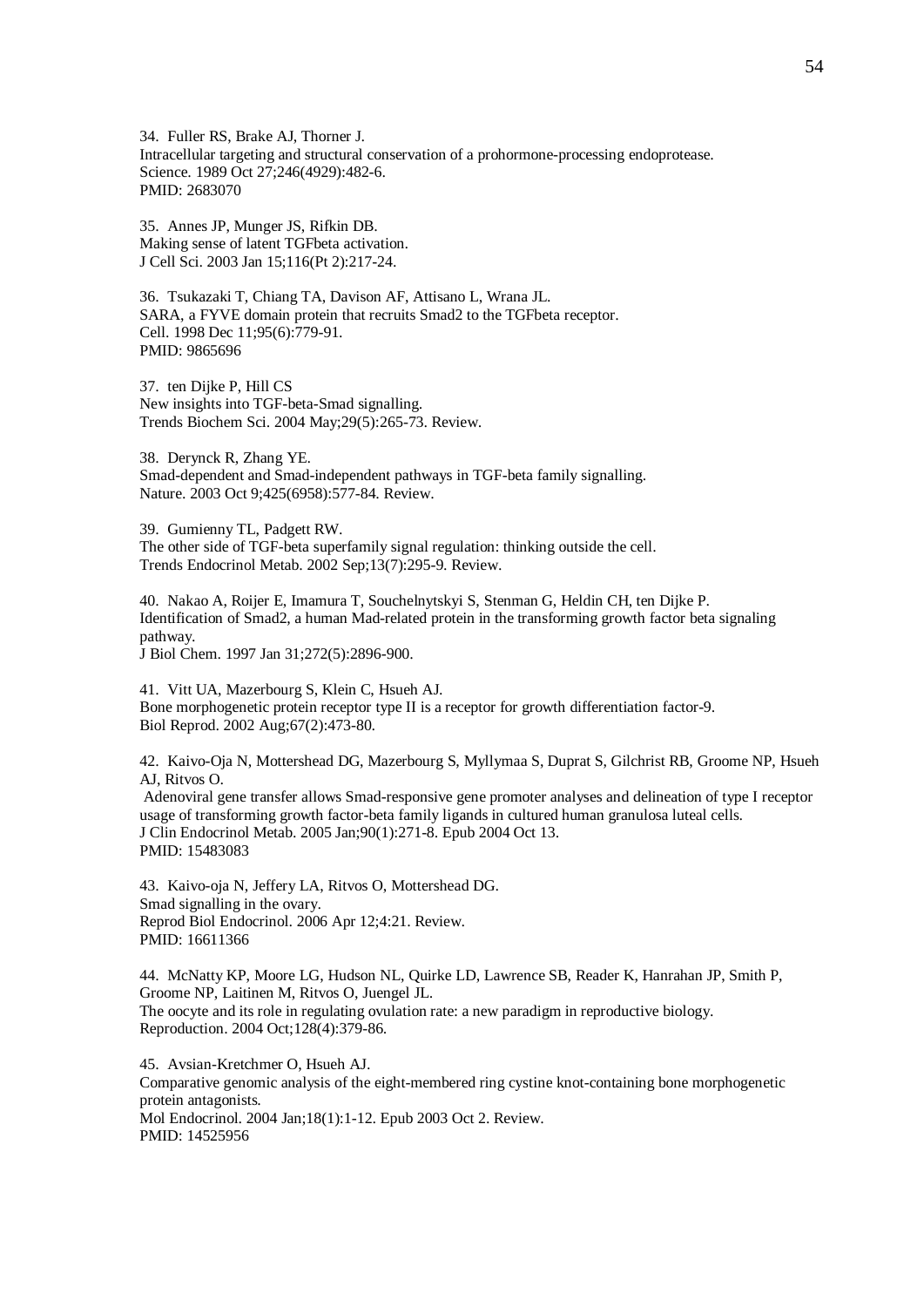46. Elvin JA, Clark AT, Wang P, Wolfman NM, Matzuk MM. Paracrine actions of growth differentiation factor-9 in the mammalian ovary. Mol Endocrinol. 1999 Jun;13(6):1035-48.

47. McGrath, SA, Esquela AF, Lee SJ. Oocyte-specific expression of growth/differentiation factor-9. Mol Endocrinol. 1995 (9):131-136.

48. Elvin JA, Yan C, Matzuk MM. Growth differentiation factor-9 stimulates progesterone synthesis in granulosa cells via a prostaglandin E2/EP2 receptor pathway. Proc Natl Acad Sci U S A. 2000 Aug 29;97(18):10288-93.

49. Dragovic RA, Ritter LJ, Schulz SJ, Amato F, Armstrong DT, Gilchrist RB. Role of oocyte-secreted growth differentiation factor 9 in the regulation of mouse cumulus expansion. Endocrinology. 2005 Jun;146(6):2798-806. Epub 2005 Mar 10. PMID: 15761035

50. Kaivo-Oja N, Bondestam J, Kamarainen M, Koskimies J, Vitt U, Cranfield M, Vuojolainen K, Kallio JP, Olkkonen VM, Hayashi M, Moustakas A, Groome NP, ten Dijke P, Hsueh AJ, Ritvos O. Growth differentiation factor-9 induces Smad2 activation and inhibin B production in cultured human granulosa-luteal cells. J Clin Endocrinol Metab. 2003 Feb;88(2):755-62.

51. Hickey TE, Marrocco DL, Amato F, Ritter LJ, Norman RJ, Gilchrist RB, Armstrong DT. Androgens augment the mitogenic effects of oocyte-secreted factors and growth differentiation factor 9 on porcine granulosa cells. Biol Reprod. 2005 Oct;73(4):825-32. Epub 2005 Jun 22. PMID: 15972887

52. Hussein TS, Froiland DA, Amato F, Thompson JG, Gilchrist RB. Oocytes prevent cumulus cell apoptosis by maintaining a morphogenic paracrine gradient of bone morphogenetic proteins. J Cell Sci. 2005 Nov 15;118(Pt 22):5257-68. Epub 2005 Nov 1. PMID: 16263764

53. Hussein TS, Thompson JG, Gilchrist RB. Oocyte-secreted factors enhance oocyte developmental competence. Dev Biol. 2006 Aug 15;296(2):514-21. Epub 2006 Jun 17. PMID: 16854407

54. Jaatinen R, Laitinen MP, Vuojolainen K, Aaltonen J, Louhio H, Heikinheimo K, Lehtonen E, Ritvos O. Localization of growth differentiation factor-9 (GDF-9) mRNA and protein in rat ovaries and cDNA cloning of rat GDF-9 and its novel homolog GDF-9B. Mol Cell Endocrinol. 1999 Oct 25;156(1-2):189-93. PMID: 10612437

55. Dube JL, Wang P, Elvin J, Lyons KM, Celeste AJ, Matzuk MM. The bone morphogenetic proteins 15 gene is X-linked and expressed in oocytes. Mol Endocrinol. 1998 (12):1809-1817.

56. Moore RK, Otsuka F, Shimasaki S. Molecular basis of bone morphogenetic protein-15 signaling in granulosa cells. J Biol Chem. 2003 Jan 3;278(1):304-10. Epub 2002 Nov 4. PMID: 12419820

57. Mazerbourg S, Klein C, Roh J, Kaivo-Oja N, Mottershead DG, Korchynskyi O, Ritvos O, Hsueh AJ. Growth differentiation factor-9 signaling is mediated by the type I receptor, activin receptor-like kinase 5. Mol Endocrinol. 2004 Mar;18(3):653-65.